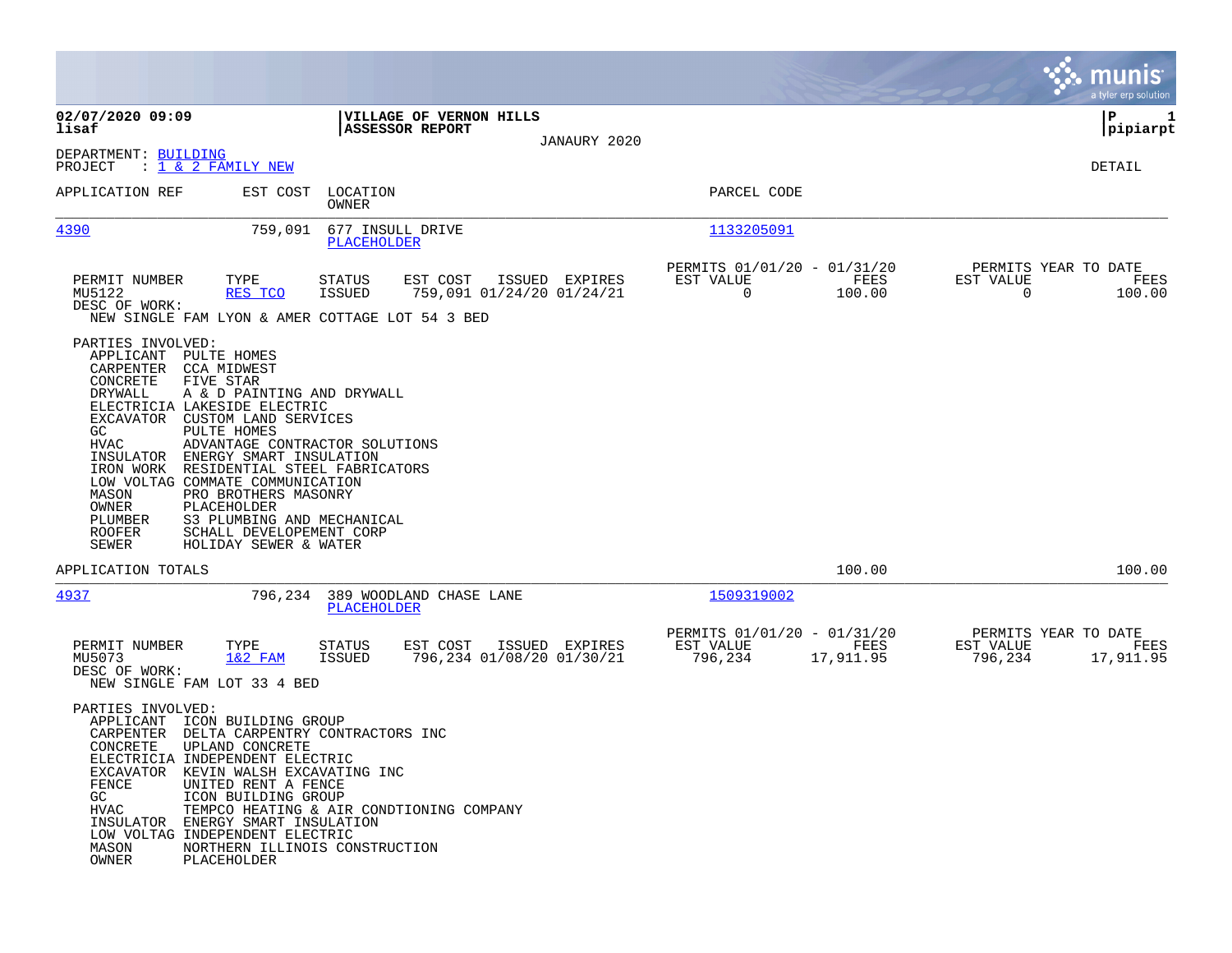|                                                                                                                                                                                                                                                                                                                                                                                                                                                                                                                                                                                                                            |                                                   |                                             |                                                     |                   | munis<br>a tyler erp solution                                     |
|----------------------------------------------------------------------------------------------------------------------------------------------------------------------------------------------------------------------------------------------------------------------------------------------------------------------------------------------------------------------------------------------------------------------------------------------------------------------------------------------------------------------------------------------------------------------------------------------------------------------------|---------------------------------------------------|---------------------------------------------|-----------------------------------------------------|-------------------|-------------------------------------------------------------------|
| 02/07/2020 09:09<br>lisaf                                                                                                                                                                                                                                                                                                                                                                                                                                                                                                                                                                                                  | VILLAGE OF VERNON HILLS<br><b>ASSESSOR REPORT</b> | JANAURY 2020                                |                                                     |                   | ∣P<br> pipiarpt                                                   |
| DEPARTMENT: BUILDING<br>: 1 & 2 FAMILY NEW<br>PROJECT                                                                                                                                                                                                                                                                                                                                                                                                                                                                                                                                                                      |                                                   |                                             |                                                     |                   | DETAIL                                                            |
| EST COST<br>APPLICATION REF<br>S3 PLUMBING AND MECHANICAL<br>PLUMBER<br><b>ROOFER</b><br>TIM COTE, INC<br>SEWER<br>KEVIN WALSH EXCAVATING INC                                                                                                                                                                                                                                                                                                                                                                                                                                                                              | LOCATION<br>OWNER                                 |                                             | PARCEL CODE                                         |                   |                                                                   |
| APPLICATION TOTALS                                                                                                                                                                                                                                                                                                                                                                                                                                                                                                                                                                                                         |                                                   |                                             |                                                     | 17,911.95         | 17,911.95                                                         |
| 4938<br>683,578                                                                                                                                                                                                                                                                                                                                                                                                                                                                                                                                                                                                            | 682 CUNEO BOULEVARD<br><b>PLACEHOLDER</b>         |                                             | 1133215014                                          |                   |                                                                   |
| PERMIT NUMBER<br>TYPE<br>MU5056<br>$1&2$ FAM<br>DESC OF WORK:<br>NEW SINGLE FAM LOT 117 5 BED WILLWOOD/NORTHER CRAFTSMAN                                                                                                                                                                                                                                                                                                                                                                                                                                                                                                   | EST COST<br>STATUS<br>ISSUED                      | ISSUED EXPIRES<br>683,578 01/02/20 01/31/21 | PERMITS 01/01/20 - 01/31/20<br>EST VALUE<br>683,578 | FEES<br>16,592.74 | PERMITS YEAR TO DATE<br>EST VALUE<br>FEES<br>683,578<br>16,592.74 |
| PARTIES INVOLVED:<br>APPLICANT PULTE HOMES<br>CARPENTER CCA MIDWEST<br>CONCRETE<br>FIVE STAR<br>DRYWALL<br>A & D PAINTING AND DRYWALL<br>ELECTRICIA LAKESIDE ELECTRIC<br>EXCAVATOR CUSTOM LAND SERVICES<br>GC<br>PULTE HOMES<br><b>HVAC</b><br>ADVANTAGE CONTRACTOR SOLUTIONS<br>ENERGY SMART INSULATION<br>INSULATOR<br>RESIDENTIAL STEEL FABRICATORS<br>IRON WORK<br>LOW VOLTAG COMMATE COMMUNICATION<br>PRO BROTHERS MASONRY<br>MASON<br>OWNER<br>PLACEHOLDER<br>S3 PLUMBING AND MECHANICAL<br>PLUMBER<br>ROOFER<br>SCHALL DEVELOPEMENT CORP<br>HOLIDAY SEWER & WATER<br>SEWER<br><b>SEWER</b><br>HOLIDAY SEWER & WATER |                                                   |                                             |                                                     |                   |                                                                   |
| APPLICATION TOTALS                                                                                                                                                                                                                                                                                                                                                                                                                                                                                                                                                                                                         |                                                   |                                             |                                                     | 16,592.74         | 16,592.74                                                         |
| <u>4939</u><br>661,393                                                                                                                                                                                                                                                                                                                                                                                                                                                                                                                                                                                                     | 692 INSULL DRIVE<br><b>PLACEHOLDER</b>            |                                             | 1133216018<br>PERMITS 01/01/20 - 01/31/20           |                   |                                                                   |
| PERMIT NUMBER<br>TYPE<br>MU5058<br>$1&2$ FAM<br>DESC OF WORK:<br>NEW SINGLE FAM LOT 84 2 BED LYON/EUROPEAN COTTAGE<br>PARTIES INVOLVED:                                                                                                                                                                                                                                                                                                                                                                                                                                                                                    | STATUS<br>EST COST<br><b>ISSUED</b>               | ISSUED EXPIRES<br>661,393 01/02/20 02/06/21 | EST VALUE<br>661,393                                | FEES<br>11,941.41 | PERMITS YEAR TO DATE<br>EST VALUE<br>FEES<br>661,393<br>11,941.41 |
| APPLICANT PULTE HOMES<br>APPLICANT PULTE HOMES<br>CARPENTER CCA MIDWEST<br>CONCRETE<br>FIVE STAR<br>DRYWALL<br>A & D PAINTING AND DRYWALL<br>ELECTRICIA LAKESIDE ELECTRIC                                                                                                                                                                                                                                                                                                                                                                                                                                                  |                                                   |                                             |                                                     |                   |                                                                   |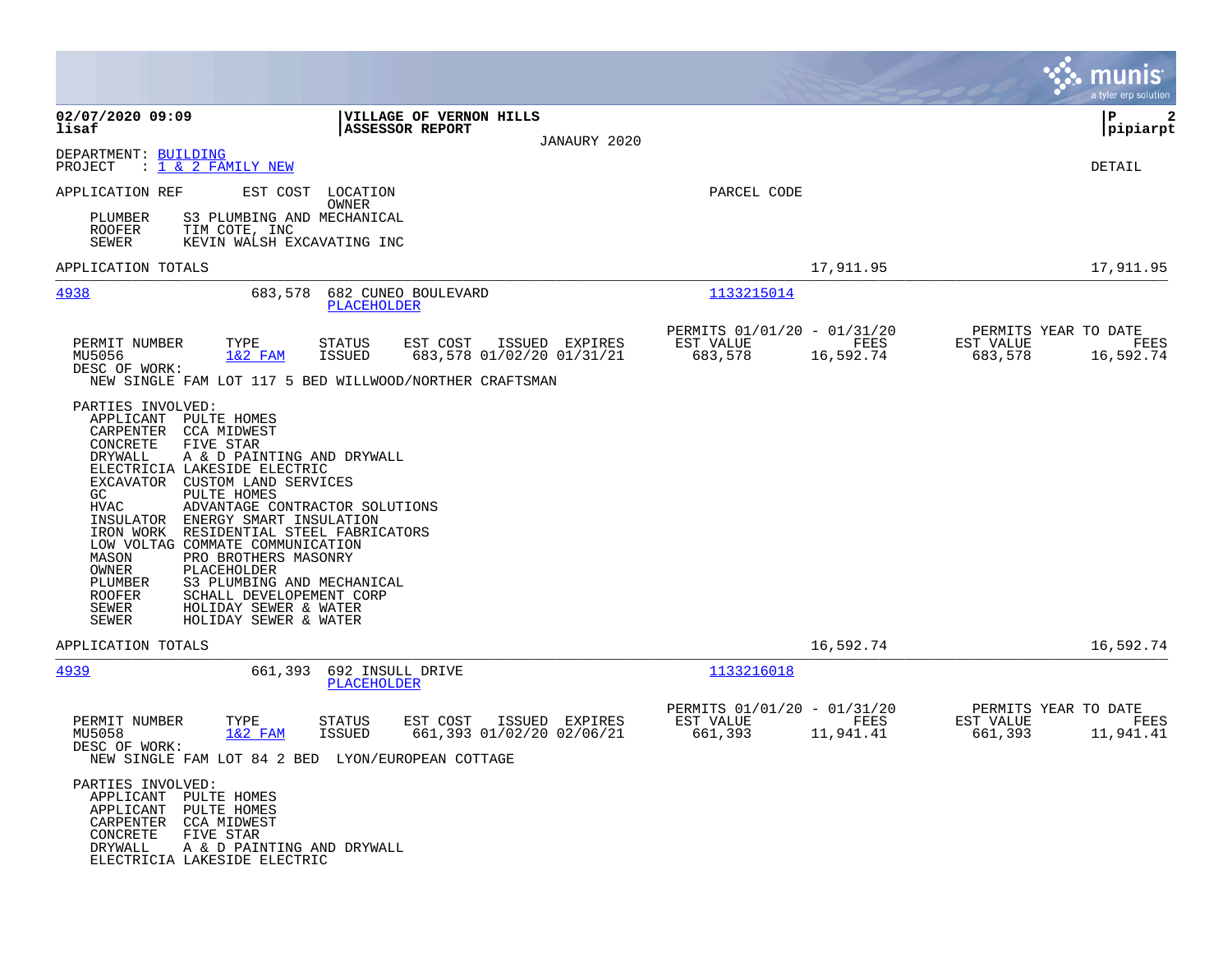|                                                                                                                                                                                                                                                                                                                                                                                                                                                                                                                                                                                                                      |                                                                                                                                                                                                                         |                                                     |                        |                                              | munis<br>a tyler erp solution |
|----------------------------------------------------------------------------------------------------------------------------------------------------------------------------------------------------------------------------------------------------------------------------------------------------------------------------------------------------------------------------------------------------------------------------------------------------------------------------------------------------------------------------------------------------------------------------------------------------------------------|-------------------------------------------------------------------------------------------------------------------------------------------------------------------------------------------------------------------------|-----------------------------------------------------|------------------------|----------------------------------------------|-------------------------------|
| 02/07/2020 09:09<br>lisaf                                                                                                                                                                                                                                                                                                                                                                                                                                                                                                                                                                                            | <b>VILLAGE OF VERNON HILLS</b><br><b>ASSESSOR REPORT</b>                                                                                                                                                                | JANAURY 2020                                        |                        |                                              | P<br>3<br> pipiarpt           |
| DEPARTMENT: BUILDING<br>PROJECT<br>: <u>1 &amp; 2 FAMILY NEW</u>                                                                                                                                                                                                                                                                                                                                                                                                                                                                                                                                                     |                                                                                                                                                                                                                         |                                                     |                        |                                              | DETAIL                        |
| APPLICATION REF<br>EST COST<br>CUSTOM LAND SERVICES<br><b>EXCAVATOR</b><br>GC<br>PULTE HOMES<br>HVAC<br>INSULATOR<br>ENERGY SMART INSULATION<br>IRON WORK RESIDENTIAL STEEL FABRICATORS<br>LOW VOLTAG COMMATE COMMUNICATION<br>MASON<br>PRO BROTHERS MASONRY<br>OWNER<br>PLACEHOLDER<br>PLUMBER<br>S3 PLUMBING AND MECHANICAL<br><b>ROOFER</b><br>SCHALL DEVELOPEMENT CORP<br><b>SEWER</b><br>HOLIDAY SEWER & WATER                                                                                                                                                                                                  | LOCATION<br>OWNER<br>ADVANTAGE CONTRACTOR SOLUTIONS                                                                                                                                                                     | PARCEL CODE                                         |                        |                                              |                               |
| APPLICATION TOTALS                                                                                                                                                                                                                                                                                                                                                                                                                                                                                                                                                                                                   |                                                                                                                                                                                                                         |                                                     | 11,941.41              |                                              | 11,941.41                     |
| 4945<br>688,603                                                                                                                                                                                                                                                                                                                                                                                                                                                                                                                                                                                                      | 693 INSULL DRIVE<br>PLACEHOLDER                                                                                                                                                                                         | 1133205093                                          |                        |                                              |                               |
| PERMIT NUMBER<br>TYPE<br>MU5057<br>$1&2$ FAM<br>DESC OF WORK:<br>PARTIES INVOLVED:<br>APPLICANT PULTE HOMES<br>CARPENTER<br>CCA MIDWEST<br>CONCRETE<br>FIVE STAR<br>DRYWALL<br>A & D PAINTING AND DRYWALL<br>ELECTRICIA LAKESIDE ELECTRIC<br>EXCAVATOR<br>CUSTOM LAND SERVICES<br>GC<br>PULTE HOMES<br><b>HVAC</b><br>INSULATOR<br>ENERGY SMART INSULATION<br>IRON WORK<br>LOW VOLTAG COMMATE COMMUNICATION<br>PRO BROTHERS MASONRY<br>MASON<br>OWNER<br>PLACEHOLDER<br>S3 PLUMBING AND MECHANICAL<br>PLUMBER<br>PULTE HOMES<br>PAYER<br><b>ROOFER</b><br>SCHALL DEVELOPEMENT CORP<br>SEWER<br>HOLIDAY SEWER & WATER | <b>STATUS</b><br>EST COST<br>ISSUED EXPIRES<br>688,603 01/02/20 01/31/21<br><b>ISSUED</b><br>NEW SINGLE FAMILY LOT 56 3 BED BOURGES/EUROPEAN COTTAGE<br>ADVANTAGE CONTRACTOR SOLUTIONS<br>RESIDENTIAL STEEL FABRICATORS | PERMITS 01/01/20 - 01/31/20<br>EST VALUE<br>688,603 | FEES<br>13,630.14      | PERMITS YEAR TO DATE<br>EST VALUE<br>688,603 | FEES<br>13,630.14             |
| APPLICATION TOTALS<br>PROJECT TOTALS                                                                                                                                                                                                                                                                                                                                                                                                                                                                                                                                                                                 |                                                                                                                                                                                                                         | 2,829,808                                           | 13,630.14<br>60,176.24 | 2,829,808                                    | 13,630.14<br>60,176.24        |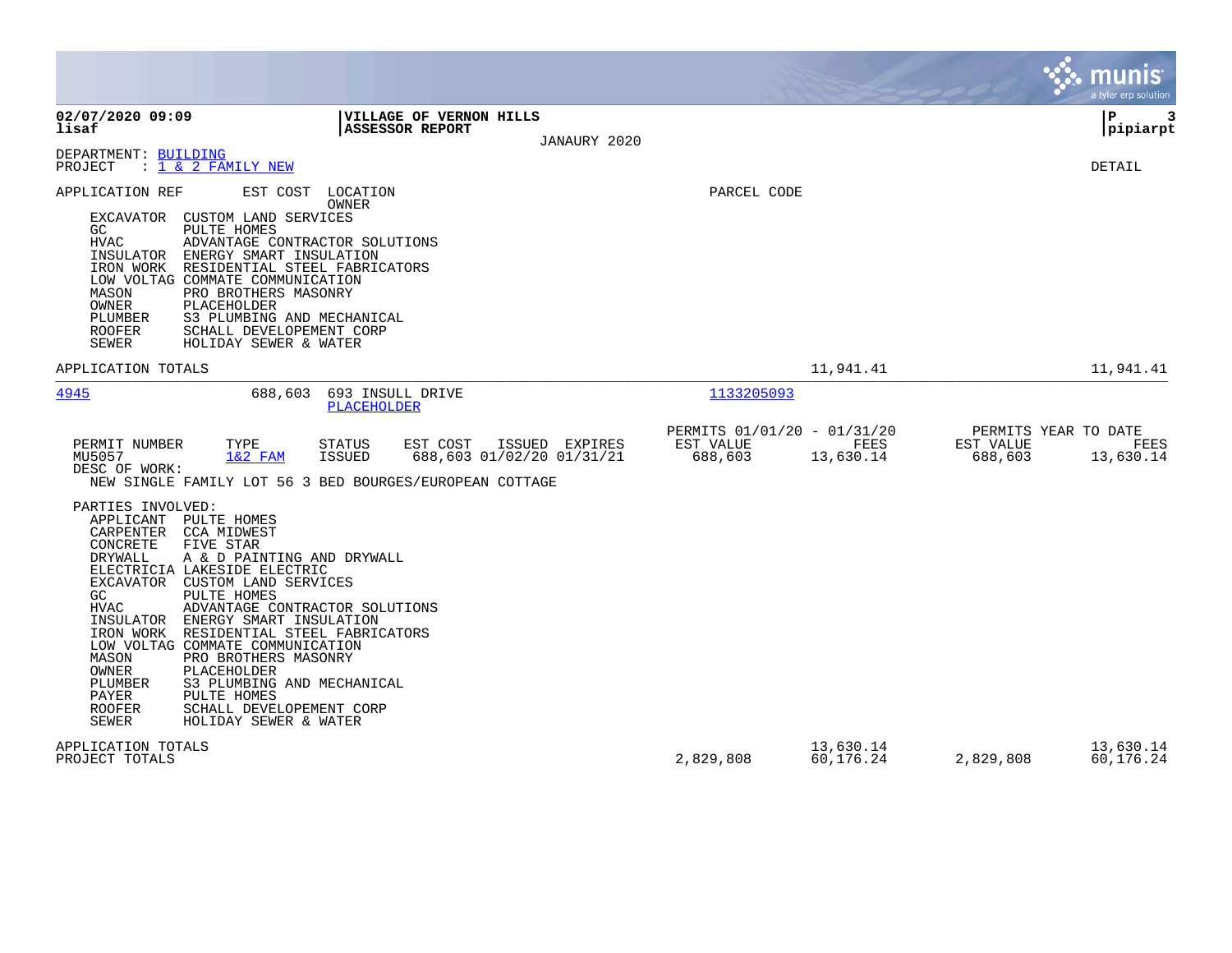|                                                                                                                                                                                                                                                                                                                                                                                                                                                                                                                                                         |                                                                                      |                                                                            | munis<br>a tyler erp solution                                       |
|---------------------------------------------------------------------------------------------------------------------------------------------------------------------------------------------------------------------------------------------------------------------------------------------------------------------------------------------------------------------------------------------------------------------------------------------------------------------------------------------------------------------------------------------------------|--------------------------------------------------------------------------------------|----------------------------------------------------------------------------|---------------------------------------------------------------------|
| 02/07/2020 09:09<br>lisaf                                                                                                                                                                                                                                                                                                                                                                                                                                                                                                                               | VILLAGE OF VERNON HILLS<br><b>ASSESSOR REPORT</b>                                    |                                                                            | l P<br>4<br> pipiarpt                                               |
| DEPARTMENT: BUILDING<br>: COMMERCIAL ALTERATION<br>PROJECT                                                                                                                                                                                                                                                                                                                                                                                                                                                                                              | JANAURY 2020                                                                         |                                                                            | DETAIL                                                              |
| APPLICATION REF<br>EST COST                                                                                                                                                                                                                                                                                                                                                                                                                                                                                                                             | LOCATION<br>OWNER                                                                    | PARCEL CODE                                                                |                                                                     |
| <u>4506</u><br>300,000                                                                                                                                                                                                                                                                                                                                                                                                                                                                                                                                  | 875 NORTH MILWAUKEE AVENUE 100<br>REGENCY CENTERS                                    | 1134302008                                                                 |                                                                     |
| TYPE<br>PERMIT NUMBER<br>MU5098<br>CO NO FEE<br>DESC OF WORK:<br>INTERIOR ALTERATION                                                                                                                                                                                                                                                                                                                                                                                                                                                                    | ISSUED EXPIRES<br>STATUS<br>EST COST<br>COMPLT<br>300,000 01/17/20 01/16/21          | PERMITS 01/01/20 - 01/31/20<br>EST VALUE<br>FEES<br>0<br>.00               | PERMITS YEAR TO DATE<br>EST VALUE<br>FEES<br>$\mathbf 0$<br>.00     |
| PARTIES INVOLVED:<br>ALARM<br>SIEMENS INDUSTRY INC<br>APPLICANT<br>VERIZON WIRELESS<br>MIDWEST DRYWALL<br>CARPENTER<br>DRAKE CONCRETE<br>CONCRETE<br>MIDWEST DRYWALL<br>DRYWALL<br>ELECTRICIA ALLIED LICENSE PROFESSIONALS<br>GC<br>GC<br>GLASS<br>TIM'S GLASS AND MIRROR<br>VP MECHANICAL<br>HVAC<br>INSULATOR MIDWEST FIREPROOFING<br>LOW VOLTAG SINGLE SOURCE<br>OCCUPANT<br>VERIZON<br>REGENCY CENTERS<br>OWNER<br>PLUMBER<br>ARIA SEWER AND WATER<br>PAYER<br>VERIZON WIRELESS<br>PAYER<br>INFORM STUDIO<br>OLSSON ROOFING CO INC<br><b>ROOFER</b> | ELEVATED COMMERCIAL CONSTRUCTION<br>ELEVATED COMMERCIAL CONSTRUCTION                 |                                                                            |                                                                     |
| APPLICATION TOTALS                                                                                                                                                                                                                                                                                                                                                                                                                                                                                                                                      |                                                                                      | .00                                                                        | .00                                                                 |
| 4528<br>1,000,000                                                                                                                                                                                                                                                                                                                                                                                                                                                                                                                                       | 901 NORTH MILWAUKEE AVENUE 300<br>REGENCY CENTERS                                    | 1134302008                                                                 |                                                                     |
| PERMIT NUMBER<br>TYPE<br>MU5087<br>COM ALT<br>DESC OF WORK:<br>TENANT IMPROVEMENTS                                                                                                                                                                                                                                                                                                                                                                                                                                                                      | STATUS<br>EST COST<br>ISSUED EXPIRES<br>1,000,000 01/15/20 01/27/21<br><b>ISSUED</b> | PERMITS 01/01/20 - 01/31/20<br>EST VALUE<br>FEES<br>1,000,000<br>10,200.00 | PERMITS YEAR TO DATE<br>EST VALUE<br>FEES<br>1,000,000<br>10,200.00 |
| PARTIES INVOLVED:<br>APPLICANT<br>CLARK COMMERCIAL<br><b>DRYWALL</b><br>IGS<br>ELECTRICIA RANLIN ELECTRIC SERVICE<br>GC.<br>ECKINGER<br><b>OCCUPANT</b><br>WEST ELM<br>REGENCY CENTERS<br>OWNER<br>PAYER<br>ECKINGER                                                                                                                                                                                                                                                                                                                                    |                                                                                      |                                                                            |                                                                     |
| APPLICATION TOTALS                                                                                                                                                                                                                                                                                                                                                                                                                                                                                                                                      |                                                                                      | 10,200.00                                                                  | 10,200.00                                                           |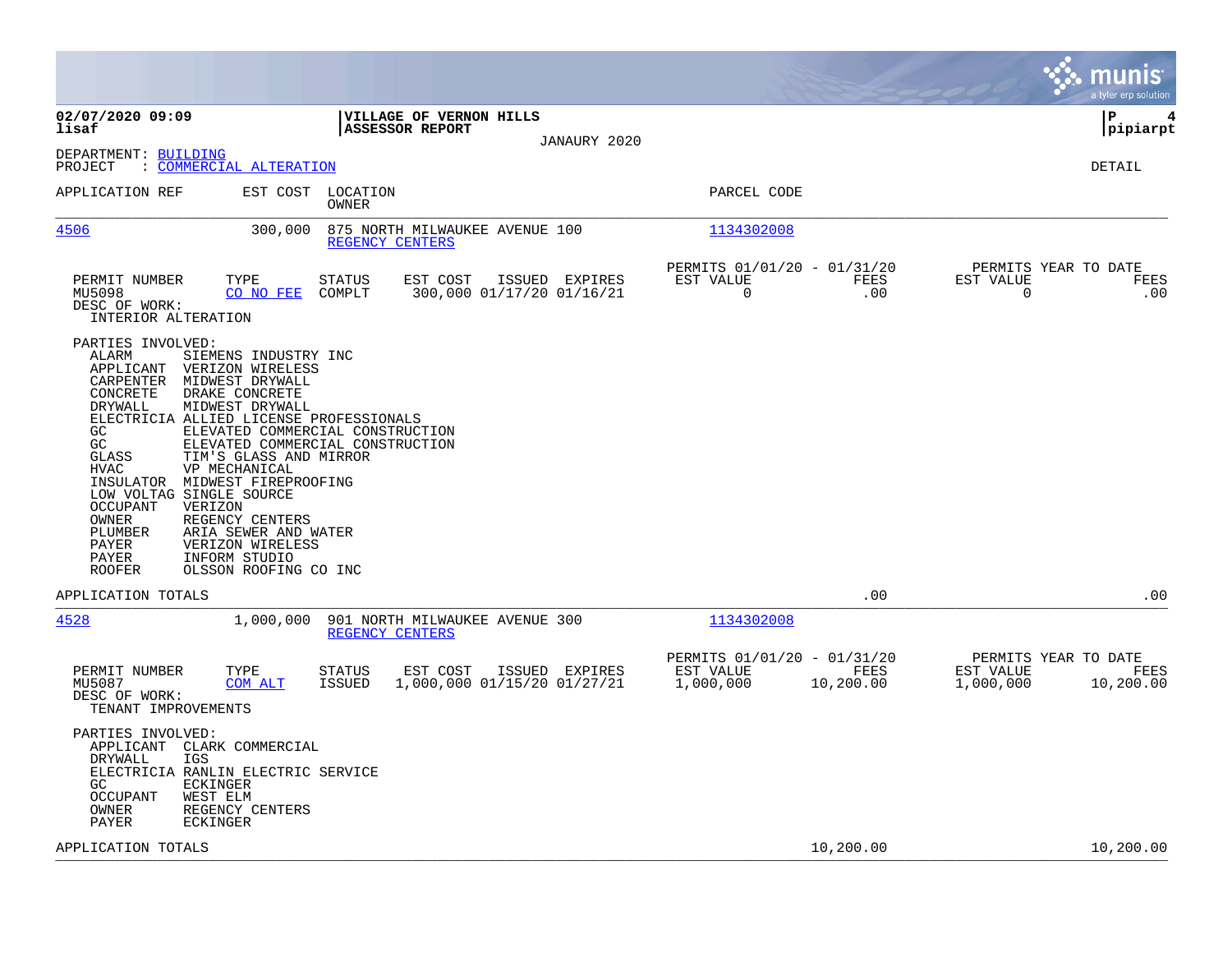|                                                                                                                                                                                                                                                                                                                                                                                                                                                                     |                                                                                                       |                                                     |                  | munis<br>a tyler erp solution                                    |
|---------------------------------------------------------------------------------------------------------------------------------------------------------------------------------------------------------------------------------------------------------------------------------------------------------------------------------------------------------------------------------------------------------------------------------------------------------------------|-------------------------------------------------------------------------------------------------------|-----------------------------------------------------|------------------|------------------------------------------------------------------|
| 02/07/2020 09:09<br>lisaf<br>343,200<br>4781                                                                                                                                                                                                                                                                                                                                                                                                                        | VILLAGE OF VERNON HILLS<br><b>ASSESSOR REPORT</b><br>544 LAKEVIEW PARKWAY 302<br>NEWMARK KNIGHT FRANK | 1504202152                                          |                  | P<br>5<br> pipiarpt                                              |
| TYPE<br>PERMIT NUMBER                                                                                                                                                                                                                                                                                                                                                                                                                                               | <b>STATUS</b><br>EST COST<br>ISSUED EXPIRES<br>JANAURY 2020                                           | PERMITS 01/01/20 - 01/31/20<br>EST VALUE            | FEES             | PERMITS YEAR TO DATE<br>EST VALUE<br>FEES                        |
| DEPARTMENT: BUILDING<br><u>COMMERCIAL ALTERATION</u><br>PROJECT                                                                                                                                                                                                                                                                                                                                                                                                     |                                                                                                       |                                                     |                  | DETAIL                                                           |
| APPLICATION REF                                                                                                                                                                                                                                                                                                                                                                                                                                                     | EST COST LOCATION<br>OWNER                                                                            | PARCEL CODE                                         |                  |                                                                  |
| MU5140<br>CO NO FEE<br>DESC OF WORK:<br>CAFE/PANTRY ADD, MDF ROOM                                                                                                                                                                                                                                                                                                                                                                                                   | COMPLT<br>343,200 01/30/20 01/29/21                                                                   | 0                                                   | .00              | $\mathbf 0$<br>.00                                               |
| PARTIES INVOLVED:<br>APPLICANT<br>BURNHAM NATIONWIDE<br>CARPENTER<br>HIRENELSON<br>THORNEL ASSOCIATES<br>DRYWALL<br>ELECTRICIA GURTZ ELECTRIC CO<br>GC<br>DW HAMMER<br>FE MORAN<br>HVAC<br>LOW VOLTAG GURTZ ELECTRIC CO<br>OCCUPANT<br>MORNEAU<br>OWNER<br>NEWMARK KNIGHT FRANK<br>PLUMBER<br>FE MORAN<br>PAYER<br>BURNHAM NATIONWIDE<br>PAYER<br>DW HAMMER                                                                                                         |                                                                                                       |                                                     |                  |                                                                  |
| APPLICATION TOTALS                                                                                                                                                                                                                                                                                                                                                                                                                                                  |                                                                                                       |                                                     | .00              | .00                                                              |
| 234,000<br>4884                                                                                                                                                                                                                                                                                                                                                                                                                                                     | 863 NORTH MILWAUKEE AVENUE 100<br>REGENCY CENTERS                                                     | 1134302008                                          |                  |                                                                  |
| PERMIT NUMBER<br>TYPE<br>MU5117<br>COM ALT<br>DESC OF WORK:<br>INTERIOR REMODEL OF EXISTING STORE                                                                                                                                                                                                                                                                                                                                                                   | <b>STATUS</b><br>EST COST<br>ISSUED EXPIRES<br><b>ISSUED</b><br>234,000 01/23/20 01/22/21             | PERMITS 01/01/20 - 01/31/20<br>EST VALUE<br>234,000 | FEES<br>2,540.00 | PERMITS YEAR TO DATE<br>EST VALUE<br>FEES<br>234,000<br>2,540.00 |
| PARTIES INVOLVED:<br>ALARM<br>SIEMENS INDUSTRY INC<br>APPLICANT<br>BURNHAM NATIONWIDE<br>TITAN CONSTRUCTION<br>CARPENTER<br>CONCRETE<br>PREMIUM CONCRETE<br>DRYWALL<br>TITAN CONSTRUCTION<br>ELECTRICIA PRO ELECTRIC<br>GC.<br>TITAN CONSTRUCTION<br>CLIMATE CONTROL<br>HVAC<br><b>OCCUPANT</b><br>CASPER<br>OWNER<br>REGENCY CENTERS<br>PLUMBER<br>ZIVAK PLUMBING<br>PAYER<br>BURNHAM NATIONWIDE<br>TITAN CONSTRUCTION<br>PAYER<br>ROOFER<br>OLSSON ROOFING CO INC |                                                                                                       |                                                     |                  |                                                                  |
| APPLICATION TOTALS                                                                                                                                                                                                                                                                                                                                                                                                                                                  |                                                                                                       |                                                     | 2,540.00         | 2,540.00                                                         |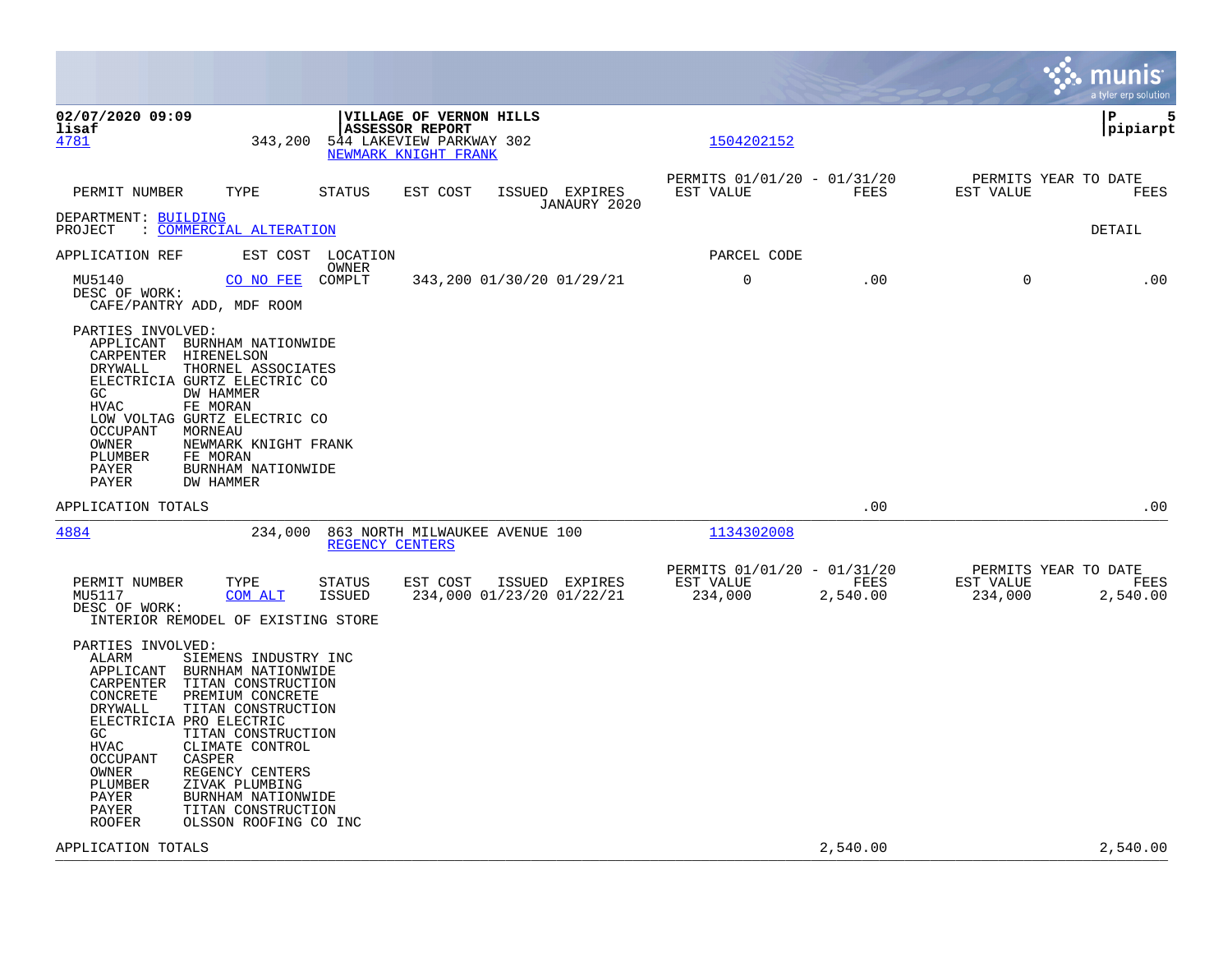|                                                                                                                                                               |                                                                                                                                                                                                                                                                                                                                                          |                         |                                                                                                        |                                             |                                                     |                  |                                              | munis<br>a tyler erp solution |
|---------------------------------------------------------------------------------------------------------------------------------------------------------------|----------------------------------------------------------------------------------------------------------------------------------------------------------------------------------------------------------------------------------------------------------------------------------------------------------------------------------------------------------|-------------------------|--------------------------------------------------------------------------------------------------------|---------------------------------------------|-----------------------------------------------------|------------------|----------------------------------------------|-------------------------------|
| 02/07/2020 09:09<br>lisaf<br>4931                                                                                                                             | 1,000,000                                                                                                                                                                                                                                                                                                                                                |                         | VILLAGE OF VERNON HILLS<br><b>ASSESSOR REPORT</b><br>913 NORTH MILWAUKEE AVENUE 100<br>REGENCY CENTERS |                                             | 1134302008                                          |                  |                                              | ∣P<br>6<br> pipiarpt          |
| PERMIT NUMBER                                                                                                                                                 | TYPE                                                                                                                                                                                                                                                                                                                                                     | <b>STATUS</b>           | EST COST                                                                                               | ISSUED EXPIRES<br>JANAURY 2020              | PERMITS 01/01/20 - 01/31/20<br>EST VALUE            | FEES             | PERMITS YEAR TO DATE<br>EST VALUE            | FEES                          |
| DEPARTMENT: BUILDING<br>PROJECT                                                                                                                               | <u> COMMERCIAL ALTERATION</u>                                                                                                                                                                                                                                                                                                                            |                         |                                                                                                        |                                             |                                                     |                  |                                              | DETAIL                        |
| APPLICATION REF                                                                                                                                               |                                                                                                                                                                                                                                                                                                                                                          | EST COST LOCATION       |                                                                                                        |                                             | PARCEL CODE                                         |                  |                                              |                               |
| MU5113<br>DESC OF WORK:<br>BUILD OUT                                                                                                                          | COM ALT                                                                                                                                                                                                                                                                                                                                                  | OWNER<br><b>ISSUED</b>  | 1,000,000 01/23/20 02/03/21                                                                            |                                             | 1,000,000                                           | 10,200.00        | 1,000,000                                    | 10,200.00                     |
| PARTIES INVOLVED:<br>APPLICANT<br>CARPENTER<br>CONCRETE<br>DRYWALL<br>GC<br>GC<br>HVAC<br>INSULATOR<br>OCCUPANT<br>OWNER<br>PLUMBER<br>PAYER<br><b>ROOFER</b> | SLYCE COAL FIRED PIZZA<br><b>GPW CARPENTRY</b><br>TYNIS CONCRETE<br>ALTMANN PAINT & DRYWALL<br>ELECTRICIA SERVICE PLUS INC<br>ALTMANN PAINT & DRYWALL<br>SLYCE COAL FIRED PIZZA<br>CORCORAN H & A<br>ENERGY SMART INSULATION<br>SLYCE COAL FIRED PIZZA - VERNON HILLS<br>REGENCY CENTERS<br>MCELROY PLUMBING<br>SLYCE COAL FIRED PIZZA<br>OLSSON ROOFING |                         |                                                                                                        |                                             |                                                     |                  |                                              |                               |
| APPLICATION TOTALS                                                                                                                                            |                                                                                                                                                                                                                                                                                                                                                          |                         |                                                                                                        |                                             |                                                     | 10,200.00        |                                              | 10,200.00                     |
| 4963                                                                                                                                                          | 450,000                                                                                                                                                                                                                                                                                                                                                  |                         | 300 CENTER DR 104<br><b>HOME STATE BANK</b>                                                            |                                             | 1133302040                                          |                  |                                              |                               |
| PERMIT NUMBER<br>MU5130<br>DESC OF WORK:<br>INTERIOR BUILD OUT                                                                                                | TYPE<br>COM ALT                                                                                                                                                                                                                                                                                                                                          | <b>STATUS</b><br>ISSUED | EST COST                                                                                               | ISSUED EXPIRES<br>450,000 01/28/20 02/06/21 | PERMITS 01/01/20 - 01/31/20<br>EST VALUE<br>450,000 | FEES<br>4,700.00 | PERMITS YEAR TO DATE<br>EST VALUE<br>450,000 | FEES<br>4,700.00              |
| PARTIES INVOLVED:<br>GC<br>OCCUPANT<br>OWNER<br>PLUMBER<br>PAYER                                                                                              | APPLICANT ARCO/MURRAY NATIONAL CONSTRUCTION<br>ELECTRICIA BATTAGLIA INDUSTRIES<br>ARCO/MURRAY NATIONAL CONSTRUCTION<br>MEDSERVICE REPAIR INC<br>HOME STATE BANK<br>PRAIRIE PLUMBING<br>ARCO/MURRAY NATIONAL CONSTRUCTION                                                                                                                                 |                         |                                                                                                        |                                             |                                                     |                  |                                              |                               |
| APPLICATION TOTALS                                                                                                                                            |                                                                                                                                                                                                                                                                                                                                                          |                         |                                                                                                        |                                             |                                                     | 4,700.00         |                                              | 4,700.00                      |
| 4987                                                                                                                                                          | 75,000                                                                                                                                                                                                                                                                                                                                                   | <b>NAI HIFFMAN</b>      | 800 WOODLANDS PKY                                                                                      |                                             | 1515103018                                          |                  |                                              |                               |
| PERMIT NUMBER                                                                                                                                                 | TYPE                                                                                                                                                                                                                                                                                                                                                     | <b>STATUS</b>           | EST COST                                                                                               | ISSUED EXPIRES                              | PERMITS 01/01/20 - 01/31/20<br>EST VALUE            | FEES             | PERMITS YEAR TO DATE<br>EST VALUE            | FEES                          |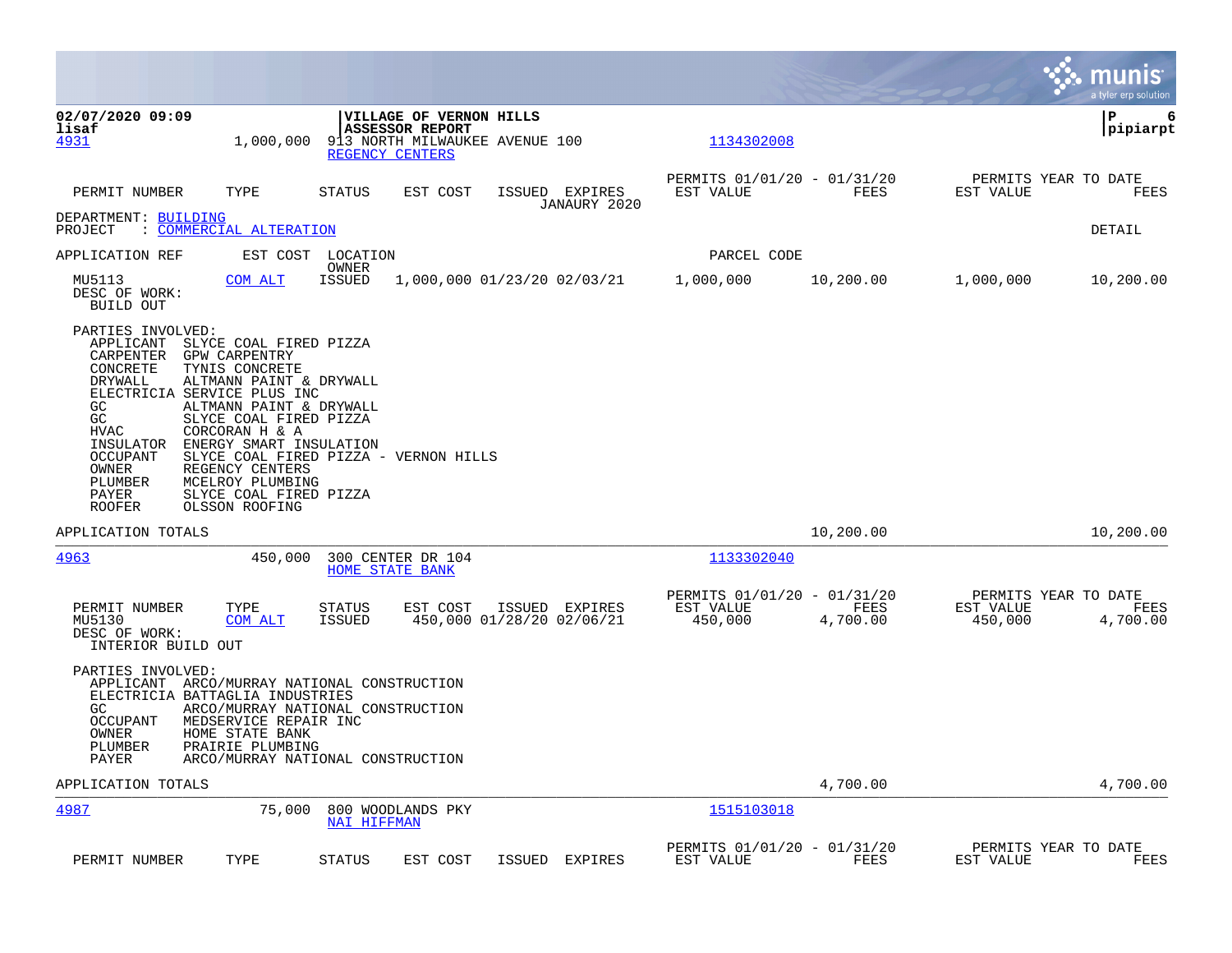|                                                                                                                                                                                                                                                                                                                                                                                                                                                                                                                                              |                                                    |                     |                                             | munis<br>a tyler erp solution |
|----------------------------------------------------------------------------------------------------------------------------------------------------------------------------------------------------------------------------------------------------------------------------------------------------------------------------------------------------------------------------------------------------------------------------------------------------------------------------------------------------------------------------------------------|----------------------------------------------------|---------------------|---------------------------------------------|-------------------------------|
| 02/07/2020 09:09<br>VILLAGE OF VERNON HILLS<br>lisaf<br><b>ASSESSOR REPORT</b><br>JANAURY 2020                                                                                                                                                                                                                                                                                                                                                                                                                                               |                                                    |                     |                                             | 7<br>l P<br> pipiarpt         |
| DEPARTMENT: BUILDING<br>PROJECT<br>: COMMERCIAL ALTERATION                                                                                                                                                                                                                                                                                                                                                                                                                                                                                   |                                                    |                     |                                             | DETAIL                        |
| APPLICATION REF<br>EST COST LOCATION                                                                                                                                                                                                                                                                                                                                                                                                                                                                                                         | PARCEL CODE                                        |                     |                                             |                               |
| OWNER<br>MU5103<br><b>ISSUED</b><br>75,000 01/21/20 01/20/21<br>COM ALT<br>DESC OF WORK:<br>REMODEL WAREHOUSE AND BATHROOM IN WH                                                                                                                                                                                                                                                                                                                                                                                                             | 75,000                                             | 1,069.00            | 75,000                                      | 1,069.00                      |
| PARTIES INVOLVED:<br>APPLICANT<br>ADVANCED CONSTRUCTION GROUP<br>CARPENTER ADVANCED CONSTRUCTION GROUP<br>CONCRETE<br>DIAMOND CUT<br><b>DRYWALL</b><br>ADVANCED CONSTRUCTION GROUP<br>ELECTRICIA OUALITY INTERGRATED SOLUTIONS<br>GC.<br>ADVANCED CONSTRUCTION GROUP<br>PRO TEMP MECHANICAL<br><b>HVAC</b><br>INSULATOR<br>ADVANCED CONSTRUCTION GROUP<br>OCCUPANT<br>KANAFLEX CORPORATION<br>OWNER<br>NAI HIFFMAN<br>PLUMBER<br>GARY SPIELMAN PLUMBING<br><b>PAYER</b><br>ADVANCED CONSTRUCTION GROUP<br>COMPLETE PLUMBING<br><b>ROOFER</b> |                                                    |                     |                                             |                               |
| APPLICATION TOTALS                                                                                                                                                                                                                                                                                                                                                                                                                                                                                                                           |                                                    | 1,069.00            |                                             | 1,069.00                      |
| 4992<br>54,000<br>875 NORTH MILWAUKEE AVENUE 500<br>REGENCY CENTERS                                                                                                                                                                                                                                                                                                                                                                                                                                                                          | 1134302008                                         |                     |                                             |                               |
| TYPE<br>PERMIT NUMBER<br><b>STATUS</b><br>EST COST<br>ISSUED EXPIRES<br>54,000 01/22/20 01/21/21<br>MU5110<br><b>ISSUED</b><br>COM ALT<br>DESC OF WORK:<br>COMMERCIAL ALTERATION                                                                                                                                                                                                                                                                                                                                                             | PERMITS 01/01/20 - 01/31/20<br>EST VALUE<br>54,000 | FEES<br>740.00      | PERMITS YEAR TO DATE<br>EST VALUE<br>54,000 | FEES<br>740.00                |
| PARTIES INVOLVED:<br>APPLICANT<br>SYLVESTER BUILDING<br>ELECTRICIA PETER FOLWARCZNY<br>GC<br>SYLVESTER BUILDING<br>F1 AUDIO<br>OCCUPANT<br>OWNER<br>REGENCY CENTERS<br>PAYER<br>SYLVESTER BUILDING                                                                                                                                                                                                                                                                                                                                           |                                                    |                     |                                             |                               |
| APPLICATION TOTALS<br>PROJECT TOTALS                                                                                                                                                                                                                                                                                                                                                                                                                                                                                                         | 2,813,000                                          | 740.00<br>29,449.00 | 2,813,000                                   | 740.00<br>29,449.00           |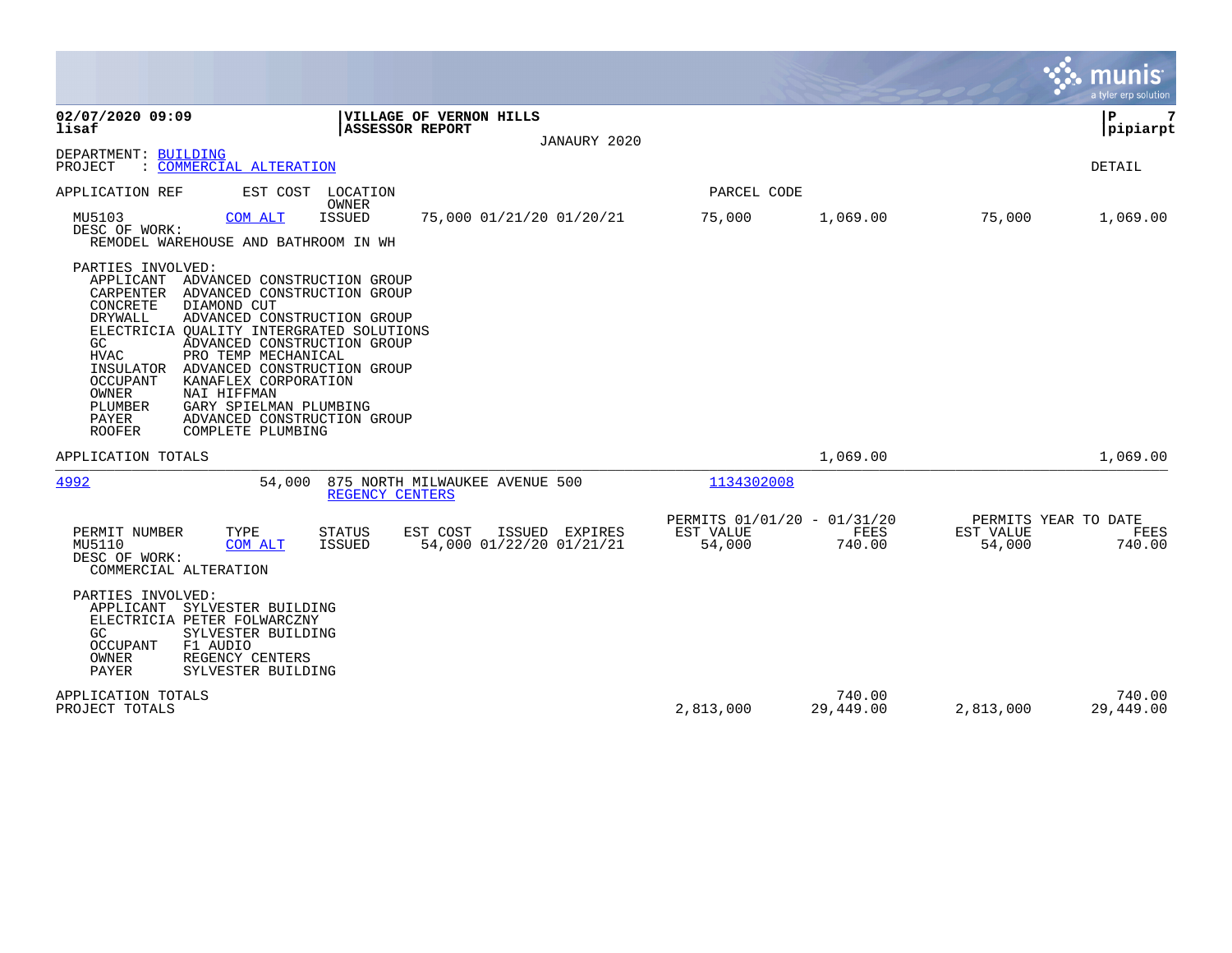|                                                                 |                     |                                                                                                            |                                                   |                                            |                                                      |                  |                                   | <b>munis</b><br>a tyler erp solution |
|-----------------------------------------------------------------|---------------------|------------------------------------------------------------------------------------------------------------|---------------------------------------------------|--------------------------------------------|------------------------------------------------------|------------------|-----------------------------------|--------------------------------------|
| 02/07/2020 09:09<br>lisaf                                       |                     |                                                                                                            | VILLAGE OF VERNON HILLS<br><b>ASSESSOR REPORT</b> | JANAURY 2020                               |                                                      |                  |                                   | ∣P<br> pipiarpt                      |
| DEPARTMENT: BUILDING<br>PROJECT                                 | : DEMOLITION        |                                                                                                            |                                                   |                                            |                                                      |                  |                                   | DETAIL                               |
| APPLICATION REF                                                 |                     | EST COST<br>LOCATION<br>OWNER                                                                              |                                                   |                                            | PARCEL CODE                                          |                  |                                   |                                      |
| 5017                                                            |                     | 0                                                                                                          | 830 WEST END COURT<br>830 WEST END COURT LLC      |                                            | 1132305034                                           |                  |                                   |                                      |
| PERMIT NUMBER<br>MU5119<br>DESC OF WORK:<br>INTERIOR WALLS DEMO | TYPE<br><b>DEMO</b> | STATUS<br>ISSUED                                                                                           | EST COST                                          | ISSUED<br>EXPIRES<br>$0$ 01/23/20 01/22/21 | PERMITS 01/01/20 - 01/31/20<br>EST VALUE<br>$\Omega$ | FEES<br>150.00   | PERMITS YEAR TO DATE<br>EST VALUE | FEES<br>150.00                       |
| PARTIES INVOLVED:<br>GC<br>OCCUPANT<br>OWNER<br>PAYER           |                     | TWIN BUILDING MANAGEMENT<br>TWIN BUILDING MANAGEMENT<br>830 WEST END COURT LLC<br>TWIN BUILDING MANAGEMENT |                                                   |                                            |                                                      |                  |                                   |                                      |
| APPLICATION TOTALS<br>PROJECT TOTALS                            |                     |                                                                                                            |                                                   |                                            | 0                                                    | 150.00<br>150.00 |                                   | 150.00<br>150.00                     |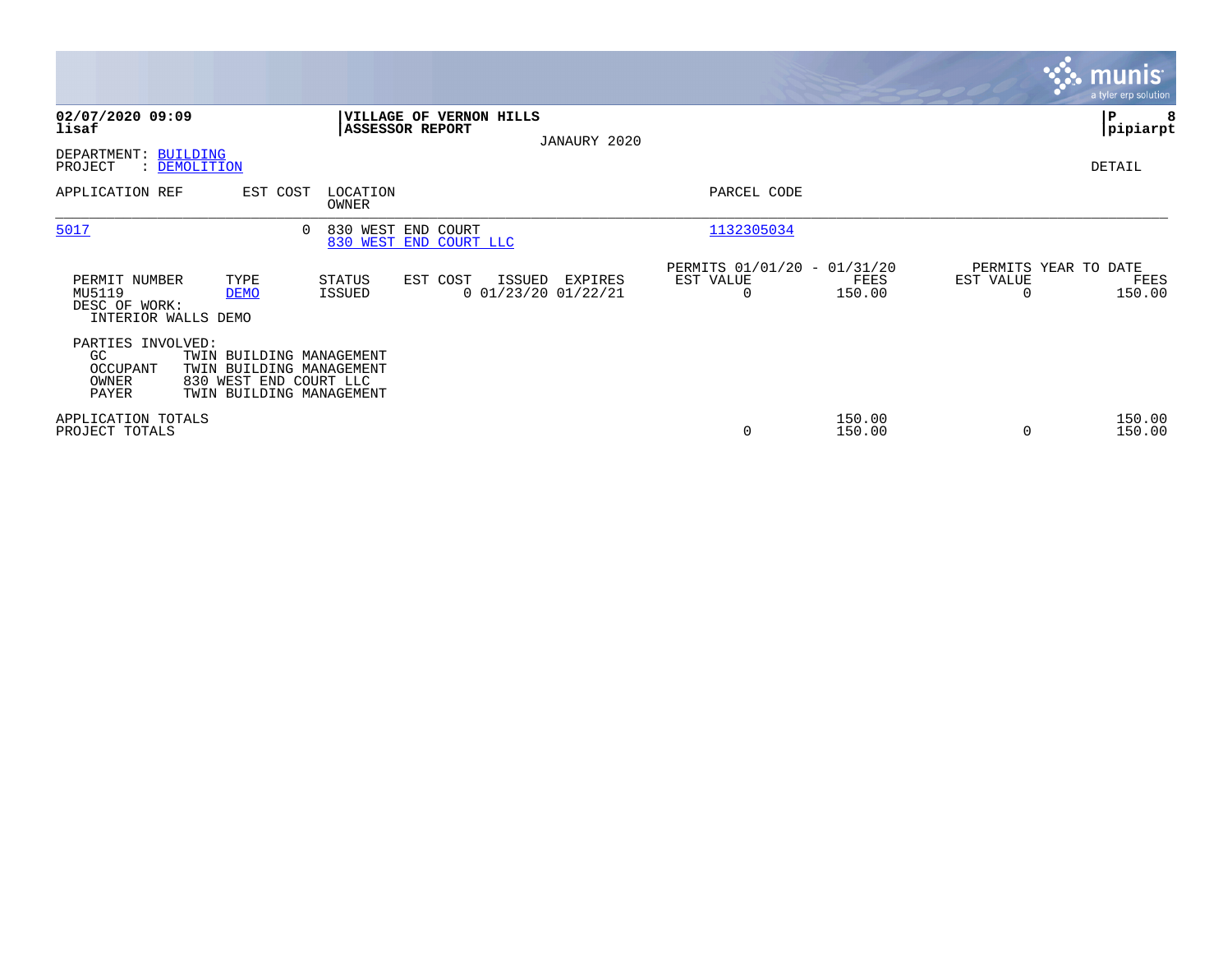|                                                                                                                                                                                                                                                                                 |                                                                                            |                                                                          | munis<br>a tyler erp solution                                     |
|---------------------------------------------------------------------------------------------------------------------------------------------------------------------------------------------------------------------------------------------------------------------------------|--------------------------------------------------------------------------------------------|--------------------------------------------------------------------------|-------------------------------------------------------------------|
| 02/07/2020 09:09<br>lisaf                                                                                                                                                                                                                                                       | VILLAGE OF VERNON HILLS<br><b>ASSESSOR REPORT</b>                                          |                                                                          | P<br>9<br> pipiarpt                                               |
| DEPARTMENT: BUILDING<br>: <u>AC/FURNACE</u><br>PROJECT                                                                                                                                                                                                                          | JANAURY 2020                                                                               |                                                                          | DETAIL                                                            |
| APPLICATION REF                                                                                                                                                                                                                                                                 | EST COST LOCATION<br>OWNER                                                                 | PARCEL CODE                                                              |                                                                   |
| <u>4986</u>                                                                                                                                                                                                                                                                     | 20,000<br>875 WOODLANDS PKY<br>KANAFLEX CORPORATION                                        | 1515102082                                                               |                                                                   |
| TYPE<br>PERMIT NUMBER<br>MU5102<br><b>AC/FURN</b><br>DESC OF WORK:<br><b>EXHAUST FAN</b>                                                                                                                                                                                        | EST COST<br><b>STATUS</b><br>ISSUED EXPIRES<br>20,000 01/21/20 01/20/21<br>ISSUED          | PERMITS 01/01/20 - 01/31/20<br>EST VALUE<br>FEES<br>$\Omega$<br>200.00   | PERMITS YEAR TO DATE<br>EST VALUE<br>FEES<br>$\Omega$<br>200.00   |
| PARTIES INVOLVED:<br>APPLICANT ADVANCED CONSTRUCTION GROUP<br>ELECTRICIA QUALITY INTERGRATED SOLUTIONS<br>GC<br>PRO TEMP MECHANICAL<br>HVAC<br>KANAFLEX CORPORATION<br>OCCUPANT<br>OWNER<br>KANAFLEX CORPORATION<br>PLUMBER<br>GARY SPIELMAN PLUMBING<br>PAYER<br><b>ROOFER</b> | ADVANCED CONSTRUCTION GROUP<br>ADVANCED CONSTRUCTION GROUP<br>COMPLETE BUILDING MAINTEANCE |                                                                          |                                                                   |
| APPLICATION TOTALS                                                                                                                                                                                                                                                              |                                                                                            | 200.00                                                                   | 200.00                                                            |
| 4991                                                                                                                                                                                                                                                                            | 6,800<br>1163 CREEK VIEW DRIVE<br><b>KASHIF SYED</b>                                       | 1516101025                                                               |                                                                   |
| PERMIT NUMBER<br>TYPE<br>MU5059<br>AC/FURN<br>DESC OF WORK:<br>FURNACE AND CONDENSOR                                                                                                                                                                                            | <b>STATUS</b><br>EST COST<br>ISSUED EXPIRES<br>COMPLT<br>6,800 01/02/20 01/31/21           | PERMITS 01/01/20 - 01/31/20<br>EST VALUE<br>FEES<br>$\mathbf 0$<br>68.00 | PERMITS YEAR TO DATE<br>EST VALUE<br>FEES<br>$\mathbf 0$<br>68.00 |
| PARTIES INVOLVED:<br>GC<br><b>GSHA SERVICES</b><br>GC<br>KASHIF SYED<br>OWNER<br>KASHIF SYED<br>PAYER<br>KASHIF SYED                                                                                                                                                            |                                                                                            |                                                                          |                                                                   |
| APPLICATION TOTALS                                                                                                                                                                                                                                                              |                                                                                            | 68.00                                                                    | 68.00                                                             |
| 5001                                                                                                                                                                                                                                                                            | 7,748<br>2174 SHADOW CREEK CT<br><b>JACOUES YAPO</b>                                       | 1129212035                                                               |                                                                   |
| PERMIT NUMBER<br>TYPE<br>MU5068<br>AC/FURN<br>DESC OF WORK:<br>A/C & FURNANCE                                                                                                                                                                                                   | <b>STATUS</b><br>EST COST<br>ISSUED EXPIRES<br>COMPLT<br>7,748 01/08/20 01/22/21           | PERMITS 01/01/20 - 01/31/20<br>EST VALUE<br>FEES<br>$\mathbf 0$<br>77.48 | PERMITS YEAR TO DATE<br>EST VALUE<br>FEES<br>77.48<br>$\Omega$    |
| PARTIES INVOLVED:<br>APPLICANT ARS OF ILLINOIS<br>GC<br>ARS OF ILLINOIS                                                                                                                                                                                                         |                                                                                            |                                                                          |                                                                   |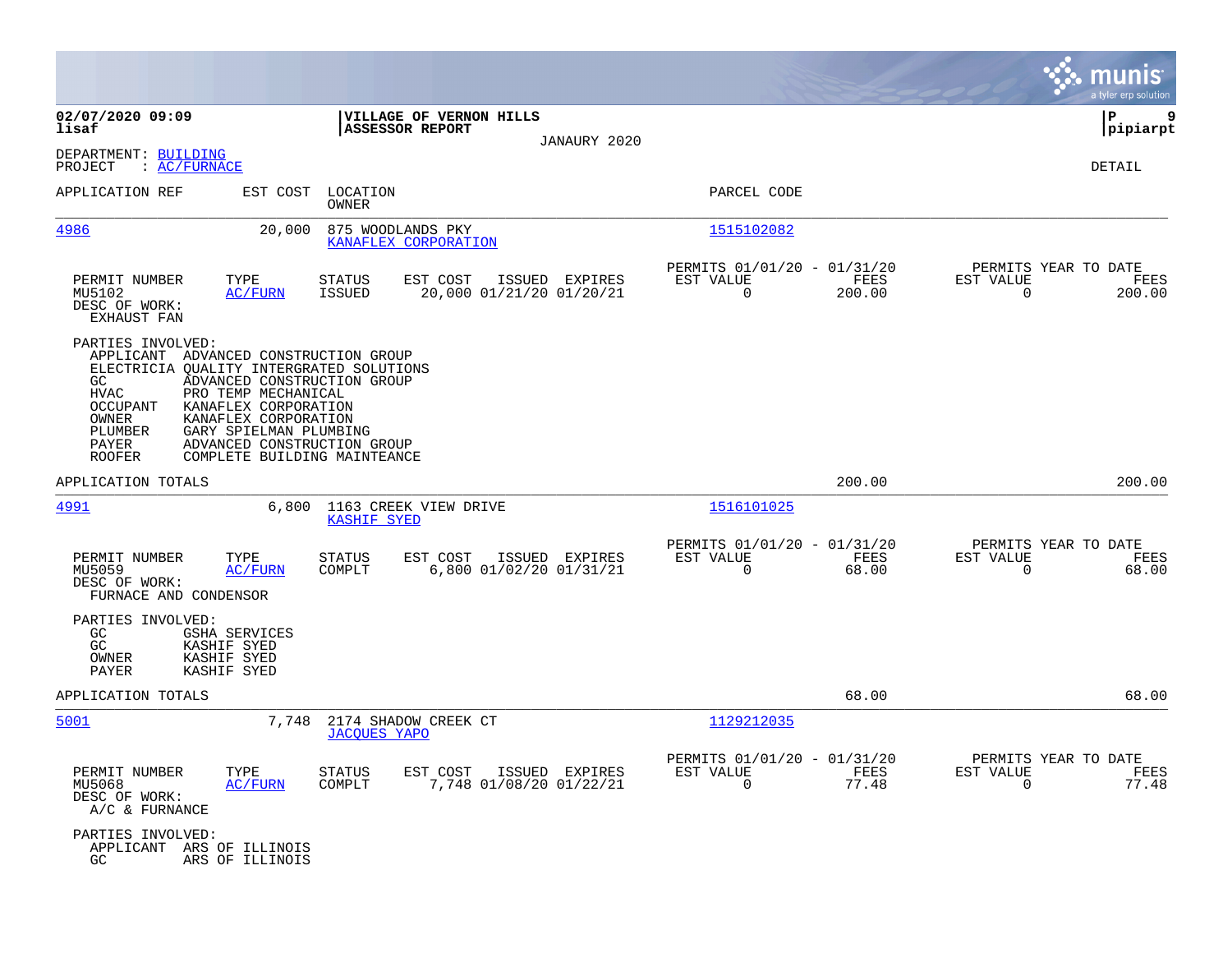|                                                                       |                                                                                           |                                                 |                                                                                                                                                                              |                |                                                         |                |                                                  | munis<br>a tyler erp solution |
|-----------------------------------------------------------------------|-------------------------------------------------------------------------------------------|-------------------------------------------------|------------------------------------------------------------------------------------------------------------------------------------------------------------------------------|----------------|---------------------------------------------------------|----------------|--------------------------------------------------|-------------------------------|
| 02/07/2020 09:09<br>lisaf                                             |                                                                                           | <b>ASSESSOR REPORT</b>                          | <b> VILLAGE OF VERNON HILLS</b>                                                                                                                                              | JANAURY 2020   |                                                         |                |                                                  | ΙP<br>10<br> pipiarpt         |
| DEPARTMENT: BUILDING<br>PROJECT<br>: AC/FWNACE                        |                                                                                           |                                                 |                                                                                                                                                                              |                |                                                         |                |                                                  | DETAIL                        |
| APPLICATION REF                                                       |                                                                                           | EST COST LOCATION<br>OWNER                      |                                                                                                                                                                              |                | PARCEL CODE                                             |                |                                                  |                               |
| OWNER<br>PAYER                                                        | JACQUES YAPO<br>ARS OF ILLINOIS                                                           |                                                 |                                                                                                                                                                              |                |                                                         |                |                                                  |                               |
| APPLICATION TOTALS                                                    |                                                                                           |                                                 |                                                                                                                                                                              |                |                                                         | 77.48          |                                                  | 77.48                         |
| 5023                                                                  | 4,105                                                                                     | 476 PINE LAKE CIR<br><b>VARUN GOVINDASAMY</b>   |                                                                                                                                                                              |                | 1133205012                                              |                |                                                  |                               |
| PERMIT NUMBER<br>MU5095<br>DESC OF WORK:<br>FURNACE ONLY              | TYPE<br>AC/FURN                                                                           | STATUS<br>ISSUED                                | EST COST<br>4,105 01/16/20 01/15/21                                                                                                                                          | ISSUED EXPIRES | PERMITS 01/01/20 - 01/31/20<br>EST VALUE<br>$\Omega$    | FEES<br>50.00  | PERMITS YEAR TO DATE<br>EST VALUE<br>$\Omega$    | FEES<br>50.00                 |
| PARTIES INVOLVED:<br>APPLICANT<br>GC<br><b>HVAC</b><br>OWNER<br>PAYER | VARUN GOVINDASAMY                                                                         |                                                 | ABC PLUMBING, HEATING, COOLING, ELECTRIC<br>ABC PLUMBING, HEATING, COOLING, ELECTRIC<br>ABC PLUMBING, HEATING, COOLING, ELECTRIC<br>ABC PLUMBING, HEATING, COOLING, ELECTRIC |                |                                                         |                |                                                  |                               |
| APPLICATION TOTALS                                                    |                                                                                           |                                                 |                                                                                                                                                                              |                |                                                         | 50.00          |                                                  | 50.00                         |
| 5040                                                                  | 19,780                                                                                    | 1670 PEBBLE BEACH WAY<br><b>NATHAN CHANDLER</b> |                                                                                                                                                                              |                | 1129405019                                              |                |                                                  |                               |
| PERMIT NUMBER<br>MU5106<br>DESC OF WORK:<br>2 SYSTEM FURNACE          | TYPE<br><b>AC/FURN</b>                                                                    | <b>STATUS</b><br>ISSUED                         | EST COST<br>19,780 01/22/20 01/21/21                                                                                                                                         | ISSUED EXPIRES | PERMITS 01/01/20 - 01/31/20<br>EST VALUE<br>$\Omega$    | FEES<br>197.80 | PERMITS YEAR TO DATE<br>EST VALUE<br>$\Omega$    | FEES<br>197.80                |
| PARTIES INVOLVED:<br>APPLICANT<br>GC<br><b>HVAC</b><br>OWNER<br>PAYER | HERCHENBACH<br>HERCHENBACH<br><b>HERCHENBACH</b><br>NATHAN CHANDLER<br><b>HERCHENBACH</b> |                                                 |                                                                                                                                                                              |                |                                                         |                |                                                  |                               |
| APPLICATION TOTALS                                                    |                                                                                           |                                                 |                                                                                                                                                                              |                |                                                         | 197.80         |                                                  | 197.80                        |
| 5045                                                                  | 7,300                                                                                     | 467 SADDLE BROOK LN<br><b>LINDA LEAVY</b>       |                                                                                                                                                                              |                | 1133401040                                              |                |                                                  |                               |
| PERMIT NUMBER<br>MU5108<br>DESC OF WORK:<br>FURNACE                   | TYPE<br>AC/FURN                                                                           | STATUS<br>ISSUED                                | EST COST<br>7,300 01/22/20 01/21/21                                                                                                                                          | ISSUED EXPIRES | PERMITS 01/01/20 - 01/31/20<br>EST VALUE<br>$\mathbf 0$ | FEES<br>73.00  | PERMITS YEAR TO DATE<br>EST VALUE<br>$\mathbf 0$ | FEES<br>73.00                 |
| PARTIES INVOLVED:<br>APPLICANT ALLIED AIR CONDITIONING & HEATING      |                                                                                           |                                                 |                                                                                                                                                                              |                |                                                         |                |                                                  |                               |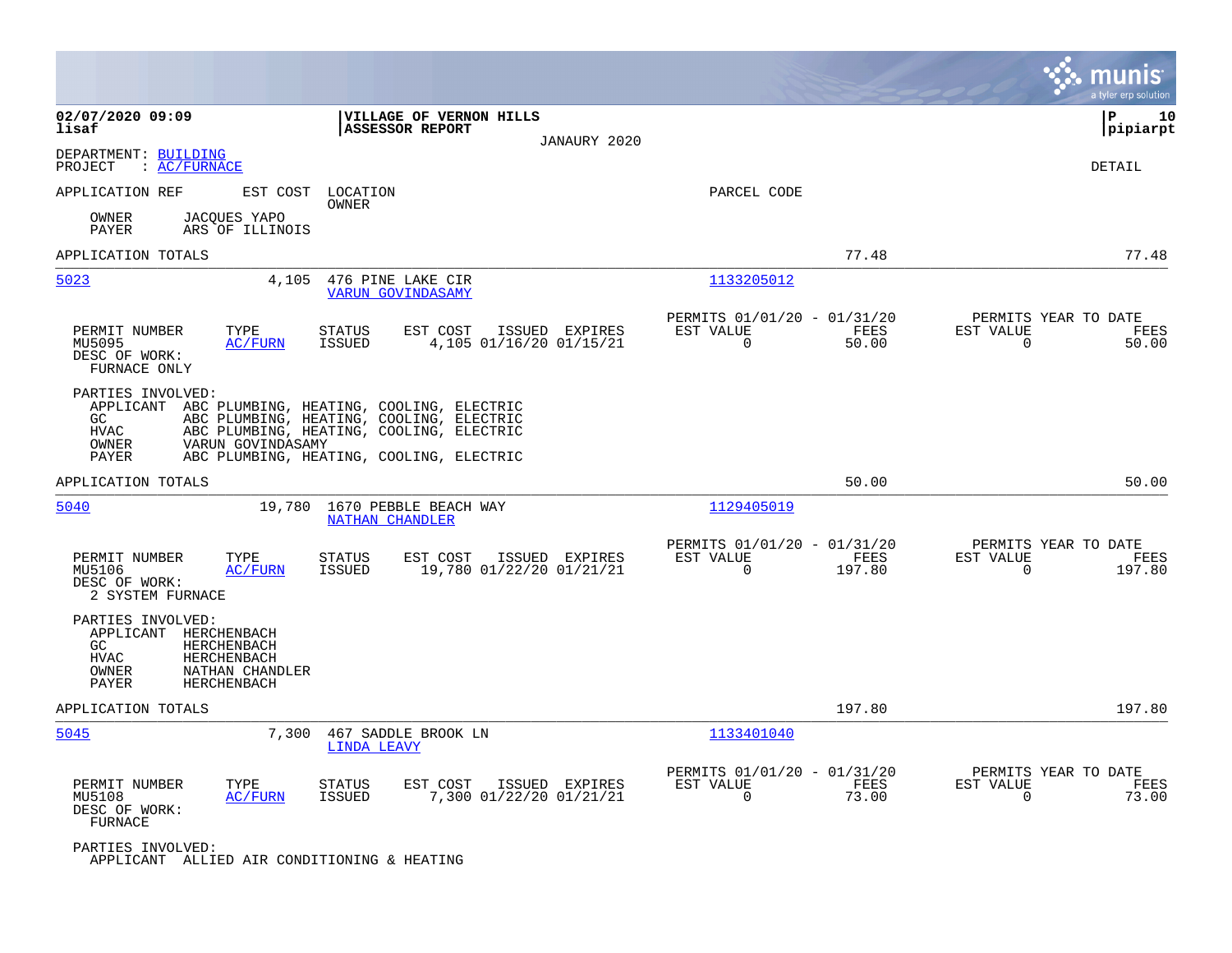|                                                            |                                          |                                                                                                                                            |                                           |              |                                                         |               |                                                   | munis<br>a tyler erp solution |
|------------------------------------------------------------|------------------------------------------|--------------------------------------------------------------------------------------------------------------------------------------------|-------------------------------------------|--------------|---------------------------------------------------------|---------------|---------------------------------------------------|-------------------------------|
| 02/07/2020 09:09<br>lisaf                                  |                                          | VILLAGE OF VERNON HILLS<br><b>ASSESSOR REPORT</b>                                                                                          |                                           |              |                                                         |               |                                                   | P<br>11<br> pipiarpt          |
| DEPARTMENT: BUILDING                                       |                                          |                                                                                                                                            |                                           | JANAURY 2020 |                                                         |               |                                                   |                               |
| PROJECT                                                    | : <u>AC/FURNACE</u>                      |                                                                                                                                            |                                           |              |                                                         |               |                                                   | DETAIL                        |
| APPLICATION REF                                            |                                          | EST COST LOCATION<br>OWNER                                                                                                                 |                                           |              | PARCEL CODE                                             |               |                                                   |                               |
| GC.<br>OWNER<br>PAYER                                      | LINDA LEAVY                              | ALLIED AIR CONDITIONING & HEATING<br>ALLIED AIR CONDITIONING & HEATING                                                                     |                                           |              |                                                         |               |                                                   |                               |
| APPLICATION TOTALS                                         |                                          |                                                                                                                                            |                                           |              |                                                         | 73.00         |                                                   | 73.00                         |
| 5046                                                       | 3,700                                    | 384 LASALLE ST<br><b>JASON OSILVA</b>                                                                                                      |                                           |              | 1509302041                                              |               |                                                   |                               |
| PERMIT NUMBER<br>MU5109<br>DESC OF WORK:<br><b>FURNACE</b> | TYPE<br>AC/FURN                          | EST COST<br><b>STATUS</b><br><b>ISSUED</b>                                                                                                 | ISSUED EXPIRES<br>3,700 01/22/20 01/21/21 |              | PERMITS 01/01/20 - 01/31/20<br>EST VALUE<br>$\mathbf 0$ | FEES<br>50.00 | PERMITS YEAR TO DATE<br>EST VALUE<br>$\Omega$     | FEES<br>50.00                 |
| PARTIES INVOLVED:<br>APPLICANT<br>GC<br>OWNER<br>PAYER     | <b>JASON OSILVA</b>                      | ALLIED AIR CONDITIONING & HEATING<br>ALLIED AIR CONDITIONING & HEATING<br>ALLIED AIR CONDITIONING & HEATING                                |                                           |              |                                                         |               |                                                   |                               |
| APPLICATION TOTALS                                         |                                          |                                                                                                                                            |                                           |              |                                                         | 50.00         |                                                   | 50.00                         |
| 5049                                                       |                                          | 9,263 218 COLONY CT<br><b>MARY SAS</b>                                                                                                     |                                           |              | 1132407020                                              |               |                                                   |                               |
| PERMIT NUMBER<br>MU5112<br>DESC OF WORK:<br>NEW FURNACE    | TYPE<br>AC/FURN                          | EST COST<br>STATUS<br>ISSUED                                                                                                               | ISSUED EXPIRES<br>9,263 01/23/20 01/22/21 |              | PERMITS 01/01/20 - 01/31/20<br>EST VALUE<br>$\mathbf 0$ | FEES<br>92.63 | PERMITS YEAR TO DATE<br>EST VALUE<br>$\Omega$     | FEES<br>92.63                 |
| PARTIES INVOLVED:<br>GC<br>OWNER<br>PAYER                  | MARY SAS                                 | APPLICANT ABC PLUMBING, HEATING, COOLING, ELECTRIC<br>ABC PLUMBING, HEATING, COOLING, ELECTRIC<br>ABC PLUMBING, HEATING, COOLING, ELECTRIC |                                           |              |                                                         |               |                                                   |                               |
| APPLICATION TOTALS                                         |                                          |                                                                                                                                            |                                           |              |                                                         | 92.63         |                                                   | 92.63                         |
| 5058                                                       |                                          | 9,000 1511 OAKMONT DR<br>DAVID M & MELISSA H DYE                                                                                           |                                           |              | 1133122006                                              |               |                                                   |                               |
| PERMIT NUMBER<br>MU5129<br>DESC OF WORK:<br>HVAC-A/C       | TYPE<br>AC/FURN                          | EST COST<br>STATUS<br><b>ISSUED</b>                                                                                                        | ISSUED EXPIRES<br>9,000 01/28/20 02/04/21 |              | PERMITS 01/01/20 - 01/31/20<br>EST VALUE<br>$\Omega$    | FEES<br>90.00 | PERMITS YEAR TO DATE<br>EST VALUE<br>$\mathbf{0}$ | FEES<br>90.00                 |
| PARTIES INVOLVED:<br>GC                                    | APPLICANT DAVID M & MELISSA H DYE<br>ABT |                                                                                                                                            |                                           |              |                                                         |               |                                                   |                               |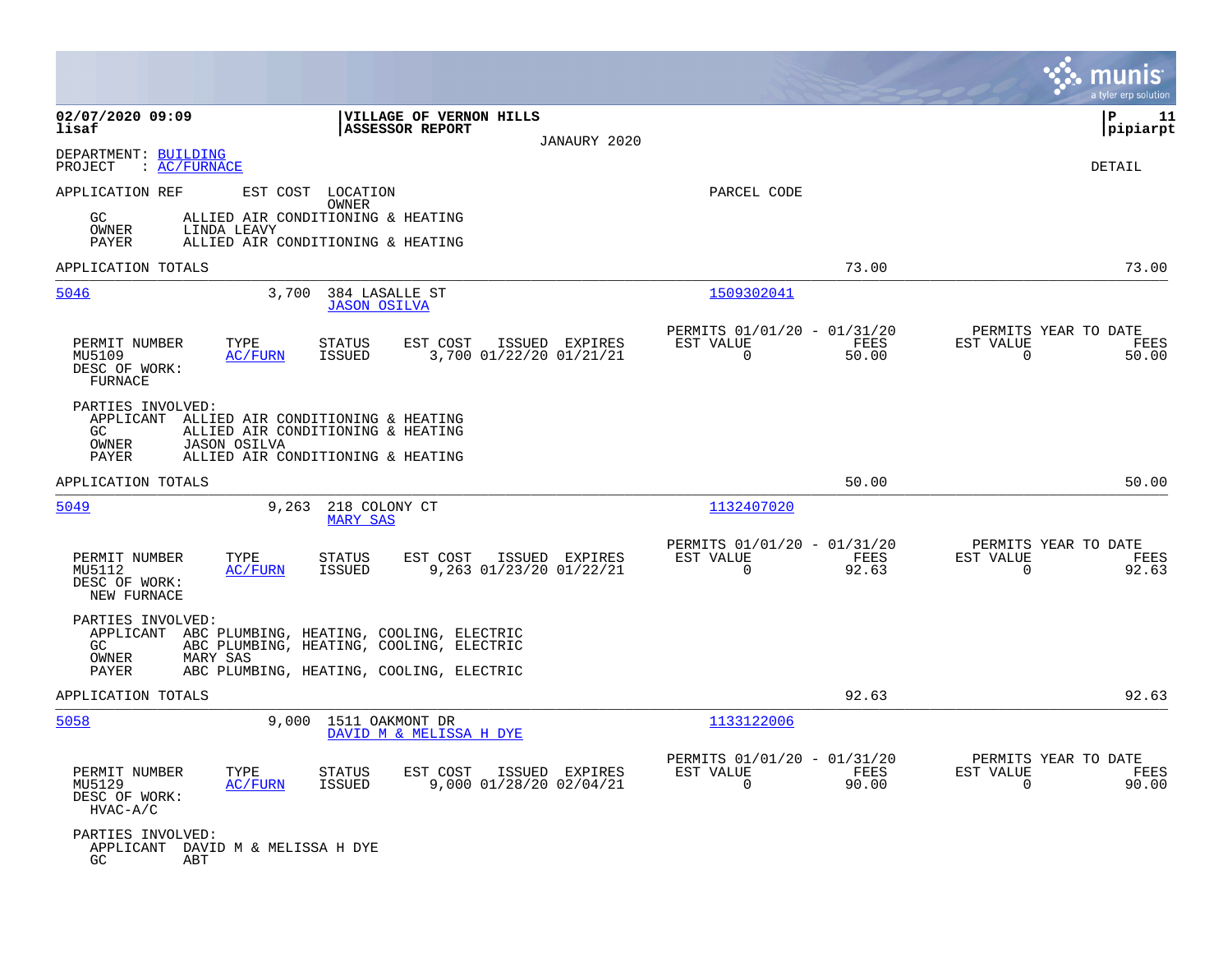|                                          |                                                                                           |                                                   |              |             |                 | <b>munis</b><br>a tyler erp solution |
|------------------------------------------|-------------------------------------------------------------------------------------------|---------------------------------------------------|--------------|-------------|-----------------|--------------------------------------|
| 02/07/2020 09:09<br>lisaf                |                                                                                           | VILLAGE OF VERNON HILLS<br><b>ASSESSOR REPORT</b> | JANAURY 2020 |             |                 | 12<br>l P<br> pipiarpt               |
| DEPARTMENT: BUILDING<br>PROJECT          | $\colon$ AC/FURNACE                                                                       |                                                   |              |             |                 | DETAIL                               |
| APPLICATION REF<br>GC.<br>OWNER<br>PAYER | EST COST<br>DAVID M & MELISSA H DYE<br>DAVID M & MELISSA H DYE<br>DAVID M & MELISSA H DYE | LOCATION<br>OWNER                                 |              | PARCEL CODE |                 |                                      |
| APPLICATION TOTALS<br>PROJECT TOTALS     |                                                                                           |                                                   |              | 0           | 90.00<br>898.91 | 90.00<br>898.91                      |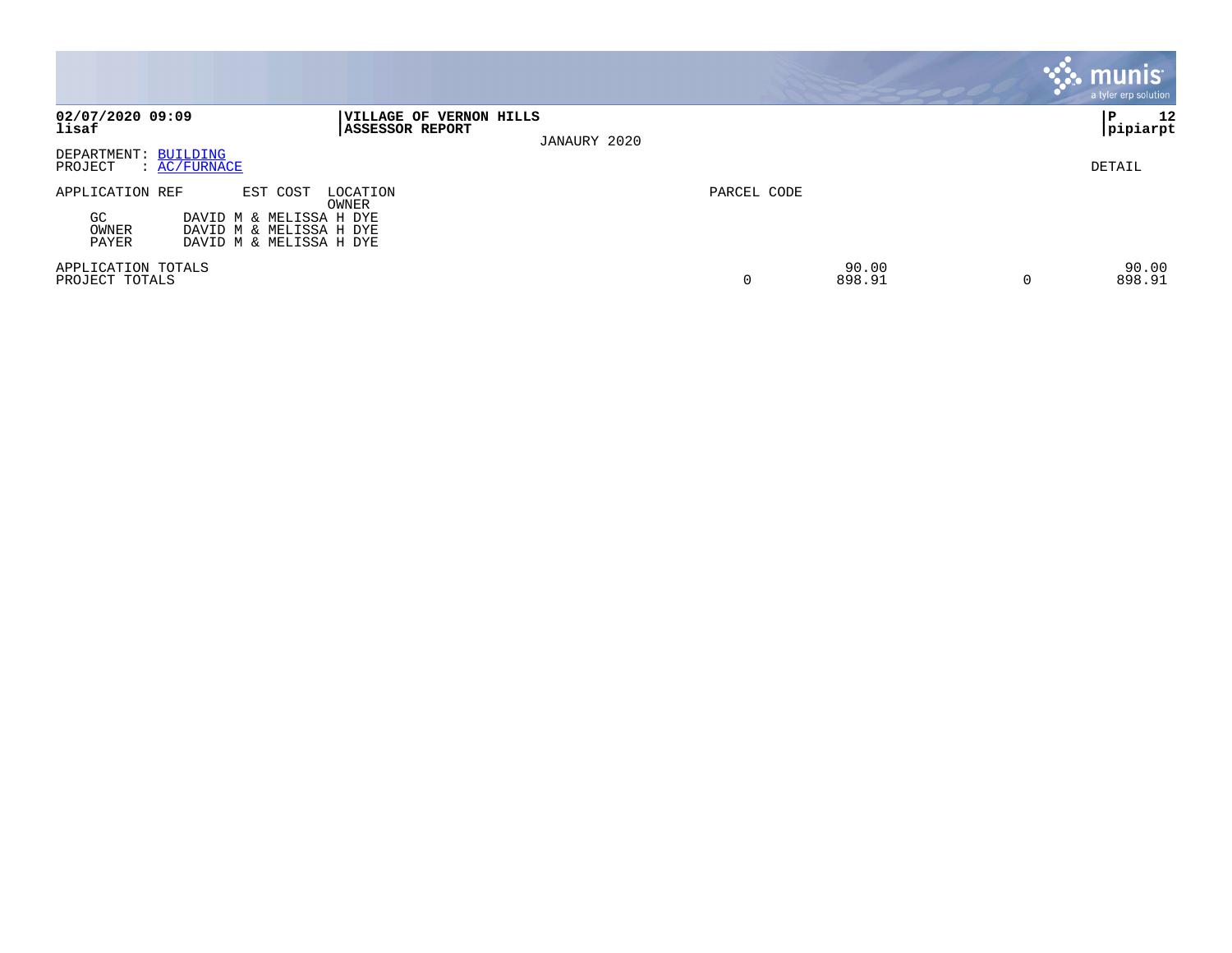|                                                                                                                                                                                                                            |                                                                                     |                                                      |                             | munis<br>a tyler erp solution          |
|----------------------------------------------------------------------------------------------------------------------------------------------------------------------------------------------------------------------------|-------------------------------------------------------------------------------------|------------------------------------------------------|-----------------------------|----------------------------------------|
| 02/07/2020 09:09<br>lisaf                                                                                                                                                                                                  | <b>VILLAGE OF VERNON HILLS</b><br><b>ASSESSOR REPORT</b><br>JANAURY 2020            |                                                      |                             | ∣₽<br>13<br> pipiarpt                  |
| DEPARTMENT: BUILDING<br>PROJECT<br>: ANSUL SYSTEM                                                                                                                                                                          |                                                                                     |                                                      |                             | DETAIL                                 |
| APPLICATION REF<br>EST COST                                                                                                                                                                                                | LOCATION<br>OWNER                                                                   | PARCEL CODE                                          |                             |                                        |
| 5015<br>3,200                                                                                                                                                                                                              | 145 NORTH MILWAUKEE AVE<br>HCP HB2 PARK @ VERNON HILLS LLC                          | 1503301025                                           |                             |                                        |
| PERMIT NUMBER<br>TYPE<br>MU5126<br><b>ANSUL</b><br>DESC OF WORK:<br>ANSUL SYSTEMS X 2                                                                                                                                      | EST COST<br>ISSUED<br><b>STATUS</b><br>EXPIRES<br>3,200 01/27/20 01/26/21<br>ISSUED | PERMITS 01/01/20 - 01/31/20<br>EST VALUE<br>$\Omega$ | EST VALUE<br>FEES<br>325.00 | PERMITS YEAR TO DATE<br>FEES<br>325.00 |
| PARTIES INVOLVED:<br>APPLICANT<br>FOX VALLEY FIRE SYSTEM<br>FIRE SPRIN FOX VALLEY FIRE SYSTEM<br>FOX VALLEY FIRE SYSTEM<br>GC.<br>OCCUPANT<br>BROOKDALE OF VERNON HILLS<br>OWNER<br><b>PAYER</b><br>FOX VALLEY FIRE SYSTEM | HCP HB2 PARK @ VERNON HILLS LLC                                                     |                                                      |                             |                                        |
| APPLICATION TOTALS<br>PROJECT TOTALS                                                                                                                                                                                       |                                                                                     | 0                                                    | 325.00<br>325.00<br>0       | 325.00<br>325.00                       |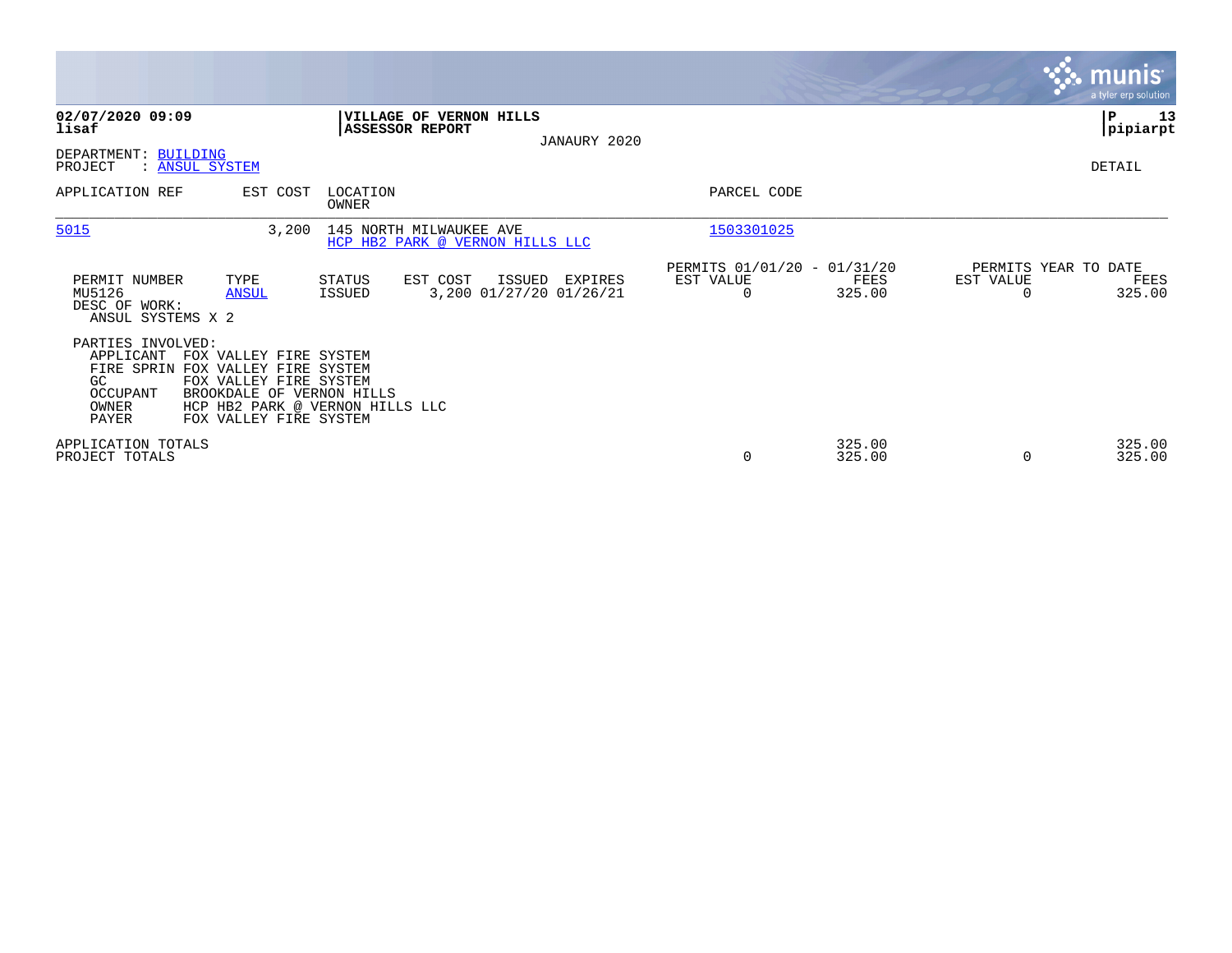|                                                                                                                                                                               |                                                                                                                                                                |                                                                        | munis<br>a tyler erp solution                                   |
|-------------------------------------------------------------------------------------------------------------------------------------------------------------------------------|----------------------------------------------------------------------------------------------------------------------------------------------------------------|------------------------------------------------------------------------|-----------------------------------------------------------------|
| 02/07/2020 09:09<br>lisaf                                                                                                                                                     | VILLAGE OF VERNON HILLS<br><b>ASSESSOR REPORT</b><br>JANAURY 2020                                                                                              |                                                                        | l P<br>14<br> pipiarpt                                          |
| DEPARTMENT: BUILDING<br>: NEW BUSINESS NO REMODEL<br>PROJECT                                                                                                                  |                                                                                                                                                                |                                                                        | DETAIL                                                          |
| APPLICATION REF                                                                                                                                                               | EST COST LOCATION<br>OWNER                                                                                                                                     | PARCEL CODE                                                            |                                                                 |
| 4733                                                                                                                                                                          | $\Omega$<br>984 CORPORATE WOODS PKY<br>VV & CO                                                                                                                 | 1510302054                                                             |                                                                 |
| PERMIT NUMBER<br>TYPE<br>MU5092<br>CO NO FEE<br>DESC OF WORK:                                                                                                                 | <b>STATUS</b><br>EST COST<br>ISSUED EXPIRES<br>COMPLT<br>$0$ $01/15/20$ $01/15/21$<br>CERT OF OCC - EXCEPTIONAL LEARNERS COLLABORATIVE                         | PERMITS 01/01/20 - 01/31/20<br>EST VALUE<br>FEES<br>$\mathbf 0$<br>.00 | PERMITS YEAR TO DATE<br>EST VALUE<br>FEES<br>$\mathbf 0$<br>.00 |
| PARTIES INVOLVED:<br>GC<br><b>OCCUPANT</b><br>OWNER<br>VV & CO<br>PAYER                                                                                                       | APPLICANT EXCEPTIONAL LEARNERS COLLABORATIVE<br>EXCEPTIONAL LEARNERS COLLABORATIVE<br>EXCEPTIONAL LEARNERS COLLABORATIVE<br>EXCEPTIONAL LEARNERS COLLABORATIVE |                                                                        |                                                                 |
| APPLICATION TOTALS                                                                                                                                                            |                                                                                                                                                                | .00                                                                    | .00                                                             |
| 4924                                                                                                                                                                          | $\Omega$<br>544 LAKEVIEW PARKWAY 201<br>NEWMARK KNIGHT FRANK                                                                                                   | 1504202152                                                             |                                                                 |
| TYPE<br>PERMIT NUMBER<br>MU5099<br>CO NO FEE<br>DESC OF WORK:<br>CO - ZINGIT SOLUTIONS                                                                                        | EST COST<br>ISSUED EXPIRES<br><b>STATUS</b><br>COMPLT<br>$0$ 01/17/20 01/16/21                                                                                 | PERMITS 01/01/20 - 01/31/20<br>EST VALUE<br>FEES<br>.00<br>$\mathbf 0$ | PERMITS YEAR TO DATE<br>EST VALUE<br>FEES<br>$\mathbf 0$<br>.00 |
| PARTIES INVOLVED:<br>GC.<br>ZINGIT SOLUTIONS<br><b>OCCUPANT</b><br>ZINGIT SOLUTIONS<br>OWNER<br>NEWMARK KNIGHT FRANK                                                          |                                                                                                                                                                |                                                                        |                                                                 |
| APPLICATION TOTALS                                                                                                                                                            |                                                                                                                                                                | .00                                                                    | .00                                                             |
| 4957                                                                                                                                                                          | 0 1175 CORPORATE WOODS PARKWAY<br>FIRST MIDWEST BANK                                                                                                           | 1510304005                                                             |                                                                 |
| PERMIT NUMBER<br>TYPE<br>COMM TCO<br>MU5093<br>DESC OF WORK:<br>CERT OF OCC CHANGE OF OWNERSHIP                                                                               | <b>STATUS</b><br>EST COST<br>ISSUED EXPIRES<br>ISSUED<br>$0$ 01/15/20 02/14/20                                                                                 | PERMITS 01/01/20 - 01/31/20<br>EST VALUE<br>FEES<br>$\mathbf 0$<br>.00 | PERMITS YEAR TO DATE<br>EST VALUE<br>FEES<br>$\mathbf 0$<br>.00 |
| PARTIES INVOLVED:<br>APPLICANT FIRST MIDWEST BANK<br>GC<br>FIRST MIDWEST BANK<br>OCCUPANT<br>FIRST MIDWEST BANK<br>OWNER<br>FIRST MIDWEST BANK<br>PAYER<br>FIRST MIDWEST BANK |                                                                                                                                                                |                                                                        |                                                                 |
| APPLICATION TOTALS                                                                                                                                                            |                                                                                                                                                                | .00                                                                    | .00                                                             |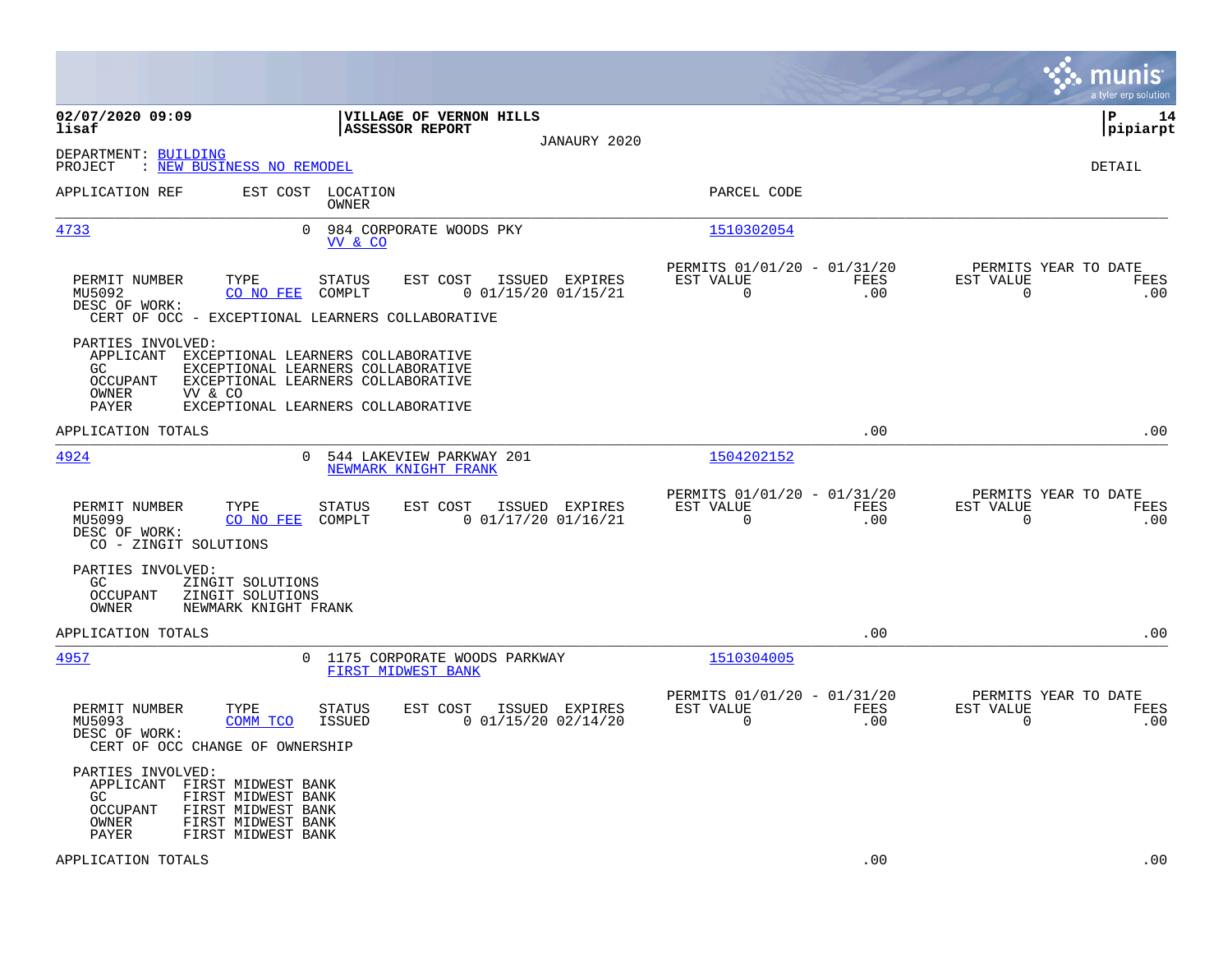|                                                                                          |                                                         |                                          |                                                                |                |                                                                     |                       |                                                                 | munis<br>a tyler erp solution |
|------------------------------------------------------------------------------------------|---------------------------------------------------------|------------------------------------------|----------------------------------------------------------------|----------------|---------------------------------------------------------------------|-----------------------|-----------------------------------------------------------------|-------------------------------|
| 02/07/2020 09:09<br>lisaf                                                                |                                                         | <b>ASSESSOR REPORT</b>                   | VILLAGE OF VERNON HILLS                                        |                |                                                                     |                       |                                                                 | 15<br> P<br> pipiarpt         |
| DEPARTMENT: BUILDING<br>PROJECT<br>: NEW BUSINESS NO REMODEL                             |                                                         |                                          |                                                                | JANAURY 2020   |                                                                     |                       |                                                                 | DETAIL                        |
| APPLICATION REF                                                                          |                                                         | EST COST LOCATION<br>OWNER               |                                                                |                | PARCEL CODE                                                         |                       |                                                                 |                               |
| 4997                                                                                     | $\Omega$                                                | 409 HAWTHORN CTR<br>CENTENNIAL           |                                                                |                | 1133401086                                                          |                       |                                                                 |                               |
| PERMIT NUMBER<br>MU5067<br>DESC OF WORK:<br>NEW BUSINESS NO WORK                         | TYPE<br>NO REMODEL ISSUED                               | STATUS                                   | EST COST<br>$0$ 01/08/20 01/15/21                              | ISSUED EXPIRES | PERMITS 01/01/20 - 01/31/20<br>EST VALUE<br>$\overline{0}$          | FEES<br>150.00        | PERMITS YEAR TO DATE<br>EST VALUE<br>$\Omega$                   | FEES<br>150.00                |
| PARTIES INVOLVED:<br>APPLICANT<br>CENTENNIAL<br>GC<br>OCCUPANT<br>OWNER<br>PAYER         | CENTENNIAL<br>MAIN @ CENTER<br>CENTENNIAL<br>CENTENNIAL |                                          |                                                                |                |                                                                     |                       |                                                                 |                               |
| APPLICATION TOTALS                                                                       |                                                         |                                          |                                                                |                |                                                                     | 150.00                |                                                                 | 150.00                        |
| 5019                                                                                     | $\Omega$                                                | 903 HAWTHORN CTR<br>CENTENNIAL           |                                                                |                | 1133401086                                                          |                       |                                                                 |                               |
| PERMIT NUMBER<br>MU5083<br>DESC OF WORK:<br>NEW OWNERS CERT OF OCC                       | TYPE<br>NO REMODEL ISSUED                               | <b>STATUS</b>                            | EST COST<br>$0$ 01/14/20 01/28/21                              | ISSUED EXPIRES | PERMITS 01/01/20 - 01/31/20<br>EST VALUE<br>$\Omega$                | FEES<br>150.00        | PERMITS YEAR TO DATE<br>EST VALUE<br>$\Omega$                   | FEES<br>150.00                |
| PARTIES INVOLVED:<br>APPLICANT SHEE GOO<br>GC.<br>SHEE GOO<br>OCCUPANT<br>OWNER<br>PAYER | SHEE GOO LLC<br>CENTENNIAL<br>SHEE GOO LLC              |                                          |                                                                |                |                                                                     |                       |                                                                 |                               |
| APPLICATION TOTALS                                                                       |                                                         |                                          |                                                                |                |                                                                     | 150.00                |                                                                 | 150.00                        |
| 5021                                                                                     | $\mathbf{0}$                                            | 643 HAWTHORN CENTER<br><b>CENTENNIAL</b> |                                                                |                | 1133401086                                                          |                       |                                                                 |                               |
| PERMIT NUMBER<br>MU5085<br>MU5088<br>DESC OF WORK:<br>CO - NEEL THREDZ                   | TYPE<br>NO REMODEL COMPLT<br>CO NO FEE COMPLT           | <b>STATUS</b>                            | EST COST<br>$0$ 01/14/20 01/15/21<br>$0$ $01/15/20$ $01/14/21$ | ISSUED EXPIRES | PERMITS 01/01/20 - 01/31/20<br>EST VALUE<br>$\Omega$<br>$\mathbf 0$ | FEES<br>150.00<br>.00 | PERMITS YEAR TO DATE<br>EST VALUE<br>$\mathbf 0$<br>$\mathbf 0$ | FEES<br>150.00<br>.00         |
| PARTIES INVOLVED:<br>APPLICANT NEEL THREDZ SPA<br>GC<br>OCCUPANT<br>OWNER                | NEEL THREDZ SPA<br>NEEL THREDZ SPA<br>CENTENNIAL        |                                          |                                                                |                |                                                                     |                       |                                                                 |                               |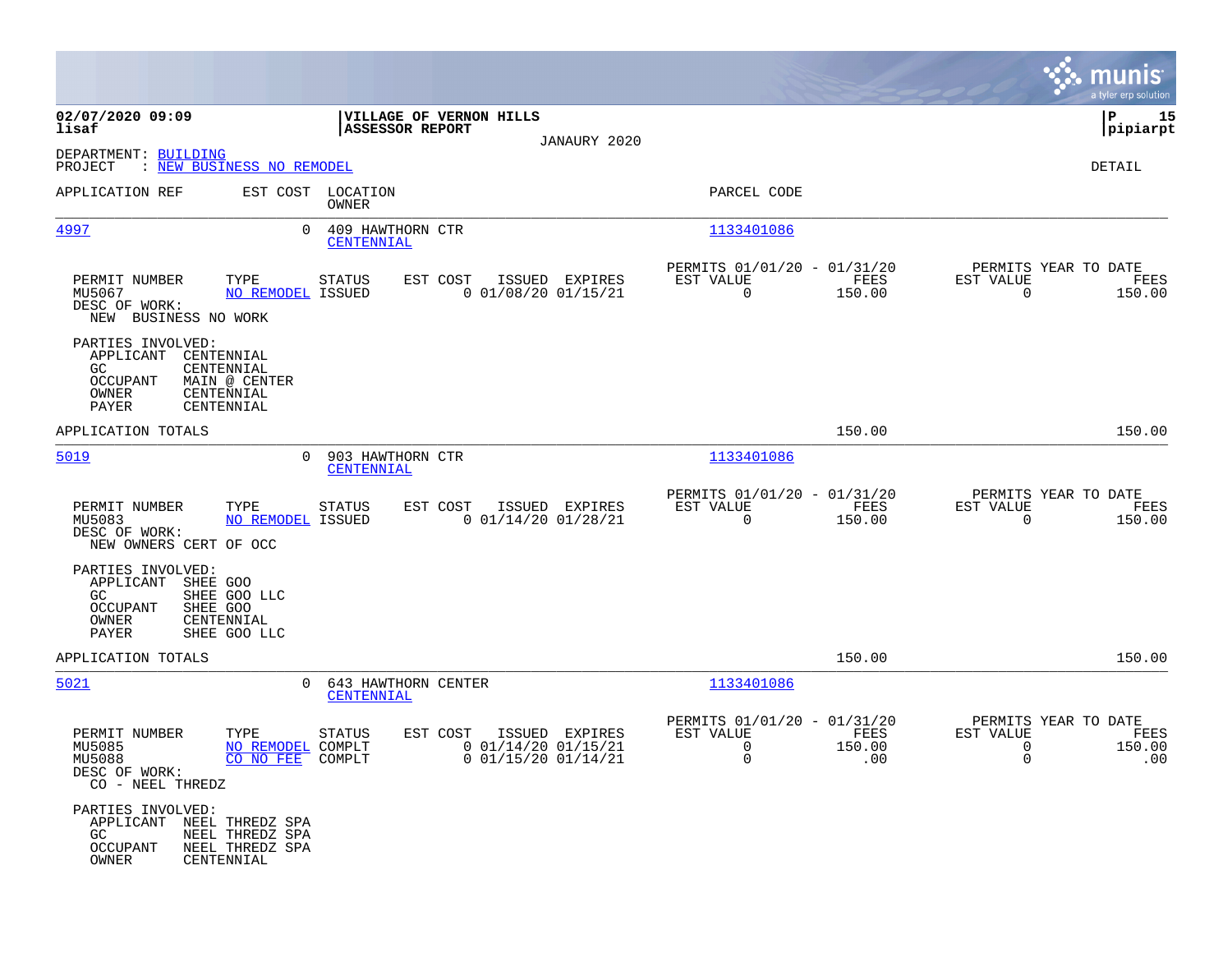|                                                                                                                                                                                                                                                                         |                                                                                       | munis<br>a tyler erp solution                                                  |
|-------------------------------------------------------------------------------------------------------------------------------------------------------------------------------------------------------------------------------------------------------------------------|---------------------------------------------------------------------------------------|--------------------------------------------------------------------------------|
| 02/07/2020 09:09<br><b>VILLAGE OF VERNON HILLS</b><br>lisaf<br><b>ASSESSOR REPORT</b><br>JANAURY 2020                                                                                                                                                                   |                                                                                       | 16<br>ΙP<br> pipiarpt                                                          |
| DEPARTMENT: BUILDING<br>: NEW BUSINESS NO REMODEL<br>PROJECT                                                                                                                                                                                                            |                                                                                       | DETAIL                                                                         |
| APPLICATION REF<br>EST COST<br>LOCATION<br>OWNER<br>PAYER<br>NEEL THREDZ SPA                                                                                                                                                                                            | PARCEL CODE                                                                           |                                                                                |
| APPLICATION TOTALS                                                                                                                                                                                                                                                      | 150.00                                                                                | 150.00                                                                         |
| 5039<br>1111 NORTH MILWAUKEE AVENUE<br>$\Omega$<br>PASSCO MELODY FARM DST                                                                                                                                                                                               | 1134302008                                                                            |                                                                                |
| PERMIT NUMBER<br>TYPE<br><b>STATUS</b><br>EST COST<br>ISSUED EXPIRES<br>$0$ 01/22/20 01/22/21<br>MU5105<br>NO REMODEL COMPLT<br>$0$ $01/27/20$ $01/26/21$<br>MU5123<br>CO NO FEE<br>COMPLT<br>DESC OF WORK:<br>NEW OWNERS PER MIKE AT & CSFPD RON NO INSPECTIONS NEEDED | PERMITS 01/01/20 - 01/31/20<br>FEES<br>EST VALUE<br>0<br>150.00<br>$\mathbf 0$<br>.00 | PERMITS YEAR TO DATE<br>EST VALUE<br>FEES<br>0<br>150.00<br>$\mathbf 0$<br>.00 |
| PARTIES INVOLVED:<br>APPLICANT<br>PASSCO MELODY FARM DST<br>PASSCO MELODY FARM DST<br>GC<br>OCCUPANT<br>ATWORTH AT MELLODY FARMS<br>OWNER<br>PASSCO MELODY FARM DST<br><b>PAYER</b><br>PASSCO MELODY FARM DST                                                           |                                                                                       |                                                                                |
| APPLICATION TOTALS                                                                                                                                                                                                                                                      | 150.00                                                                                | 150.00                                                                         |
| 5047<br>650 FOREST EDGE DR<br>$\Omega$<br>VAN VLISSINGEN & CO                                                                                                                                                                                                           | 1515101025                                                                            |                                                                                |
| PERMIT NUMBER<br>TYPE<br>EST COST<br>ISSUED EXPIRES<br>STATUS<br>$0$ 01/22/20 01/27/21<br>MU5111<br>NO REMODEL ISSUED<br>DESC OF WORK:<br>NEW BUSINESS - ZAPOLYE                                                                                                        | PERMITS 01/01/20 - 01/31/20<br>EST VALUE<br>FEES<br>$\Omega$<br>150.00                | PERMITS YEAR TO DATE<br>EST VALUE<br>FEES<br>$\Omega$<br>150.00                |
| PARTIES INVOLVED:<br>APPLICANT<br>VAN VLISSINGEN & CO<br>GC<br>VAN VLISSINGEN & CO<br>ZAPOLYE INC<br><b>OCCUPANT</b><br><b>OWNER</b><br>VAN VLISSINGEN & CO<br><b>PAYER</b><br>VAN VLISSINGEN & CO                                                                      |                                                                                       |                                                                                |
| APPLICATION TOTALS<br>PROJECT TOTALS                                                                                                                                                                                                                                    | 150.00<br>0<br>750.00                                                                 | 150.00<br>$\Omega$<br>750.00                                                   |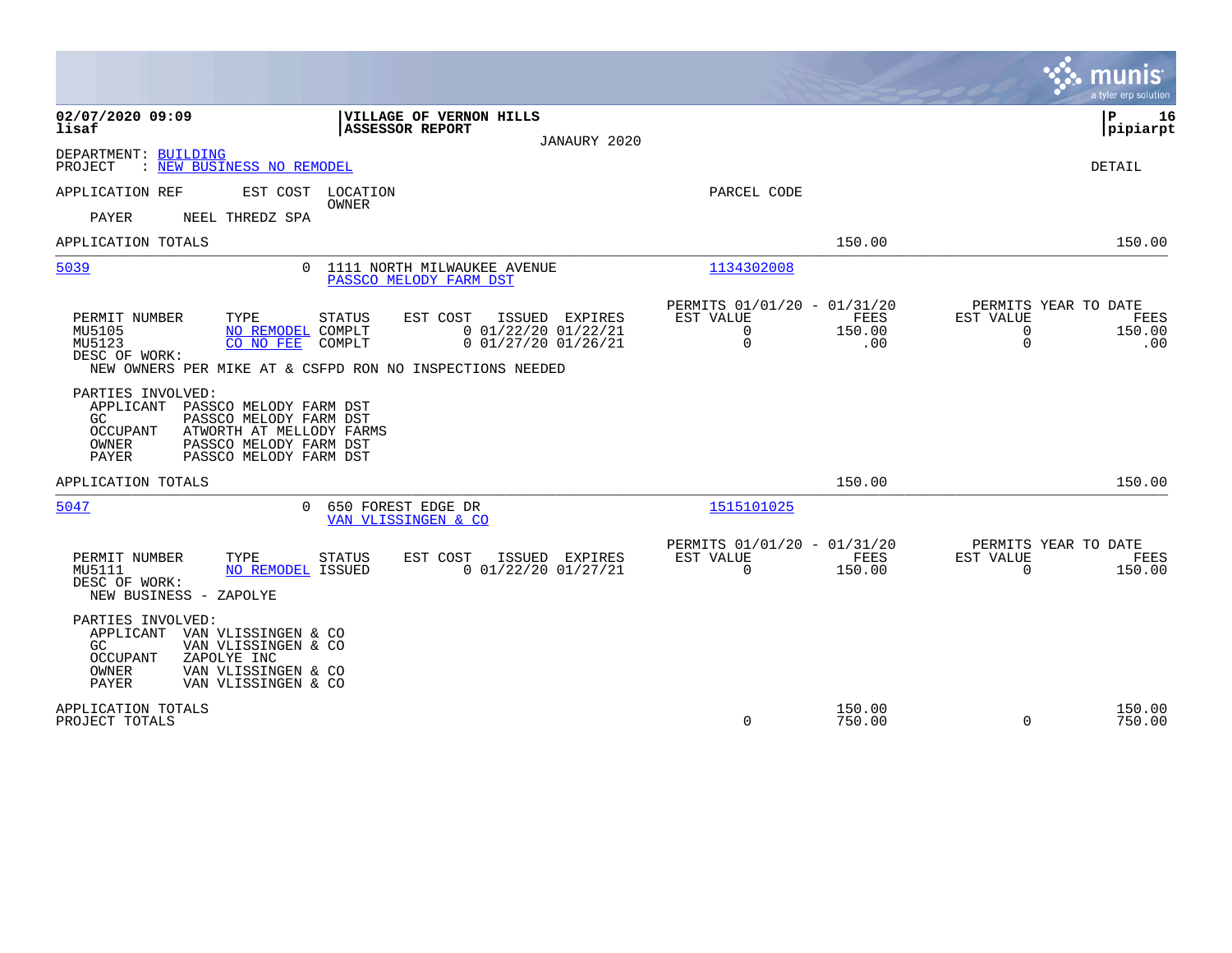|                                                                                                            |                                                                                                |                   |                                                                                                |              |                                                                    |                  |                                   | <b>munis</b><br>a tyler erp solution |
|------------------------------------------------------------------------------------------------------------|------------------------------------------------------------------------------------------------|-------------------|------------------------------------------------------------------------------------------------|--------------|--------------------------------------------------------------------|------------------|-----------------------------------|--------------------------------------|
| 02/07/2020 09:09<br>lisaf<br>DEPARTMENT: BUILDING                                                          |                                                                                                |                   | <b>VILLAGE OF VERNON HILLS</b><br><b>ASSESSOR REPORT</b>                                       | JANAURY 2020 |                                                                    |                  |                                   | ∣P<br>17<br> pipiarpt                |
| PROJECT<br>APPLICATION REF                                                                                 | : ELEVATOR<br>EST COST                                                                         | LOCATION<br>OWNER |                                                                                                |              | PARCEL CODE                                                        |                  |                                   | DETAIL                               |
| 4989<br>PERMIT NUMBER<br>MU5120<br>DESC OF WORK:<br>ELEVATOR PIT LADDER                                    | 6,623<br>TYPE<br><b>ELEVATOR</b>                                                               | STATUS<br>ISSUED  | 215 NORTH MILWAUKEE AVE<br>BRE/ESA PROPERTIES<br>EST COST<br>ISSUED<br>6,623 01/23/20 01/22/21 | EXPIRES      | 1503301040<br>PERMITS 01/01/20 - 01/31/20<br>EST VALUE<br>$\Omega$ | FEES<br>475.00   | PERMITS YEAR TO DATE<br>EST VALUE | FEES<br>475.00                       |
| PARTIES INVOLVED:<br>APPLICANT<br>GC<br>OCCUPANT<br>OWNER<br>PAYER<br>APPLICATION TOTALS<br>PROJECT TOTALS | OTIS ELEVATOR<br>OTIS ELEVATOR<br>EXTENDED STAY AMERICA<br>BRE/ESA PROPERTIES<br>OTIS ELEVATOR |                   |                                                                                                |              | 0                                                                  | 475.00<br>475.00 |                                   | 475.00<br>475.00                     |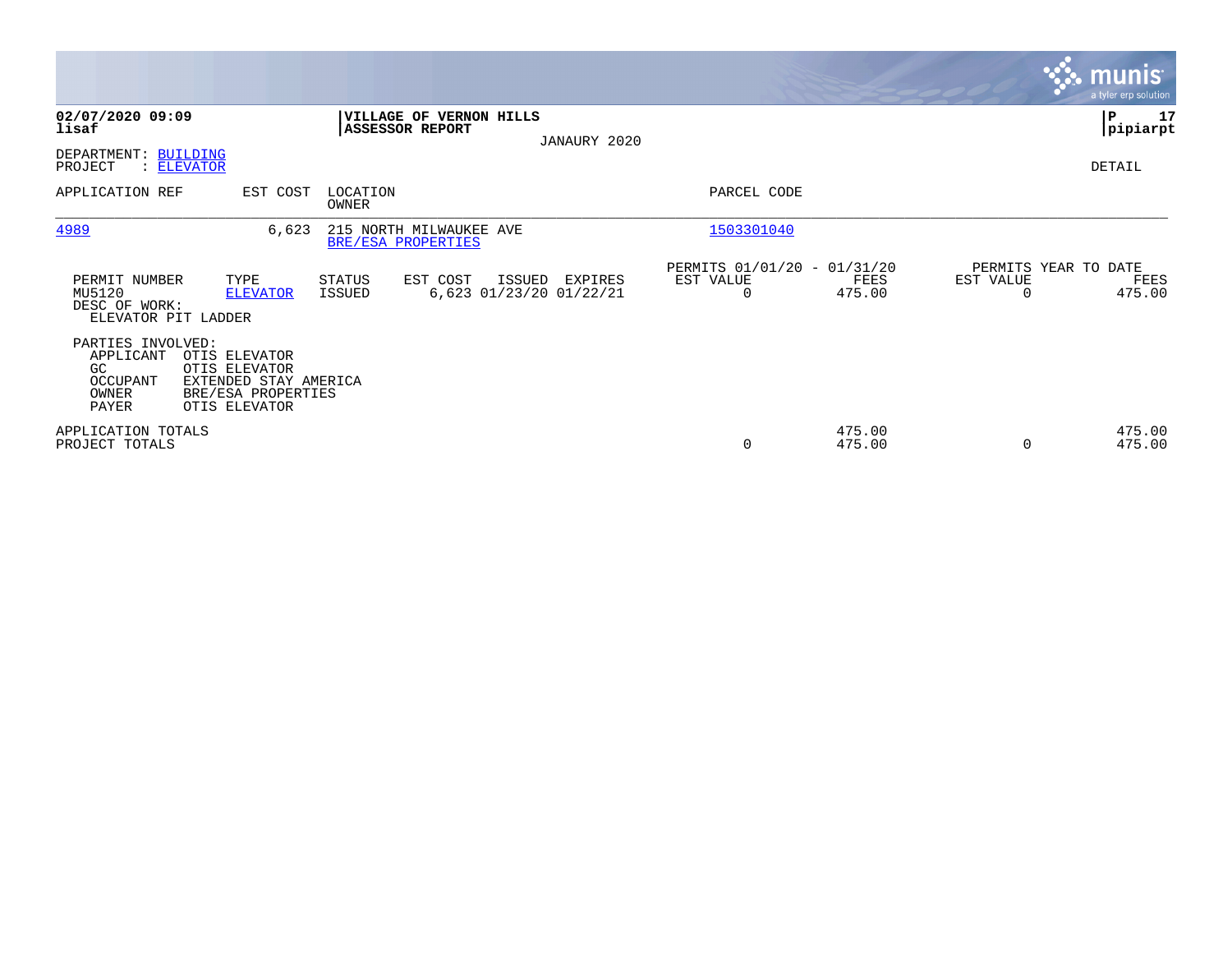|                                                                 |                                                                                                                                                     |                   |                                                          |                                   |              |                                                      |                |           | munis <sup>®</sup><br>a tyler erp solution |
|-----------------------------------------------------------------|-----------------------------------------------------------------------------------------------------------------------------------------------------|-------------------|----------------------------------------------------------|-----------------------------------|--------------|------------------------------------------------------|----------------|-----------|--------------------------------------------|
| 02/07/2020 09:09<br>lisaf                                       |                                                                                                                                                     |                   | <b>VILLAGE OF VERNON HILLS</b><br><b>ASSESSOR REPORT</b> |                                   | JANAURY 2020 |                                                      |                |           | ∣P<br>18<br> pipiarpt                      |
| DEPARTMENT:<br>PROJECT<br><b>FENCE</b>                          | <b>BUILDING</b>                                                                                                                                     |                   |                                                          |                                   |              |                                                      |                |           | DETAIL                                     |
| APPLICATION REF                                                 | EST COST                                                                                                                                            | LOCATION<br>OWNER |                                                          |                                   |              | PARCEL CODE                                          |                |           |                                            |
| 5011                                                            | 4,500                                                                                                                                               |                   | 1173 CREEK VIEW DRIVE<br>DOUGLAS S & MICHELLE M MOODY    |                                   |              | 1516101026                                           |                |           |                                            |
| PERMIT NUMBER<br>MU5084<br>DESC OF WORK:<br>FENCE               | TYPE<br><b>FENCE</b>                                                                                                                                | STATUS<br>ISSUED  | EST COST                                                 | ISSUED<br>4,500 01/14/20 01/27/21 | EXPIRES      | PERMITS 01/01/20 - 01/31/20<br>EST VALUE<br>$\Omega$ | FEES<br>50.00  | EST VALUE | PERMITS YEAR TO DATE<br>FEES<br>50.00      |
| PARTIES INVOLVED:<br>APPLICANT<br>FENCE<br>GC<br>OWNER<br>PAYER | DOUGLAS S & MICHELLE M MOODY<br><b>ACTION FENCE</b><br>DOUGLAS S & MICHELLE M MOODY<br>DOUGLAS S & MICHELLE M MOODY<br>DOUGLAS S & MICHELLE M MOODY |                   |                                                          |                                   |              |                                                      |                |           |                                            |
| APPLICATION TOTALS<br>PROJECT TOTALS                            |                                                                                                                                                     |                   |                                                          |                                   |              | 0                                                    | 50.00<br>50.00 |           | 50.00<br>50.00                             |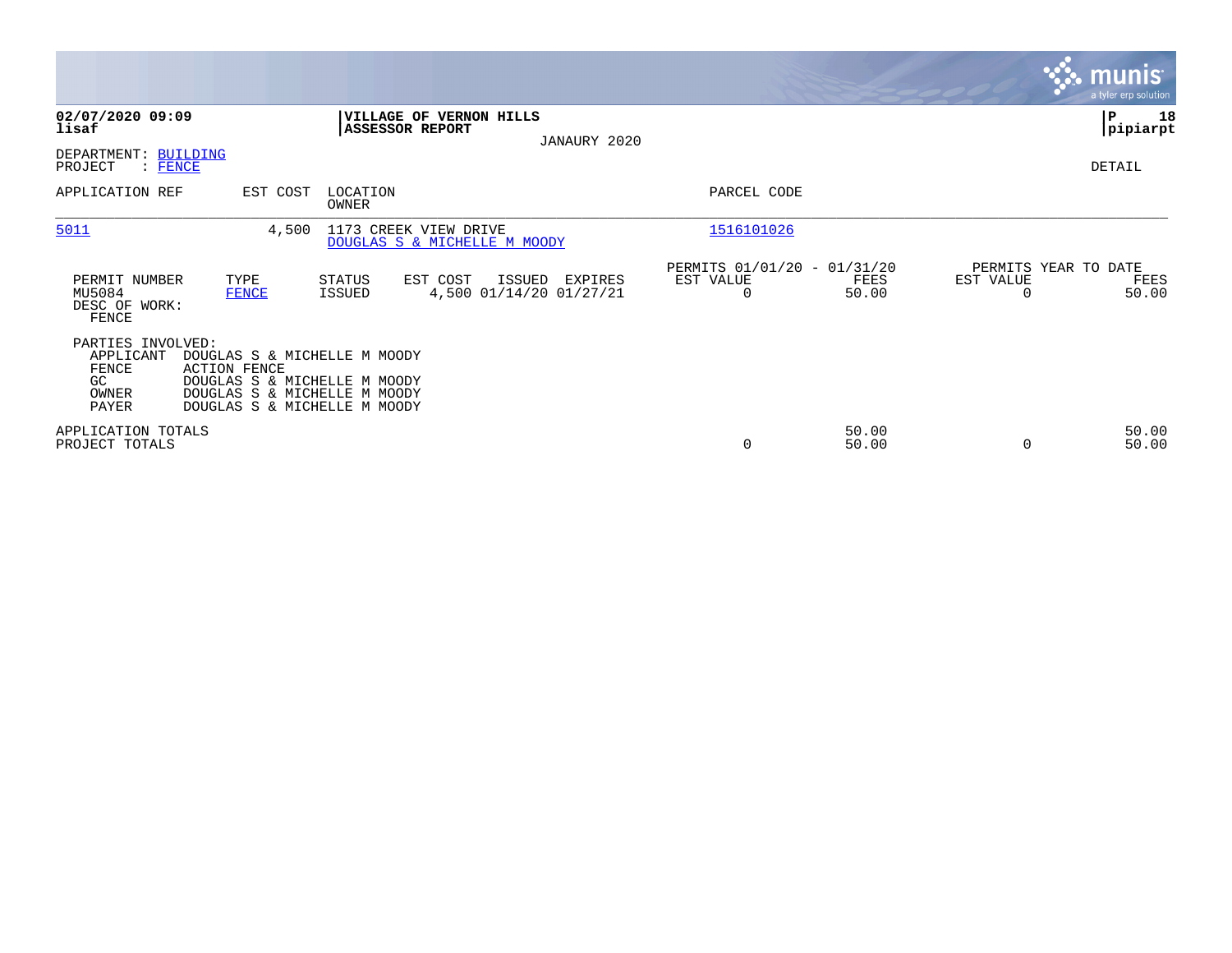|                                                                                                                                                                                            |                                                                               |                                                            | munis<br>a tyler erp solution                                                           |
|--------------------------------------------------------------------------------------------------------------------------------------------------------------------------------------------|-------------------------------------------------------------------------------|------------------------------------------------------------|-----------------------------------------------------------------------------------------|
| 02/07/2020 09:09<br>lisaf                                                                                                                                                                  | VILLAGE OF VERNON HILLS<br><b>ASSESSOR REPORT</b>                             |                                                            | ΙP<br>19<br> pipiarpt                                                                   |
| DEPARTMENT: BUILDING<br>PROJECT<br>: FIRE ALARM                                                                                                                                            | JANAURY 2020                                                                  |                                                            | DETAIL                                                                                  |
| APPLICATION REF                                                                                                                                                                            | EST COST LOCATION<br><b>OWNER</b>                                             | PARCEL CODE                                                |                                                                                         |
| <u>4959</u><br>4,795                                                                                                                                                                       | 770 CORPORATE WOODS PARKWAY<br>VAN VLISSINGEN & CO                            | 1509401065                                                 |                                                                                         |
| PERMIT NUMBER<br>TYPE<br>MU5078<br>FIRE ALARM ISSUED<br>DESC OF WORK:<br>FIRE ALARM                                                                                                        | EST COST<br>ISSUED EXPIRES<br>STATUS<br>4,795 01/10/20 01/09/21               | PERMITS 01/01/20 - 01/31/20<br>EST VALUE<br>$\overline{0}$ | PERMITS YEAR TO DATE<br>FEES<br>EST VALUE<br>FEES<br>394.00<br>$\Omega$<br>394.00       |
| PARTIES INVOLVED:<br>ALARM<br>FIRST SECURITY SYSTEMS<br>GC<br>FIRST SECURITY SYSTEMS<br>OCCUPANT<br>VAN VLISSINGEN & CO<br>OWNER<br>VAN VLISSINGEN & CO<br>PAYER<br>FIRST SECURITY SYSTEMS |                                                                               |                                                            |                                                                                         |
| APPLICATION TOTALS                                                                                                                                                                         |                                                                               |                                                            | 394.00<br>394.00                                                                        |
| 4978<br>3,587                                                                                                                                                                              | 225 NORTH MILWAUKEE AVE<br>EVANSTON NORTHWESTERN HEALTHCARE CORP              | 1503301045                                                 |                                                                                         |
| PERMIT NUMBER<br>TYPE<br>MU5076<br>FIRE ALARM ISSUED<br>DESC OF WORK:<br>FIRE ALARM                                                                                                        | EST COST<br>ISSUED EXPIRES<br>STATUS<br>3,587 01/09/20 01/08/21               | PERMITS 01/01/20 - 01/31/20<br>EST VALUE<br>$\mathbf 0$    | PERMITS YEAR TO DATE<br>FEES<br>EST VALUE<br>FEES<br>295.00<br>$\Omega$<br>295.00       |
| PARTIES INVOLVED:<br>ALARM<br>FIRST SECURITY SYSTEMS<br>APPLICANT FIRST SECURITY SYSTEMS<br>GC<br>FIRST SECURITY SYSTEMS<br>OCCUPANT<br>OWNER<br>PAYER<br>FIRST SECURITY SYSTEMS           | NORTH SHORE UNIVERSITY HEALTH SYSTEM<br>EVANSTON NORTHWESTERN HEALTHCARE CORP |                                                            |                                                                                         |
| APPLICATION TOTALS                                                                                                                                                                         |                                                                               |                                                            | 295.00<br>295.00                                                                        |
| 4996                                                                                                                                                                                       | 3,250 300 CENTER DR 104<br><b>HOME STATE BANK</b>                             | 1133302040                                                 |                                                                                         |
| PERMIT NUMBER<br>TYPE<br>FIRE ALARM ISSUED<br>MU5107<br>DESC OF WORK:<br>FIRE ALARM                                                                                                        | <b>STATUS</b><br>EST COST<br>ISSUED EXPIRES<br>3,250 01/22/20 01/21/21        | PERMITS 01/01/20 - 01/31/20<br>EST VALUE<br>$\sim$ 0       | PERMITS YEAR TO DATE<br>FEES<br>EST VALUE<br>FEES<br>335.00<br>335.00<br>$\overline{0}$ |
| PARTIES INVOLVED:<br>ALARM<br>HIGH RISE SECURITY SYSTEMS<br>APPLICANT HIGH RISE SECURITY SYSTEMS<br>GC<br>HIGH RISE SECURITY SYSTEMS<br>OCCUPANT<br>MEDSERVICE REPAIR                      |                                                                               |                                                            |                                                                                         |

**Contract**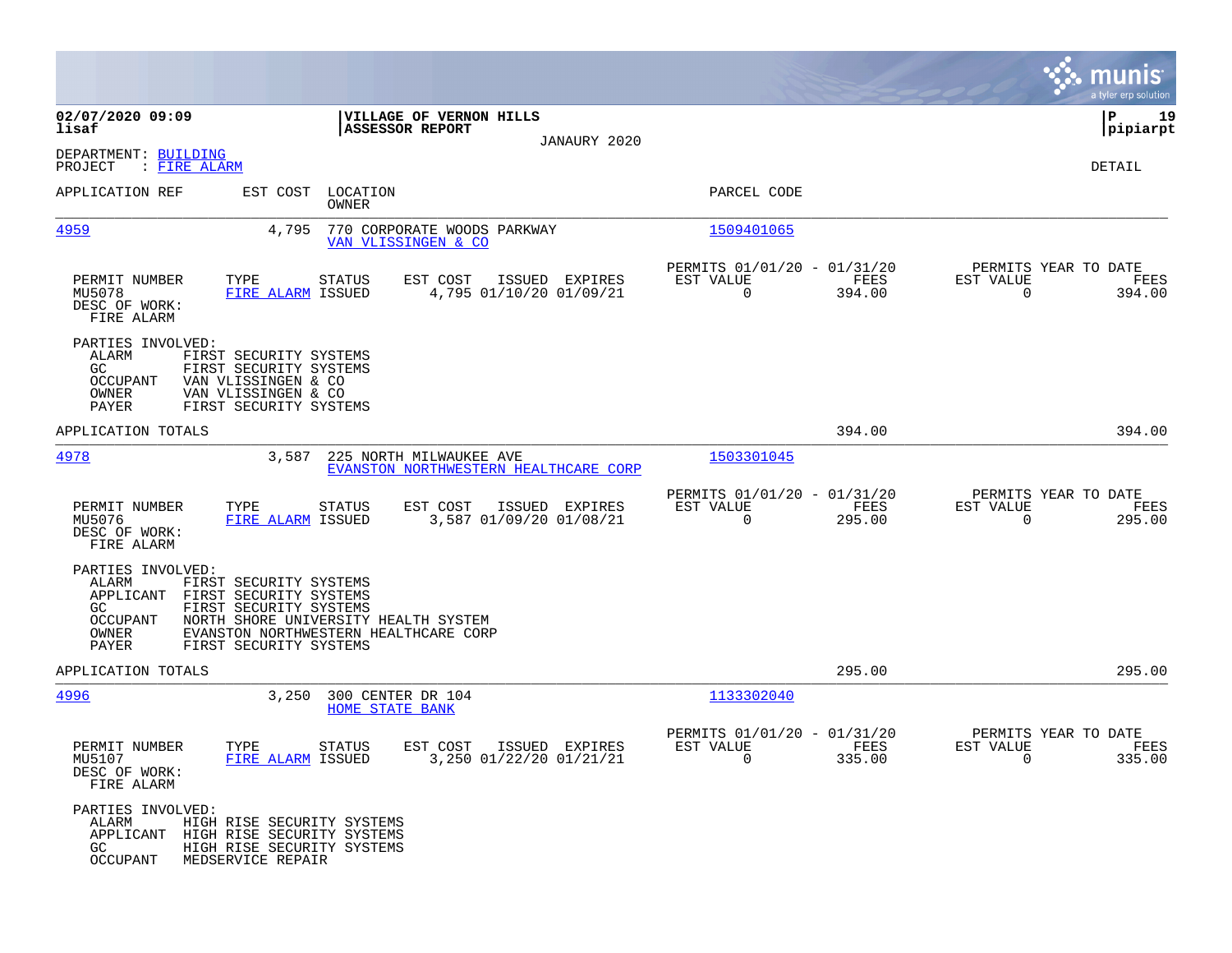|                                                                 |                                                                           |             |                         | munis<br>a tyler erp solution |
|-----------------------------------------------------------------|---------------------------------------------------------------------------|-------------|-------------------------|-------------------------------|
| 02/07/2020 09:09<br>lisaf                                       | <b> VILLAGE OF VERNON HILLS</b><br><b>ASSESSOR REPORT</b><br>JANAURY 2020 |             |                         | 20<br>  P<br>pipiarpt         |
| DEPARTMENT: BUILDING<br>PROJECT<br>: FIRE ALARM                 |                                                                           |             |                         | DETAIL                        |
| APPLICATION REF<br>EST COST                                     | LOCATION<br>OWNER                                                         | PARCEL CODE |                         |                               |
| OWNER<br>HOME STATE BANK<br>PAYER<br>HIGH RISE SECURITY SYSTEMS |                                                                           |             |                         |                               |
| APPLICATION TOTALS<br>PROJECT TOTALS                            |                                                                           | 0           | 335.00<br>1,024.00<br>0 | 335.00<br>1,024.00            |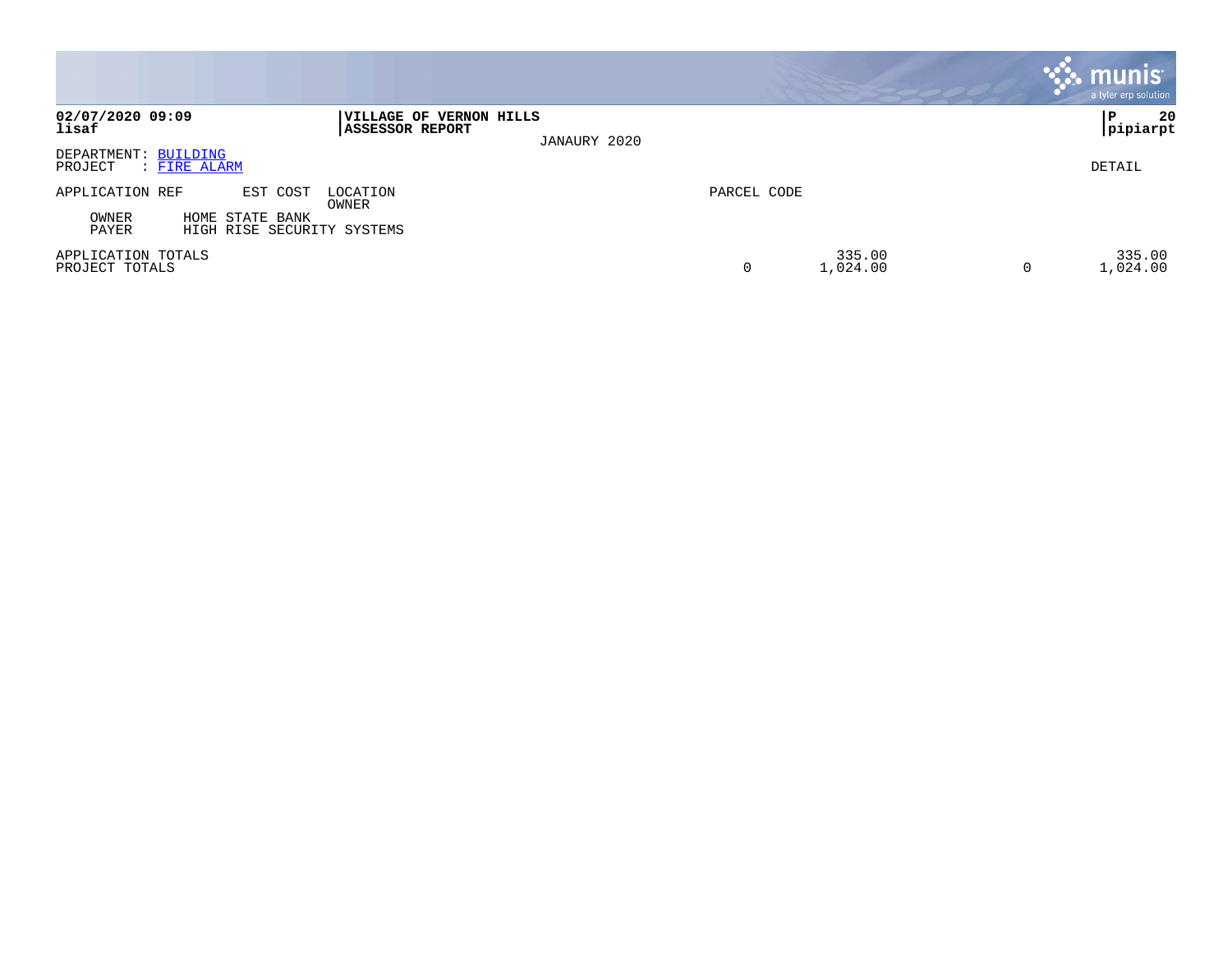| 02/07/2020 09:09<br>VILLAGE OF VERNON HILLS<br>lisaf<br><b>ASSESSOR REPORT</b><br>JANAURY 2020                                                                                                                                                                                                                                                                                                                                                   | l P<br>21<br> pipiarpt<br>DETAIL |
|--------------------------------------------------------------------------------------------------------------------------------------------------------------------------------------------------------------------------------------------------------------------------------------------------------------------------------------------------------------------------------------------------------------------------------------------------|----------------------------------|
|                                                                                                                                                                                                                                                                                                                                                                                                                                                  |                                  |
| DEPARTMENT: BUILDING<br>PROJECT<br>: FIRE SPRINKLER                                                                                                                                                                                                                                                                                                                                                                                              |                                  |
| APPLICATION REF<br>EST COST<br>LOCATION<br>PARCEL CODE<br>OWNER                                                                                                                                                                                                                                                                                                                                                                                  |                                  |
| 4587<br>11,985<br>393 WOODLAND CHASE LANE<br>1516106004<br><b>PLACEHOLDER</b>                                                                                                                                                                                                                                                                                                                                                                    |                                  |
| PERMITS 01/01/20 - 01/31/20<br>PERMITS YEAR TO DATE<br>EST COST<br>EST VALUE<br>EST VALUE<br>PERMIT NUMBER<br>TYPE<br><b>STATUS</b><br>ISSUED EXPIRES<br>FEES<br>$\Omega$<br>MU5062<br>FIRE SPR<br><b>ISSUED</b><br>11,985 01/02/20 01/02/21<br>634.85<br>$\Omega$<br>DESC OF WORK:<br>FIRE SPRINKLER FOR HOME                                                                                                                                   | FEES<br>634.85                   |
| PARTIES INVOLVED:<br>FIRE SPRIN NOVA FIRE PROTECTION<br>GC<br>NOVA FIRE PROTECTION<br>OWNER<br>PLACEHOLDER<br>NOVA FIRE PROTECTION<br>PAYER                                                                                                                                                                                                                                                                                                      |                                  |
| 634.85<br>APPLICATION TOTALS                                                                                                                                                                                                                                                                                                                                                                                                                     | 634.85                           |
| 4741<br>1132415011<br>2,000 3 WEST HAWTHORN PKY 290<br>HAMILTON PARTNERS INC                                                                                                                                                                                                                                                                                                                                                                     |                                  |
| PERMITS 01/01/20 - 01/31/20<br>PERMITS YEAR TO DATE<br>PERMIT NUMBER<br>TYPE<br><b>STATUS</b><br>EST COST<br>ISSUED EXPIRES<br>EST VALUE<br>FEES<br>EST VALUE<br>2,000 01/08/20 02/04/21<br>$\Omega$<br>314.00<br>$\mathbf 0$<br>MU5072<br>FIRE SPR<br>ISSUED<br>DESC OF WORK:<br>FIRE SPRINKLER                                                                                                                                                 | FEES<br>314.00                   |
| PARTIES INVOLVED:<br>APPLICANT NORTH SHORE FIRE PROTECTION<br>FIRE SPRIN NORTH SHORE FIRE PROTECTION<br>NORTH SHORE FIRE PROTECTION<br>GC<br><b>OCCUPANT</b><br><b>DAVITA</b><br>OWNER<br>HAMILTON PARTNERS INC<br>PAYER<br>NORTH SHORE FIRE PROTECTION                                                                                                                                                                                          |                                  |
| 314.00<br>APPLICATION TOTALS                                                                                                                                                                                                                                                                                                                                                                                                                     | 314.00                           |
| 4889<br>1128309019<br>12,000 1741 LAKE CHARLES DR<br><b>BANK OF AMERICA/NA</b>                                                                                                                                                                                                                                                                                                                                                                   |                                  |
| PERMITS 01/01/20 - 01/31/20<br>PERMITS YEAR TO DATE<br>EST VALUE<br>PERMIT NUMBER<br>FEES<br>EST VALUE<br>TYPE<br><b>STATUS</b><br>EST COST<br>ISSUED EXPIRES<br>12,000 01/02/20 01/01/21<br>$\mathbf 0$<br>320.00<br>MU5060<br>FIRE SPR<br>ISSUED<br>0<br>PARTIES INVOLVED:<br>APPLICANT NOVA FIRE PROTECTION<br>FIRE SPRIN NOVA FIRE PROTECTION<br>NOVA FIRE PROTECTION<br>GC.<br>BANK OF AMERICA/NA<br>OWNER<br>PAYER<br>NOVA FIRE PROTECTION | FEES<br>320.00                   |
| 320.00<br>APPLICATION TOTALS                                                                                                                                                                                                                                                                                                                                                                                                                     | 320.00                           |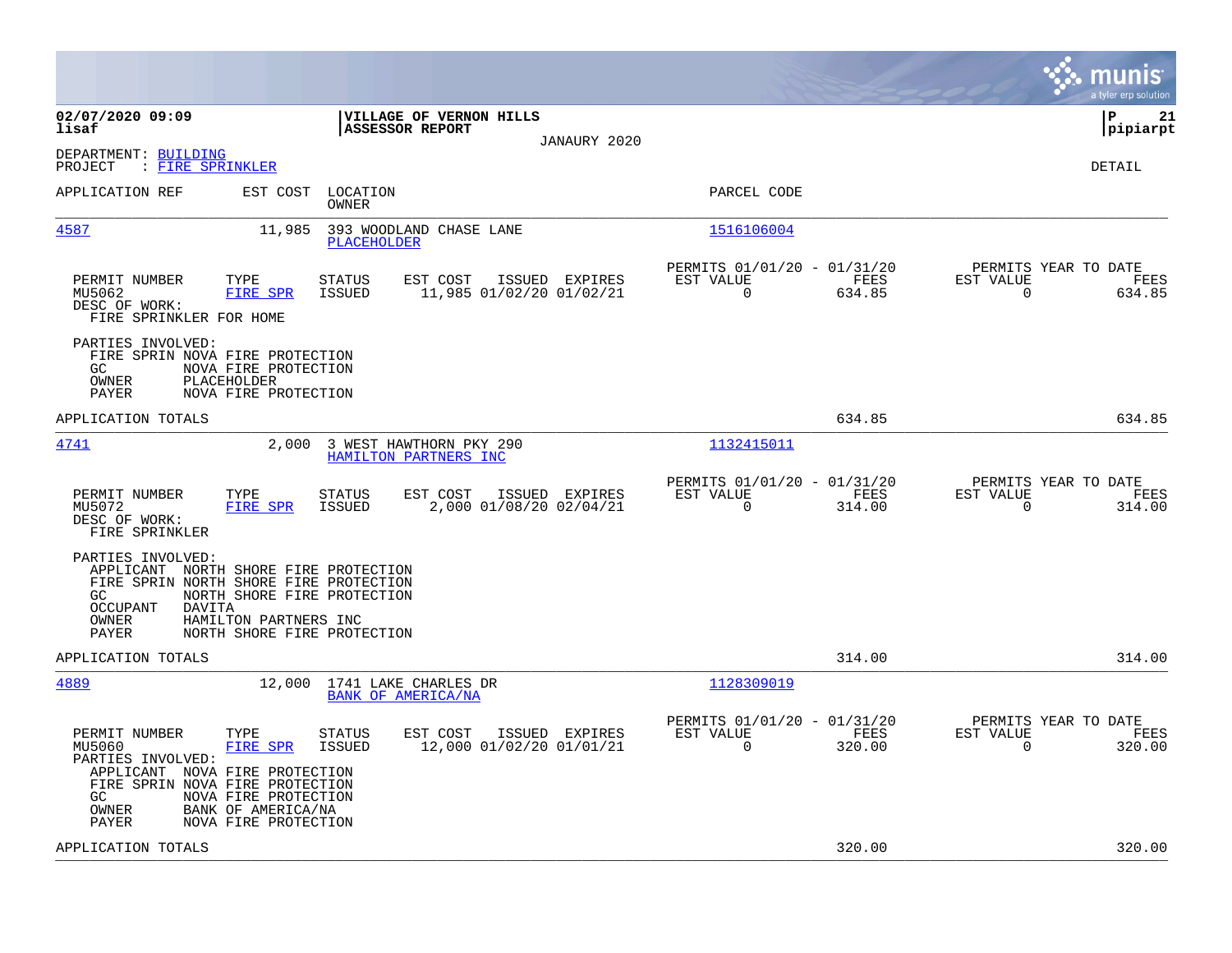|                                                                                                                                    |                                                                                                                         |                         |                                                                              |                                            |                                                         |                |                          | munis<br>a tyler erp solution          |
|------------------------------------------------------------------------------------------------------------------------------------|-------------------------------------------------------------------------------------------------------------------------|-------------------------|------------------------------------------------------------------------------|--------------------------------------------|---------------------------------------------------------|----------------|--------------------------|----------------------------------------|
| 02/07/2020 09:09<br>lisaf<br>4915                                                                                                  | 12,990                                                                                                                  | PLACEHOLDER             | VILLAGE OF VERNON HILLS<br><b>ASSESSOR REPORT</b><br>420 WOODLAND CHASE LANE |                                            | 1516104032                                              |                |                          | P<br>22<br> pipiarpt                   |
| PERMIT NUMBER<br>DEPARTMENT: BUILDING                                                                                              | TYPE                                                                                                                    | STATUS                  | EST COST                                                                     | ISSUED EXPIRES<br>JANAURY 2020             | PERMITS 01/01/20 - 01/31/20<br>EST VALUE                | FEES           | EST VALUE                | PERMITS YEAR TO DATE<br>FEES           |
| PROJECT<br>: FIRE SPRINKLER                                                                                                        |                                                                                                                         |                         |                                                                              |                                            |                                                         |                |                          | DETAIL                                 |
| APPLICATION REF                                                                                                                    | EST COST                                                                                                                | LOCATION<br>OWNER       |                                                                              |                                            | PARCEL CODE                                             |                |                          |                                        |
| MU5116<br>DESC OF WORK:<br>FIRE SPRINKLER                                                                                          | FIRE SPR                                                                                                                | <b>ISSUED</b>           |                                                                              | 12,990 01/23/20 01/22/21                   | 0                                                       | 644.90         | 0                        | 644.90                                 |
| PARTIES INVOLVED:<br>APPLICANT NOVA FIRE PROTECTION<br>FIRE SPRIN NOVA FIRE PROTECTION<br>GC.<br>OWNER<br>PAYER                    | NOVA FIRE PROTECTION<br>PLACEHOLDER<br>NOVA FIRE PROTECTION                                                             |                         |                                                                              |                                            |                                                         |                |                          |                                        |
| APPLICATION TOTALS                                                                                                                 |                                                                                                                         |                         |                                                                              |                                            |                                                         | 644.90         |                          | 644.90                                 |
| 4947                                                                                                                               | 13,500                                                                                                                  | <b>PLACEHOLDER</b>      | 545 COUNCIL CIRCLE                                                           |                                            | 1133213004                                              |                |                          |                                        |
| PERMIT NUMBER<br>MU5061<br>DESC OF WORK:<br>FIRE SPRINKLER                                                                         | TYPE<br><b>FIRE SPR</b>                                                                                                 | STATUS<br><b>ISSUED</b> | EST COST                                                                     | ISSUED EXPIRES<br>13,500 01/02/20 01/15/21 | PERMITS 01/01/20 - 01/31/20<br>EST VALUE<br>$\mathbf 0$ | FEES<br>335.00 | EST VALUE<br>$\mathbf 0$ | PERMITS YEAR TO DATE<br>FEES<br>335.00 |
| PARTIES INVOLVED:<br>APPLICANT NOVA FIRE PROTECTION<br>FIRE SPRIN NOVA FIRE PROTECTION<br>GC.<br>OWNER<br>PAYER                    | NOVA FIRE PROTECTION<br>PLACEHOLDER<br>NOVA FIRE PROTECTION                                                             |                         |                                                                              |                                            |                                                         |                |                          |                                        |
| APPLICATION TOTALS                                                                                                                 |                                                                                                                         |                         |                                                                              |                                            |                                                         | 335.00         |                          | 335.00                                 |
| <u>4975</u>                                                                                                                        | 2,500                                                                                                                   |                         | 225 NORTH MILWAUKEE AVE                                                      | EVANSTON NORTHWESTERN HEALTHCARE CORP      | 1503301045                                              |                |                          |                                        |
| PERMIT NUMBER<br>MU5090<br>DESC OF WORK:<br>FIRE SPRINKLERS                                                                        | TYPE<br>FIRE SPR                                                                                                        | STATUS<br><b>ISSUED</b> | EST COST                                                                     | ISSUED EXPIRES<br>2,500 01/15/20 01/14/21  | PERMITS 01/01/20 - 01/31/20<br>EST VALUE<br>$\mathbf 0$ | FEES<br>311.00 | EST VALUE<br>$\Omega$    | PERMITS YEAR TO DATE<br>FEES<br>311.00 |
| PARTIES INVOLVED:<br>APPLICANT HILL FIRE PROTECTION<br>FIRE SPRIN HILL FIRE PROTECTION<br>GC.<br><b>OCCUPANT</b><br>OWNER<br>PAYER | HILL FIRE PROTECTION<br>NORTH SHORE UNIVERSITY HEALTH SYSTEM<br>EVANSTON NORTHWESTERN HEALTHCARE CORP<br>GENE A. MEYERS |                         |                                                                              |                                            |                                                         |                |                          |                                        |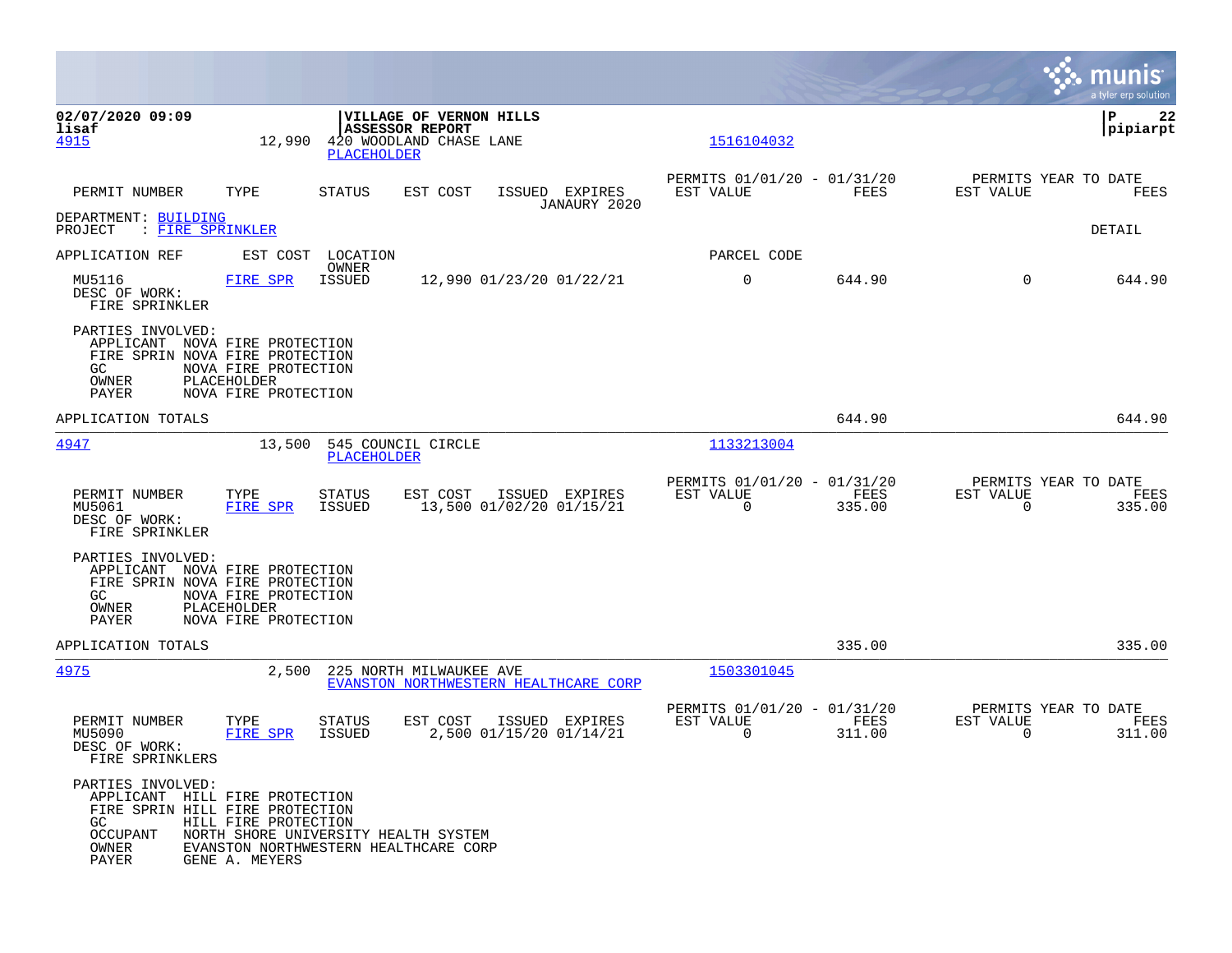|                                                                                                                                                                                                                                                                             | munis<br>a tyler erp solution                                                                                                                |                |
|-----------------------------------------------------------------------------------------------------------------------------------------------------------------------------------------------------------------------------------------------------------------------------|----------------------------------------------------------------------------------------------------------------------------------------------|----------------|
| 02/07/2020 09:09<br>VILLAGE OF VERNON HILLS<br><b>ASSESSOR REPORT</b><br>lisaf                                                                                                                                                                                              | ΙP<br> pipiarpt<br>JANAURY 2020                                                                                                              | 23             |
| DEPARTMENT: BUILDING<br>: FIRE SPRINKLER<br>PROJECT                                                                                                                                                                                                                         | <b>DETAIL</b>                                                                                                                                |                |
| EST COST<br>LOCATION<br>APPLICATION REF<br><b>OWNER</b>                                                                                                                                                                                                                     | PARCEL CODE                                                                                                                                  |                |
| APPLICATION TOTALS                                                                                                                                                                                                                                                          | 311.00                                                                                                                                       | 311.00         |
| 5007<br>10,430<br>685 INSULL DRIVE<br><b>PLACEHOLDER</b>                                                                                                                                                                                                                    | 1133205092                                                                                                                                   |                |
| PERMIT NUMBER<br>TYPE<br><b>STATUS</b><br>EST COST<br>10,430 01/23/20 01/31/21<br>MU5115<br>FIRE SPR<br>ISSUED<br>DESC OF WORK:<br>FIRE SPRINKLER                                                                                                                           | PERMITS 01/01/20 - 01/31/20<br>PERMITS YEAR TO DATE<br>ISSUED EXPIRES<br>EST VALUE<br>FEES<br>EST VALUE<br>0<br>304.30<br>$\mathbf 0$        | FEES<br>304.30 |
| PARTIES INVOLVED:<br>APPLICANT NOVA FIRE PROTECTION<br>FIRE SPRIN NOVA FIRE PROTECTION<br>GC.<br>NOVA FIRE PROTECTION<br>OWNER<br>PLACEHOLDER<br>NOVA FIRE PROTECTION<br>PAYER                                                                                              |                                                                                                                                              |                |
| APPLICATION TOTALS                                                                                                                                                                                                                                                          | 304.30                                                                                                                                       | 304.30         |
| 5032<br>3,170<br>544 LAKEVIEW PARKWAY 302<br>NEWMARK KNIGHT FRANK                                                                                                                                                                                                           | 1504202152                                                                                                                                   |                |
| PERMIT NUMBER<br>TYPE<br><b>STATUS</b><br>EST COST<br>3,170 01/30/20 01/30/21<br>MU5139<br>FIRE SPR<br>ISSUED<br>DESC OF WORK:<br>FIRE SPRINKLER                                                                                                                            | PERMITS 01/01/20 - 01/31/20<br>PERMITS YEAR TO DATE<br>EST VALUE<br>FEES<br>ISSUED EXPIRES<br>EST VALUE<br>$\mathbf 0$<br>288.00<br>$\Omega$ | FEES<br>288.00 |
| PARTIES INVOLVED:<br>GREAT LAKES PLUMBING & HEATING CO<br>APPLICANT<br>FIRE SPRIN GREAT LAKES PLUMBING & HEATING CO<br>GREAT LAKES PLUMBING & HEATING CO<br>GC<br>MORNEAU<br>OCCUPANT<br>OWNER<br>NEWMARK KNIGHT FRANK<br><b>PAYER</b><br>GREAT LAKES PLUMBING & HEATING CO |                                                                                                                                              |                |
| APPLICATION TOTALS<br>PROJECT TOTALS                                                                                                                                                                                                                                        | 288.00<br>$\mathbf 0$<br>3,152.05<br>$\Omega$<br>3,152.05                                                                                    | 288.00         |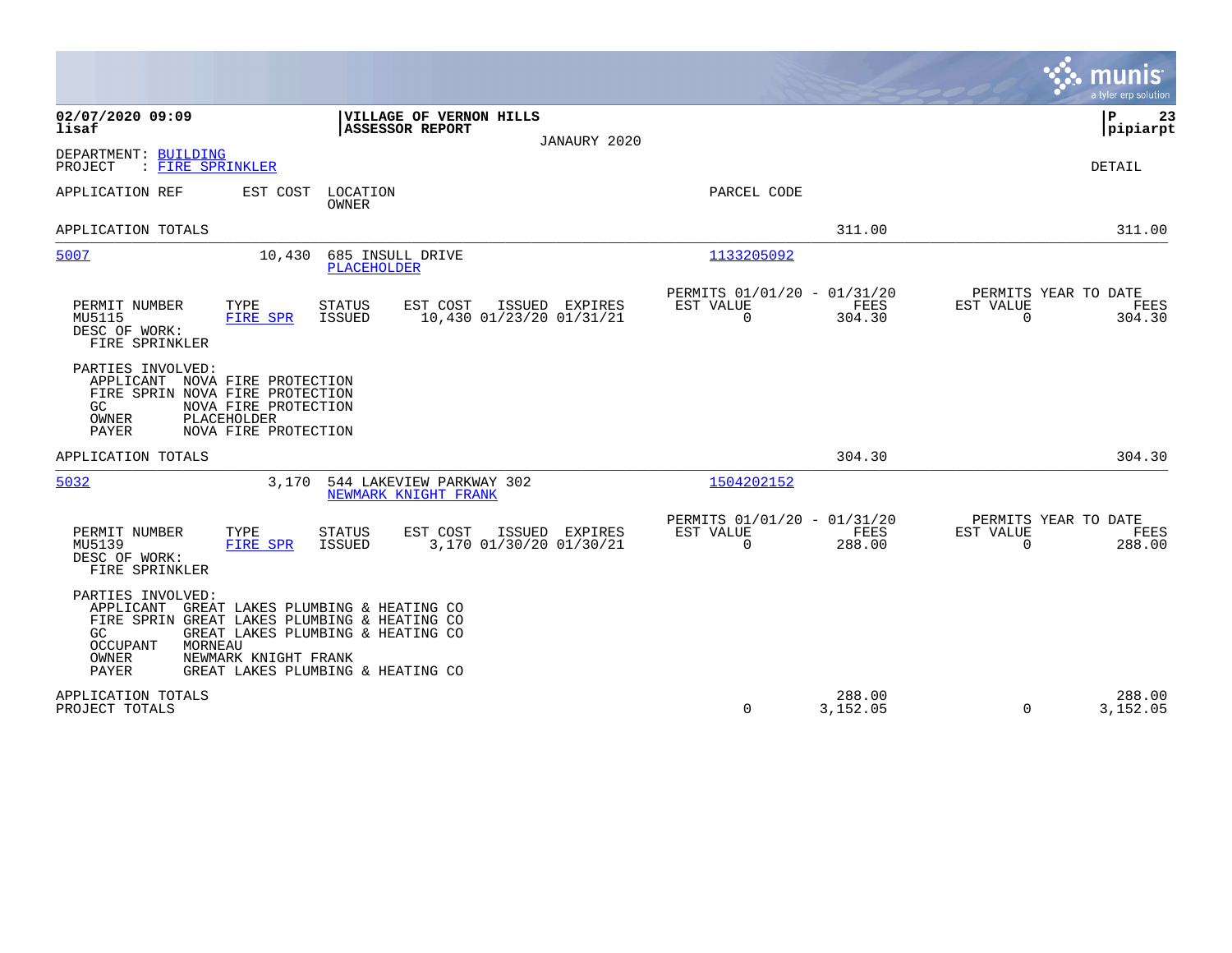|                                                                                                          |                                                                                                                              |                                                                                                                       |                                                         |                  | munis<br>a tyler erp solution                                     |    |
|----------------------------------------------------------------------------------------------------------|------------------------------------------------------------------------------------------------------------------------------|-----------------------------------------------------------------------------------------------------------------------|---------------------------------------------------------|------------------|-------------------------------------------------------------------|----|
| 02/07/2020 09:09<br>lisaf                                                                                |                                                                                                                              | VILLAGE OF VERNON HILLS<br><b>ASSESSOR REPORT</b>                                                                     |                                                         |                  | IΡ<br> pipiarpt                                                   | 24 |
| DEPARTMENT: BUILDING<br>: MISC COMMERCIAL<br>PROJECT                                                     |                                                                                                                              | JANAURY 2020                                                                                                          |                                                         |                  | DETAIL                                                            |    |
| APPLICATION REF                                                                                          | EST COST<br>LOCATION<br><b>OWNER</b>                                                                                         |                                                                                                                       | PARCEL CODE                                             |                  |                                                                   |    |
| 4926                                                                                                     | 25,000                                                                                                                       | 200 CORPORATE WOODS PARKWAY<br>INCREDIBLE TECHNOLOGIES                                                                | 1509401101                                              |                  |                                                                   |    |
| PERMIT NUMBER<br>MU5079<br>DESC OF WORK:<br>RACKING                                                      | TYPE<br><b>STATUS</b><br>MISC COMM<br>COMPLT                                                                                 | EST COST<br>ISSUED EXPIRES<br>25,000 01/10/20 01/15/21                                                                | PERMITS 01/01/20 - 01/31/20<br>EST VALUE<br>$\mathbf 0$ | FEES<br>569.00   | PERMITS YEAR TO DATE<br>EST VALUE<br>FEES<br>$\Omega$<br>569.00   |    |
| PARTIES INVOLVED:<br>APPLICANT<br>GC.<br>OCCUPANT<br>OWNER<br>PAYER                                      | INCREDIBLE TECHNOLOGIES<br>WOLTER GROUP LLC<br>INCREDIBLE TECHNOLOGIES<br>INCREDIBLE TECHNOLOGIES<br>INCREDIBLE TECHNOLOGIES |                                                                                                                       |                                                         |                  |                                                                   |    |
| APPLICATION TOTALS                                                                                       |                                                                                                                              |                                                                                                                       |                                                         | 569.00           | 569.00                                                            |    |
| 4942                                                                                                     | 227,930<br>1 HAWTHORN CTR<br>MACY'S INC                                                                                      |                                                                                                                       | 1133401005                                              |                  |                                                                   |    |
| PERMIT NUMBER<br>MU5069<br>DESC OF WORK:                                                                 | TYPE<br><b>STATUS</b><br>MISC COMM<br>ISSUED                                                                                 | EST COST<br>ISSUED EXPIRES<br>227,930 01/08/20 01/07/21<br>INTERIOR CONCRETE REPAIRS 3RD FL MECH ROOM INCLUDING PLUMB | PERMITS 01/01/20 - 01/31/20<br>EST VALUE<br>0           | FEES<br>2,279.50 | PERMITS YEAR TO DATE<br>EST VALUE<br>FEES<br>$\Omega$<br>2,279.50 |    |
| PARTIES INVOLVED:<br>APPLICANT<br>CONCRETE<br>GC.<br>OWNER<br>PLUMBER                                    | ZERA CONSTRUCTION CO<br>ZERA CONSTRUCTION CO<br>ZERA CONSTRUCTION CO<br>MACY'S INC<br>F.J. KERRIGAN PLUMBING CO              |                                                                                                                       |                                                         |                  |                                                                   |    |
| APPLICATION TOTALS                                                                                       |                                                                                                                              |                                                                                                                       |                                                         | 2,279.50         | 2,279.50                                                          |    |
| 4974                                                                                                     | 288,142<br>199 LLC                                                                                                           | 375 NORTH FAIRWAY DR                                                                                                  | 1504401101                                              |                  |                                                                   |    |
| PERMIT NUMBER<br>MU5125<br>DESC OF WORK:<br>RACKING                                                      | TYPE<br><b>STATUS</b><br>MISC COMM<br><b>ISSUED</b>                                                                          | EST COST<br>ISSUED EXPIRES<br>288,142 01/27/20 01/26/21                                                               | PERMITS 01/01/20 - 01/31/20<br>EST VALUE<br>0           | FEES<br>3,081.42 | PERMITS YEAR TO DATE<br>EST VALUE<br>FEES<br>3,081.42<br>0        |    |
| PARTIES INVOLVED:<br>APPLICANT LEARNING RESOURCES<br>GC.<br><b>OCCUPANT</b><br>OWNER<br>199 LLC<br>PAYER | CROWN LIFT TRUCKS<br>LEARNING RESOURCES<br>LEARNING RESOURCES                                                                |                                                                                                                       |                                                         |                  |                                                                   |    |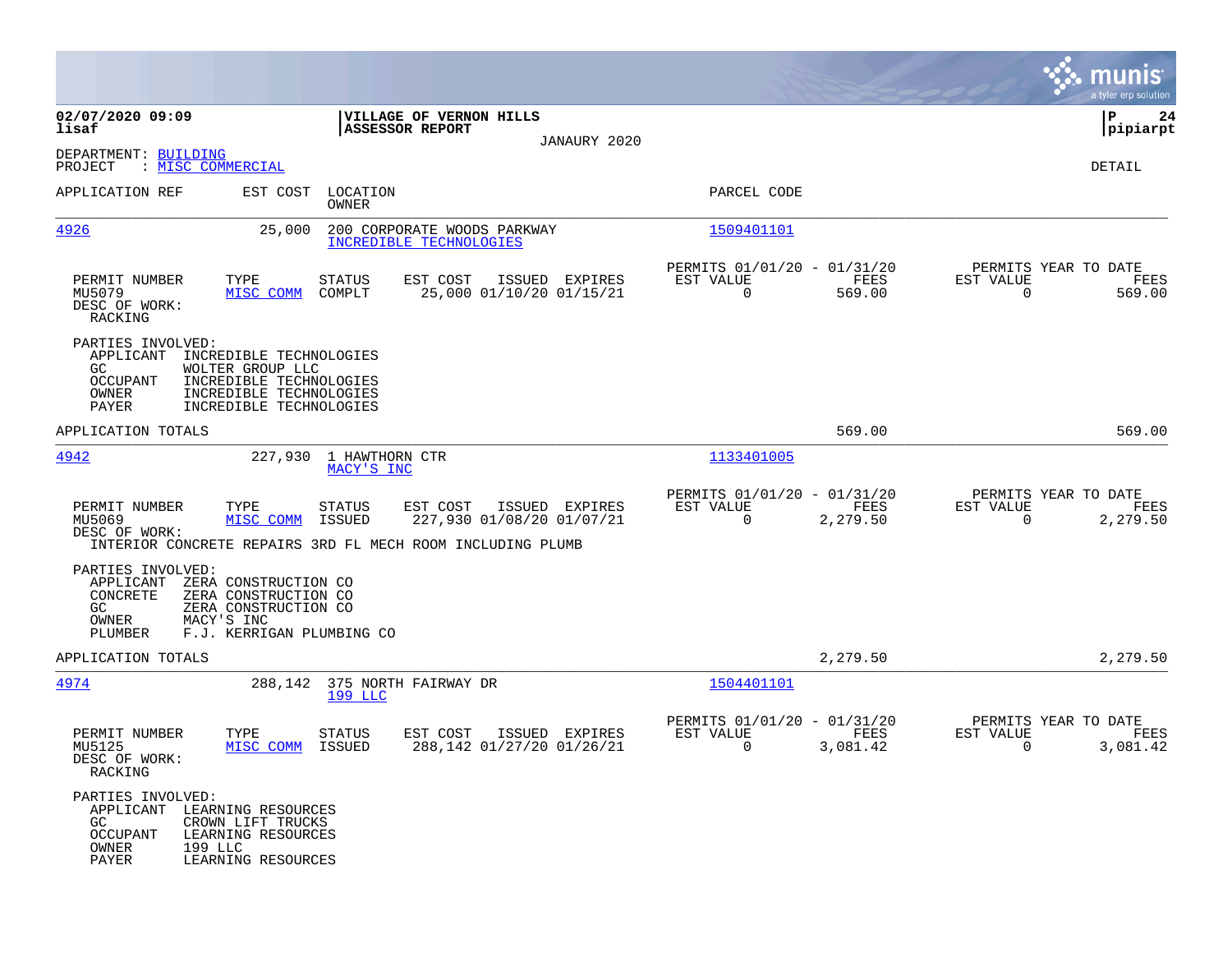|                                                                                                                                                                                                                                                    |                                             |                                                        |                                               |                 |           | $\overline{\mathsf{m} \mathsf{u}}$ nıs'<br>a tyler erp solution |
|----------------------------------------------------------------------------------------------------------------------------------------------------------------------------------------------------------------------------------------------------|---------------------------------------------|--------------------------------------------------------|-----------------------------------------------|-----------------|-----------|-----------------------------------------------------------------|
| 02/07/2020 09:09<br>lisaf                                                                                                                                                                                                                          | <b>ASSESSOR REPORT</b>                      | VILLAGE OF VERNON HILLS<br>JANAURY 2020                |                                               |                 |           | P<br>25<br> pipiarpt                                            |
| DEPARTMENT: BUILDING<br>PROJECT<br>: MISC COMMERCIAL                                                                                                                                                                                               |                                             |                                                        |                                               |                 |           | DETAIL                                                          |
| APPLICATION REF<br>EST COST                                                                                                                                                                                                                        | LOCATION<br>OWNER                           |                                                        | PARCEL CODE                                   |                 |           |                                                                 |
| APPLICATION TOTALS                                                                                                                                                                                                                                 |                                             |                                                        |                                               | 3,081.42        |           | 3,081.42                                                        |
| 5010                                                                                                                                                                                                                                               | 122 HAWTHORN CENTER<br>$\cap$<br>CENTENNIAL |                                                        | 1133401086                                    |                 |           |                                                                 |
| TYPE<br>PERMIT NUMBER<br>MU5096<br>MISC COMM<br>DESC OF WORK:<br>REMODEL WORK RESUBMITTAL<br>MAKING REVISIONS TO THE EGRESS PATH<br>PARTIES INVOLVED:<br>APPLICANT<br>STANTECH ARCHITECTURE<br>STANTECH ARCHITECTURE<br>GC.<br>OWNER<br>CENTENNIAL | STATUS<br>ISSUED                            | EST COST<br>ISSUED<br>EXPIRES<br>$0$ 01/16/20 01/15/21 | PERMITS 01/01/20 - 01/31/20<br>EST VALUE<br>0 | FEES<br>.00     | EST VALUE | PERMITS YEAR TO DATE<br>FEES<br>.00                             |
| APPLICATION TOTALS<br>PROJECT TOTALS                                                                                                                                                                                                               |                                             |                                                        | 0                                             | .00<br>5,929.92 | $\Omega$  | .00<br>5,929.92                                                 |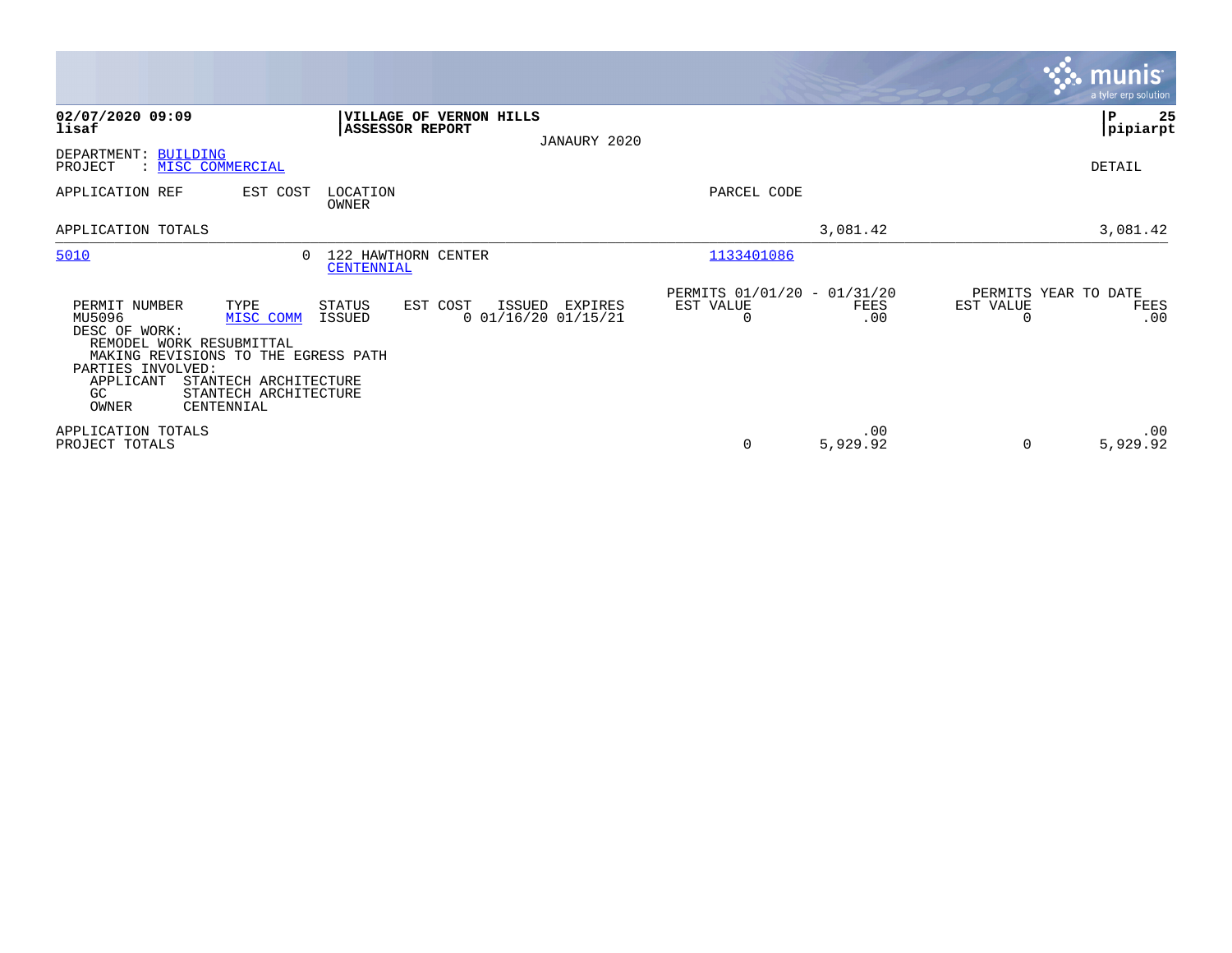|                                                                    |                                                                                                                                        |                         |                                                          |              |                                                      |                  |           | <u>munis </u><br>a tyler erp solution  |
|--------------------------------------------------------------------|----------------------------------------------------------------------------------------------------------------------------------------|-------------------------|----------------------------------------------------------|--------------|------------------------------------------------------|------------------|-----------|----------------------------------------|
| 02/07/2020 09:09<br>lisaf                                          |                                                                                                                                        |                         | <b>VILLAGE OF VERNON HILLS</b><br><b>ASSESSOR REPORT</b> | JANAURY 2020 |                                                      |                  |           | ∣₽<br>26<br> pipiarpt                  |
| DEPARTMENT: BUILDING<br>PROJECT                                    | : MISC ELECTRIC COMM                                                                                                                   |                         |                                                          |              |                                                      |                  |           | DETAIL                                 |
| APPLICATION REF                                                    | EST COST                                                                                                                               | LOCATION<br>OWNER       |                                                          |              | PARCEL CODE                                          |                  |           |                                        |
| 4322                                                               | 30,000                                                                                                                                 |                         | 493 NORTH MILWAUKEE AVE<br>SLJ VERNON HILLS, LLC         |              | 1503102016                                           |                  |           |                                        |
| PERMIT NUMBER<br>MU5137<br>DESC OF WORK:<br>RETROFIT LED LIGHTING  | TYPE<br>MISC ELEC                                                                                                                      | <b>STATUS</b><br>ISSUED | EST COST<br>ISSUED<br>30,000 01/30/20 01/29/21           | EXPIRES      | PERMITS 01/01/20 - 01/31/20<br>EST VALUE<br>$\Omega$ | FEES<br>300.00   | EST VALUE | PERMITS YEAR TO DATE<br>FEES<br>300.00 |
| PARTIES INVOLVED:<br>APPLICANT<br>GC<br>OCCUPANT<br>OWNER<br>PAYER | RELIABLE RELAMPING<br>ELECTRICIA RELIABLE RELAMPING<br>RELIABLE RELAMPING<br>HOME DEPOT<br>SLJ VERNON HILLS, LLC<br>RELIABLE RELAMPING |                         |                                                          |              |                                                      |                  |           |                                        |
| APPLICATION TOTALS<br>PROJECT TOTALS                               |                                                                                                                                        |                         |                                                          |              | 0                                                    | 300.00<br>300.00 |           | 300.00<br>300.00                       |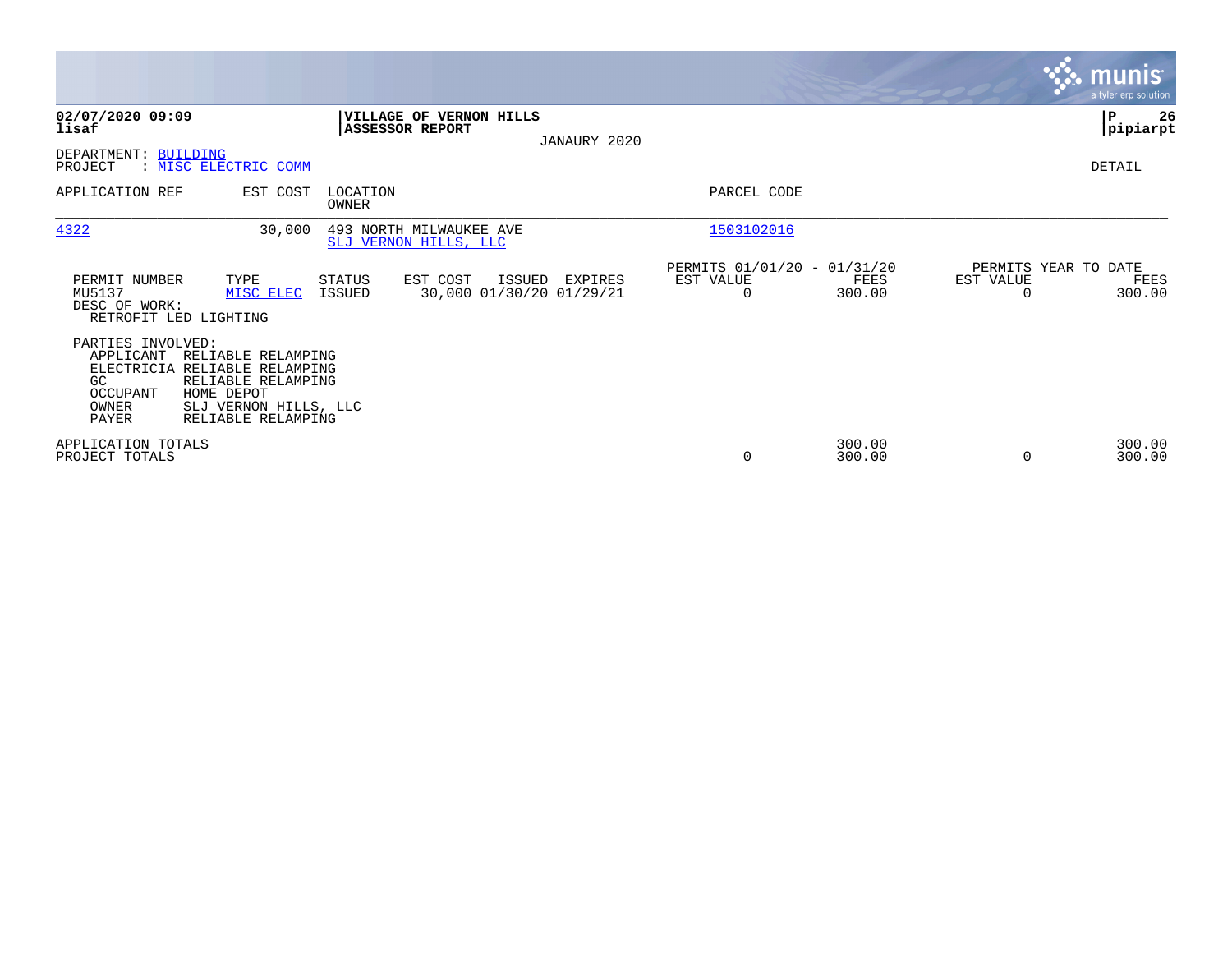|                                                                                                                                           |                                                                                                                                           |                                                                           | munis<br>a tyler erp solution                                      |
|-------------------------------------------------------------------------------------------------------------------------------------------|-------------------------------------------------------------------------------------------------------------------------------------------|---------------------------------------------------------------------------|--------------------------------------------------------------------|
| 02/07/2020 09:09<br>lisaf                                                                                                                 | VILLAGE OF VERNON HILLS<br><b>ASSESSOR REPORT</b><br>JANAURY 2020                                                                         |                                                                           | lР<br>27<br> pipiarpt                                              |
| DEPARTMENT: BUILDING<br>: MIS ELEC RESIDENTIAL<br>PROJECT                                                                                 |                                                                                                                                           |                                                                           | DETAIL                                                             |
| APPLICATION REF                                                                                                                           | EST COST LOCATION<br><b>OWNER</b>                                                                                                         | PARCEL CODE                                                               |                                                                    |
| 4919                                                                                                                                      | 650<br>204 PONTIAC LN<br>DAVID DARDEN                                                                                                     | 1506407008                                                                |                                                                    |
| PERMIT NUMBER<br>TYPE<br>MU5055<br><b>ELEC RES</b><br>DESC OF WORK:                                                                       | <b>STATUS</b><br>EST COST<br>ISSUED EXPIRES<br>650 01/02/20 01/01/21<br><b>ISSUED</b><br>ELECTRICAL CONNETION TO EXISTING WHEELCHAIR LIFT | PERMITS 01/01/20 - 01/31/20<br>EST VALUE<br>FEES<br>$\mathbf 0$<br>30.00  | PERMITS YEAR TO DATE<br>EST VALUE<br>FEES<br>$\mathbf 0$<br>30.00  |
| PARTIES INVOLVED:<br>APPLICANT E SADY INC<br>ELECTRICIA E SADY INC<br>OWNER<br>DAVID DARDEN<br>E SADY INC<br>PAYER<br>PAYER<br>E SADY INC |                                                                                                                                           |                                                                           |                                                                    |
| APPLICATION TOTALS                                                                                                                        |                                                                                                                                           | 30.00                                                                     | 30.00                                                              |
| 4990                                                                                                                                      | 21,824 27 MONTAUK LN<br><b>SCOTT &amp; EMILY EVANS</b>                                                                                    | 1508205004                                                                |                                                                    |
| PERMIT NUMBER<br>TYPE<br>ELEC RES<br>MU5086<br>DESC OF WORK:<br>SOLAR PANELS                                                              | <b>STATUS</b><br>EST COST<br>ISSUED EXPIRES<br>ISSUED<br>21,824 01/15/20 01/14/21                                                         | PERMITS 01/01/20 - 01/31/20<br>EST VALUE<br>FEES<br>$\mathbf 0$<br>218.24 | PERMITS YEAR TO DATE<br>EST VALUE<br>FEES<br>$\mathbf 0$<br>218.24 |
| PARTIES INVOLVED:<br>APPLICANT VIVINT<br>ELECTRICIA VIVINT<br><b>OWNER</b><br>SCOTT & EMILY EVANS<br><b>PAYER</b><br>VIVINT               |                                                                                                                                           |                                                                           |                                                                    |
| APPLICATION TOTALS                                                                                                                        |                                                                                                                                           | 218.24                                                                    | 218.24                                                             |
| 5020                                                                                                                                      | 24,304 141 COLONIAL DR<br>DANIEL F & VALERIE L FINN                                                                                       | 1128108074                                                                |                                                                    |
| PERMIT NUMBER<br>TYPE<br>ELEC RES<br>MU5138<br>DESC OF WORK:<br>SOLAR PANELS                                                              | <b>STATUS</b><br>EST COST<br>ISSUED EXPIRES<br><b>ISSUED</b><br>24,304 01/30/20 01/29/21                                                  | PERMITS 01/01/20 - 01/31/20<br>EST VALUE<br>FEES<br>$\Omega$<br>243.04    | PERMITS YEAR TO DATE<br>EST VALUE<br>FEES<br>$\Omega$<br>243.04    |
| PARTIES INVOLVED:<br>APPLICANT CERTASUN LLC<br>ELECTRICIA CERTASUN LLC<br>OWNER<br>PAYER<br>RC SMITH CONCRETE                             | DANIEL F & VALERIE L FINN                                                                                                                 |                                                                           |                                                                    |
| APPLICATION TOTALS                                                                                                                        |                                                                                                                                           | 243.04                                                                    | 243.04                                                             |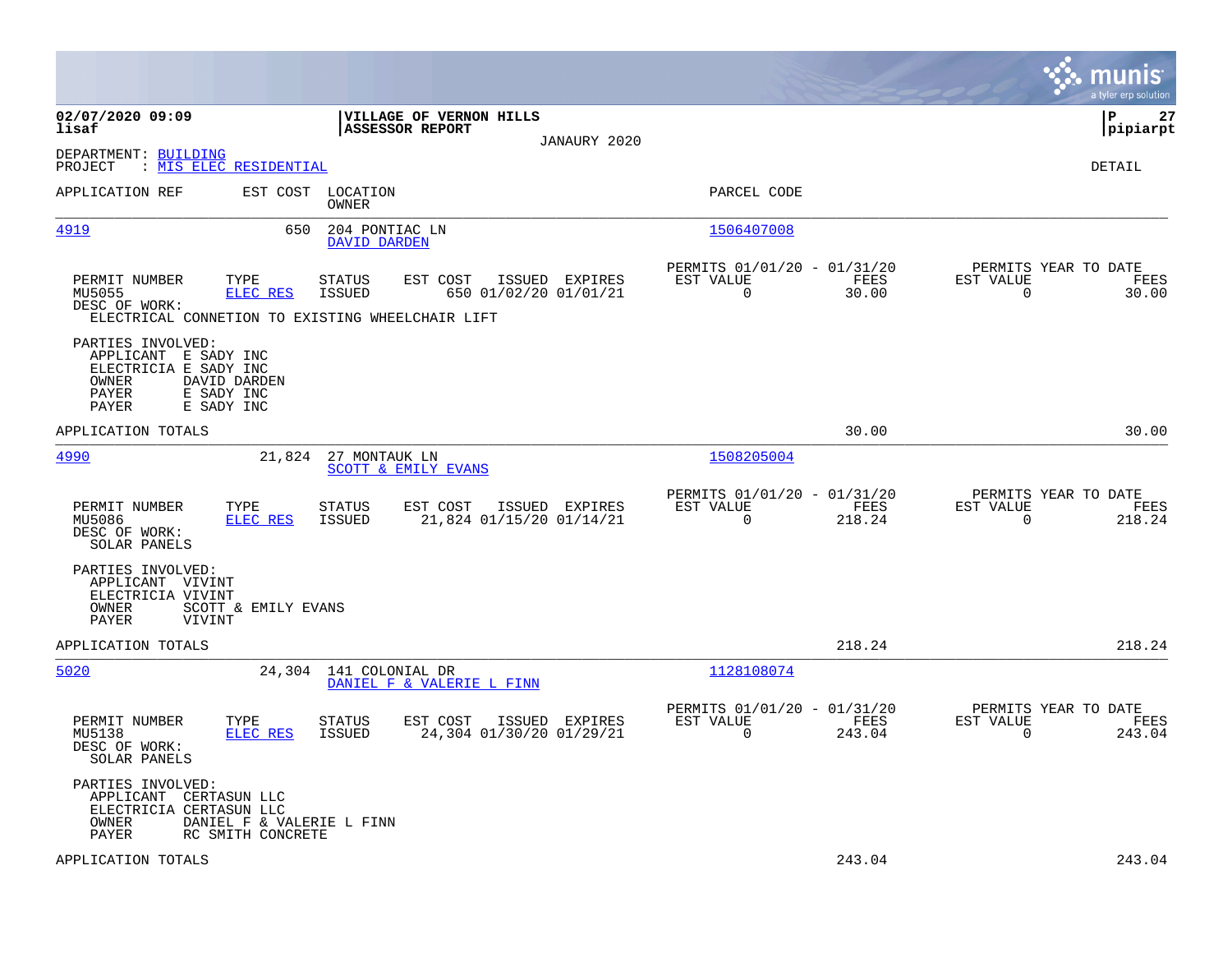|                                                                                                                                                                                              |                                                                                         |                                                                          | munis<br>a tyler erp solution                                      |
|----------------------------------------------------------------------------------------------------------------------------------------------------------------------------------------------|-----------------------------------------------------------------------------------------|--------------------------------------------------------------------------|--------------------------------------------------------------------|
| 02/07/2020 09:09<br>lisaf                                                                                                                                                                    | VILLAGE OF VERNON HILLS<br><b>ASSESSOR REPORT</b>                                       |                                                                          | ΙP<br>28<br> pipiarpt                                              |
| DEPARTMENT: BUILDING<br>: MIS ELEC RESIDENTIAL<br>PROJECT                                                                                                                                    | JANAURY 2020                                                                            |                                                                          | DETAIL                                                             |
| APPLICATION REF                                                                                                                                                                              | EST COST LOCATION<br><b>OWNER</b>                                                       | PARCEL CODE                                                              |                                                                    |
| 5025<br>1,500                                                                                                                                                                                | 193 BALTUSROL DR<br>GILBERT M & JO ANN P LICUDINE                                       | 1133116014                                                               |                                                                    |
| PERMIT NUMBER<br>TYPE<br>ELEC RES<br>MU5121<br>DESC OF WORK:<br>INSTALL CAR CHARGER STATION                                                                                                  | EST COST<br>ISSUED EXPIRES<br><b>STATUS</b><br><b>ISSUED</b><br>1,500 01/24/20 01/23/21 | PERMITS 01/01/20 - 01/31/20<br>EST VALUE<br>FEES<br>$\mathbf 0$<br>30.00 | PERMITS YEAR TO DATE<br>EST VALUE<br>FEES<br>$\mathbf 0$<br>30.00  |
| PARTIES INVOLVED:<br>APPLICANT CURRENT ELECTRICAL CONTRACTOR<br>ELECTRICIA CURRENT ELECTRICAL CONTRACTOR<br>OWNER<br>GILBERT M & JO ANN P LICUDINE<br>PAYER<br>CURRENT ELECTRICAL CONTRACTOR |                                                                                         |                                                                          |                                                                    |
| APPLICATION TOTALS                                                                                                                                                                           |                                                                                         | 30.00                                                                    | 30.00                                                              |
| 5033                                                                                                                                                                                         | 1,100 1207 CAROLINE COURT<br>PATTIANN FIRMISS, TRUSTEE                                  | 1515302092                                                               |                                                                    |
| PERMIT NUMBER<br>TYPE<br>MU5100<br><b>ELEC RES</b><br>DESC OF WORK:<br>ELECTRICAL PANEL REPLACEMENT                                                                                          | EST COST<br>ISSUED EXPIRES<br>STATUS<br><b>ISSUED</b><br>1,100 01/20/20 01/19/21        | PERMITS 01/01/20 - 01/31/20<br>EST VALUE<br>FEES<br>$\Omega$<br>30.00    | PERMITS YEAR TO DATE<br>EST VALUE<br>FEES<br>$\Omega$<br>30.00     |
| PARTIES INVOLVED:<br>APPLICANT BEE ZEE ELECTRIC<br>ELECTRICIA BEE ZEE ELECTRIC<br>PATTIANN FIRMISS,<br>OWNER<br>PAYER<br>BEE ZEE ELECTRIC                                                    | TRUSTEE                                                                                 |                                                                          |                                                                    |
| APPLICATION TOTALS                                                                                                                                                                           |                                                                                         | 30.00                                                                    | 30.00                                                              |
| 5041                                                                                                                                                                                         | 30,976 688 SYCAMORE ST<br>TODD & JENNIFER FREEDMAN                                      | 1132107001                                                               |                                                                    |
| PERMIT NUMBER<br>TYPE<br>MU5134<br>ELEC RES<br>DESC OF WORK:<br>PV SOLAR SYSTEM INSTALLATION                                                                                                 | EST COST<br>ISSUED EXPIRES<br><b>STATUS</b><br>30,976 01/30/20 01/29/21<br>ISSUED       | PERMITS 01/01/20 - 01/31/20<br>EST VALUE<br>FEES<br>$\Omega$<br>309.76   | PERMITS YEAR TO DATE<br>EST VALUE<br>FEES<br>$\mathbf 0$<br>309.76 |
| PARTIES INVOLVED:<br>APPLICANT VIVINT<br>ELECTRICIA VIVINT<br>OWNER<br>TODD & JENNIFER FREEDMAN<br>PAYER<br>VIVINT                                                                           |                                                                                         |                                                                          |                                                                    |
| APPLICATION TOTALS                                                                                                                                                                           |                                                                                         | 309.76                                                                   | 309.76                                                             |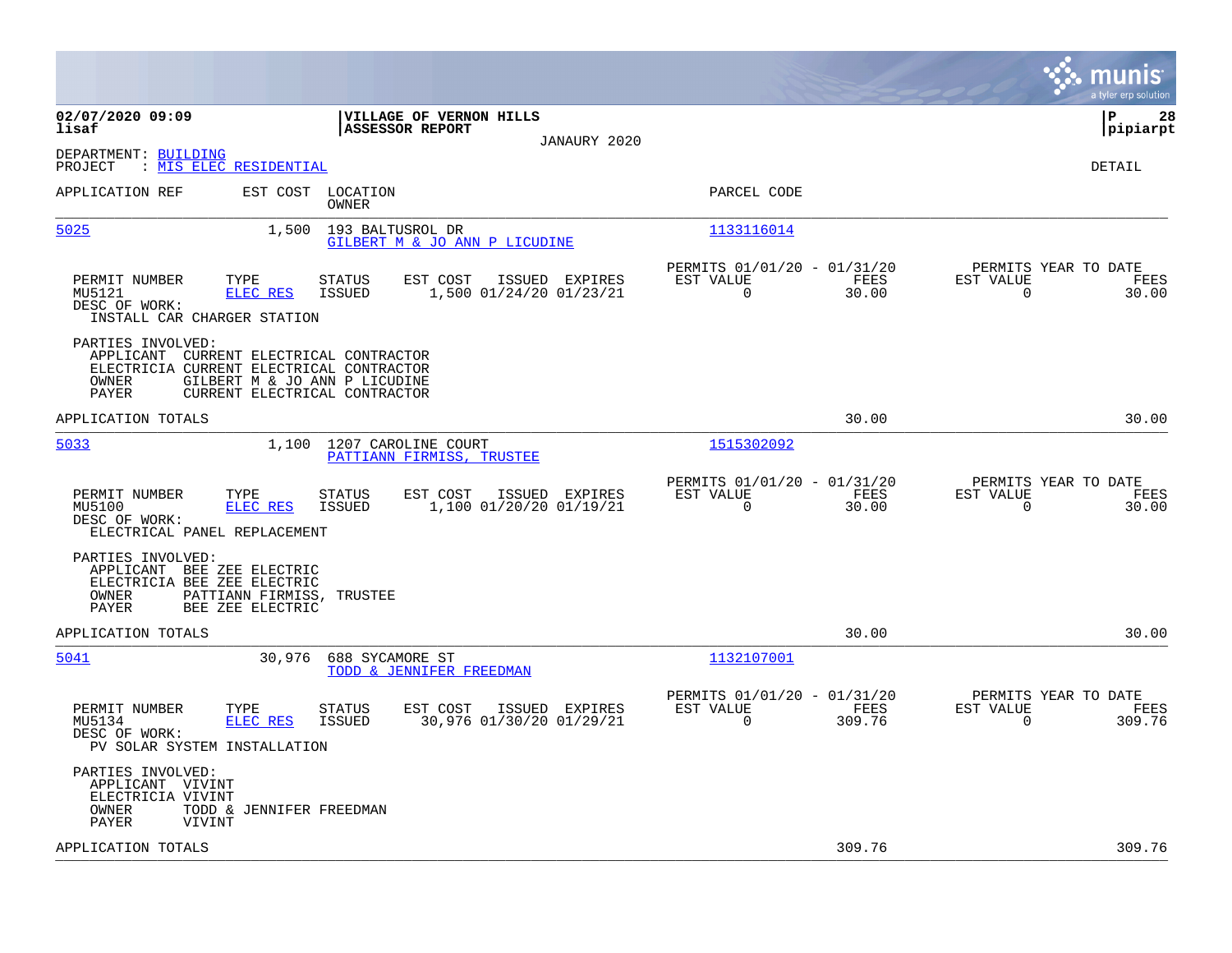|                                                                                                                                 |                                                                                                                        |                         |                                                                                     |                                            |                                                         |                |                | munis<br>a tyler erp solution          |
|---------------------------------------------------------------------------------------------------------------------------------|------------------------------------------------------------------------------------------------------------------------|-------------------------|-------------------------------------------------------------------------------------|--------------------------------------------|---------------------------------------------------------|----------------|----------------|----------------------------------------|
| 02/07/2020 09:09<br>lisaf<br>5042                                                                                               | 14,080                                                                                                                 | 210 ARRON CT            | VILLAGE OF VERNON HILLS<br><b>ASSESSOR REPORT</b><br>GRAZIANO J & CARRIE A PASQUESI |                                            | 1505405016                                              |                |                | l P<br>29<br> pipiarpt                 |
| PERMIT NUMBER                                                                                                                   | TYPE                                                                                                                   | <b>STATUS</b>           | EST COST                                                                            | ISSUED EXPIRES<br>JANAURY 2020             | PERMITS 01/01/20 - 01/31/20<br>EST VALUE                | FEES           | EST VALUE      | PERMITS YEAR TO DATE<br>FEES           |
| DEPARTMENT: BUILDING<br>PROJECT                                                                                                 | : MIS ELEC RESIDENTIAL                                                                                                 |                         |                                                                                     |                                            |                                                         |                |                | DETAIL                                 |
| APPLICATION REF                                                                                                                 |                                                                                                                        | EST COST LOCATION       |                                                                                     |                                            | PARCEL CODE                                             |                |                |                                        |
| MU5133<br>DESC OF WORK:<br>SOLAR SYSTEM                                                                                         | <b>ELEC RES</b>                                                                                                        | OWNER<br><b>ISSUED</b>  |                                                                                     | 14,080 01/30/20 01/29/21                   | $\mathbf 0$                                             | 140.80         | $\Omega$       | 140.80                                 |
| PARTIES INVOLVED:<br>APPLICANT VIVINT<br>ELECTRICIA VIVINT<br>OWNER<br>PAYER                                                    | GRAZIANO J & CARRIE A PASQUESI<br>VIVINT                                                                               |                         |                                                                                     |                                            |                                                         |                |                |                                        |
| APPLICATION TOTALS                                                                                                              |                                                                                                                        |                         |                                                                                     |                                            |                                                         | 140.80         |                | 140.80                                 |
| 5050                                                                                                                            | 10,111                                                                                                                 | 206 AUTUMN LN           | MRUTTUNJAYA HIREMATH                                                                |                                            | 1505422016                                              |                |                |                                        |
| PERMIT NUMBER<br>MU5142<br>DESC OF WORK:<br>SOLAR PANELS                                                                        | TYPE<br>ELEC RES                                                                                                       | STATUS<br>ISSUED        | EST COST                                                                            | ISSUED EXPIRES<br>10,111 01/31/20 01/30/21 | PERMITS 01/01/20 - 01/31/20<br>EST VALUE<br>0           | FEES<br>101.11 | EST VALUE<br>0 | PERMITS YEAR TO DATE<br>FEES<br>101.11 |
| PARTIES INVOLVED:<br>APPLICANT SUNRUN INSTALLATION SERVICES<br>ELECTRICIA SUNRUN INSTALLATION SERVICES<br>GC.<br>OWNER<br>PAYER | SUNRUN INSTALLATION SERVICES<br>MRUTTUNJAYA HIREMATH<br>SUNRUN INSTALLATION SERVICES                                   |                         |                                                                                     |                                            |                                                         |                |                |                                        |
| APPLICATION TOTALS                                                                                                              |                                                                                                                        |                         |                                                                                     |                                            |                                                         | 101.11         |                | 101.11                                 |
| 5051                                                                                                                            | 13,085                                                                                                                 |                         | 251S STONE FENCE RD<br>R CHELLADURAI K RAJESH                                       |                                            | 1509105002                                              |                |                |                                        |
| PERMIT NUMBER<br>MU5141<br>DESC OF WORK:<br>SOLAR PANELS                                                                        | TYPE<br>ELEC RES                                                                                                       | <b>STATUS</b><br>ISSUED | EST COST                                                                            | ISSUED EXPIRES<br>13,085 01/31/20 01/30/21 | PERMITS 01/01/20 - 01/31/20<br>EST VALUE<br>$\mathbf 0$ | FEES<br>130.65 | EST VALUE<br>0 | PERMITS YEAR TO DATE<br>FEES<br>130.65 |
| PARTIES INVOLVED:<br>APPLICANT<br>ELECTRICIA SUNRUN INSTALLATION SERVICES<br>GC.<br>OWNER<br>PAYER                              | SUNRUN INSTALLATION SERVICES<br>SUNRUN INSTALLATION SERVICES<br>R CHELLADURAI K RAJESH<br>SUNRUN INSTALLATION SERVICES |                         |                                                                                     |                                            |                                                         |                |                |                                        |
| APPLICATION TOTALS                                                                                                              |                                                                                                                        |                         |                                                                                     |                                            |                                                         | 130.65         |                | 130.65                                 |

**Contract**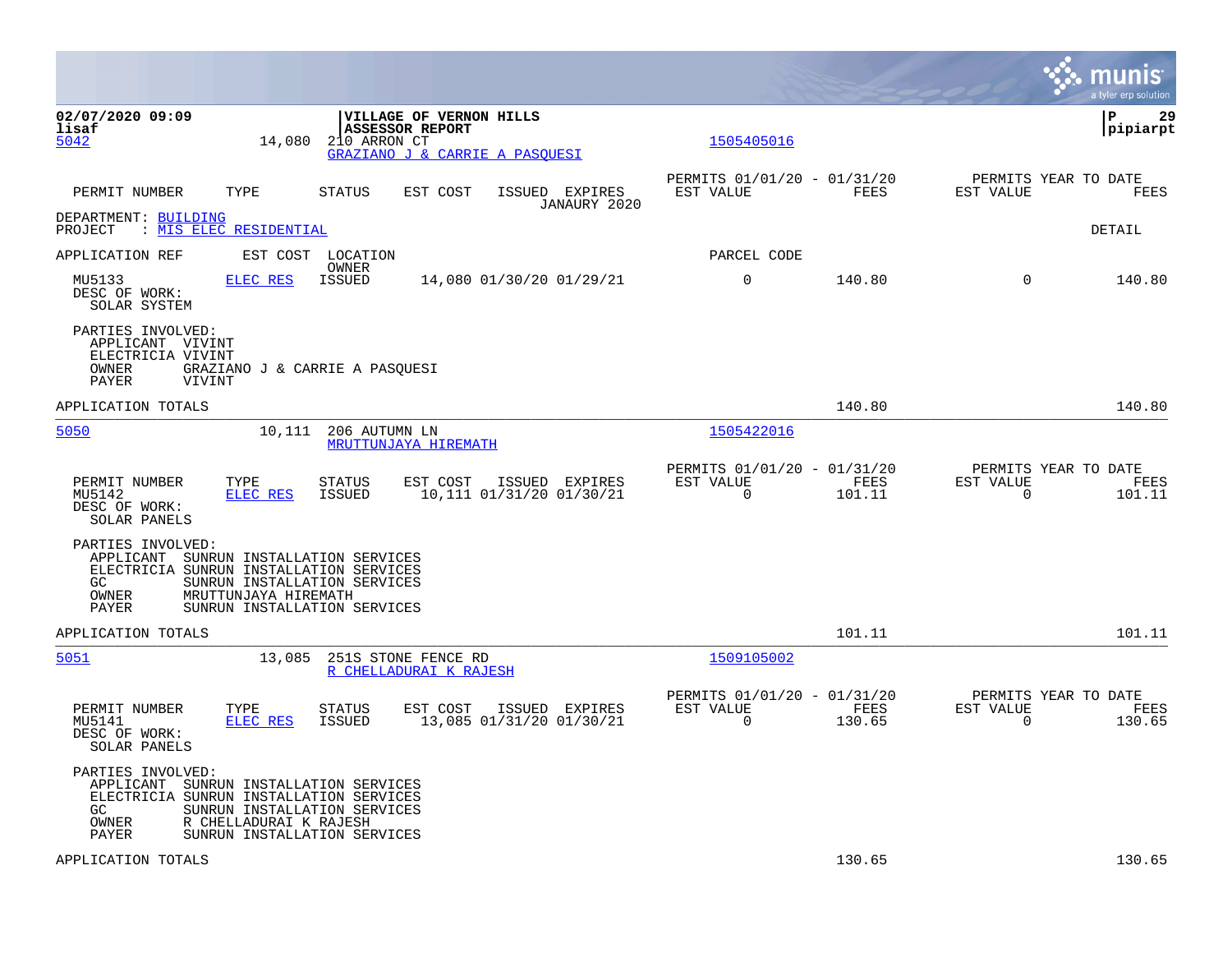|                                                                                                                              |                            |                                                               |                                      |        |              |                                                             |                    |                                   | <b>munis</b><br>a tyler erp solution |
|------------------------------------------------------------------------------------------------------------------------------|----------------------------|---------------------------------------------------------------|--------------------------------------|--------|--------------|-------------------------------------------------------------|--------------------|-----------------------------------|--------------------------------------|
| 02/07/2020 09:09<br>lisaf<br>BUILDING<br>DEPARTMENT:<br>PROJECT                                                              | : MIS ELEC RESIDENTIAL     | <b>ASSESSOR REPORT</b>                                        | <b>VILLAGE OF VERNON HILLS</b>       |        | JANAURY 2020 |                                                             |                    |                                   | ∣P<br>30<br> pipiarpt<br>DETAIL      |
| APPLICATION REF                                                                                                              | EST COST                   | LOCATION<br>OWNER                                             |                                      |        |              | PARCEL CODE                                                 |                    |                                   |                                      |
| 5054<br>PERMIT NUMBER<br>MU5135<br>DESC OF WORK:<br>SOLAR INSTALLATION<br>PARTIES INVOLVED:                                  | 30,976<br>TYPE<br>ELEC RES | 2272 SARAZEN DR<br><b>BASHAR ABDULLAH</b><br>STATUS<br>ISSUED | EST COST<br>30,976 01/30/20 01/29/21 | ISSUED | EXPIRES      | 1129201044<br>PERMITS 01/01/20 - 01/31/20<br>EST VALUE<br>0 | FEES<br>309.76     | PERMITS YEAR TO DATE<br>EST VALUE | FEES<br>309.76                       |
| APPLICANT<br>VIVINT<br>ELECTRICIA VIVINT<br>GC<br>VIVINT<br>OWNER<br>PAYER<br>VIVINT<br>APPLICATION TOTALS<br>PROJECT TOTALS | BASHAR ABDULLAH            |                                                               |                                      |        |              | 0                                                           | 309.76<br>1,543.36 | $\Omega$                          | 309.76<br>1,543.36                   |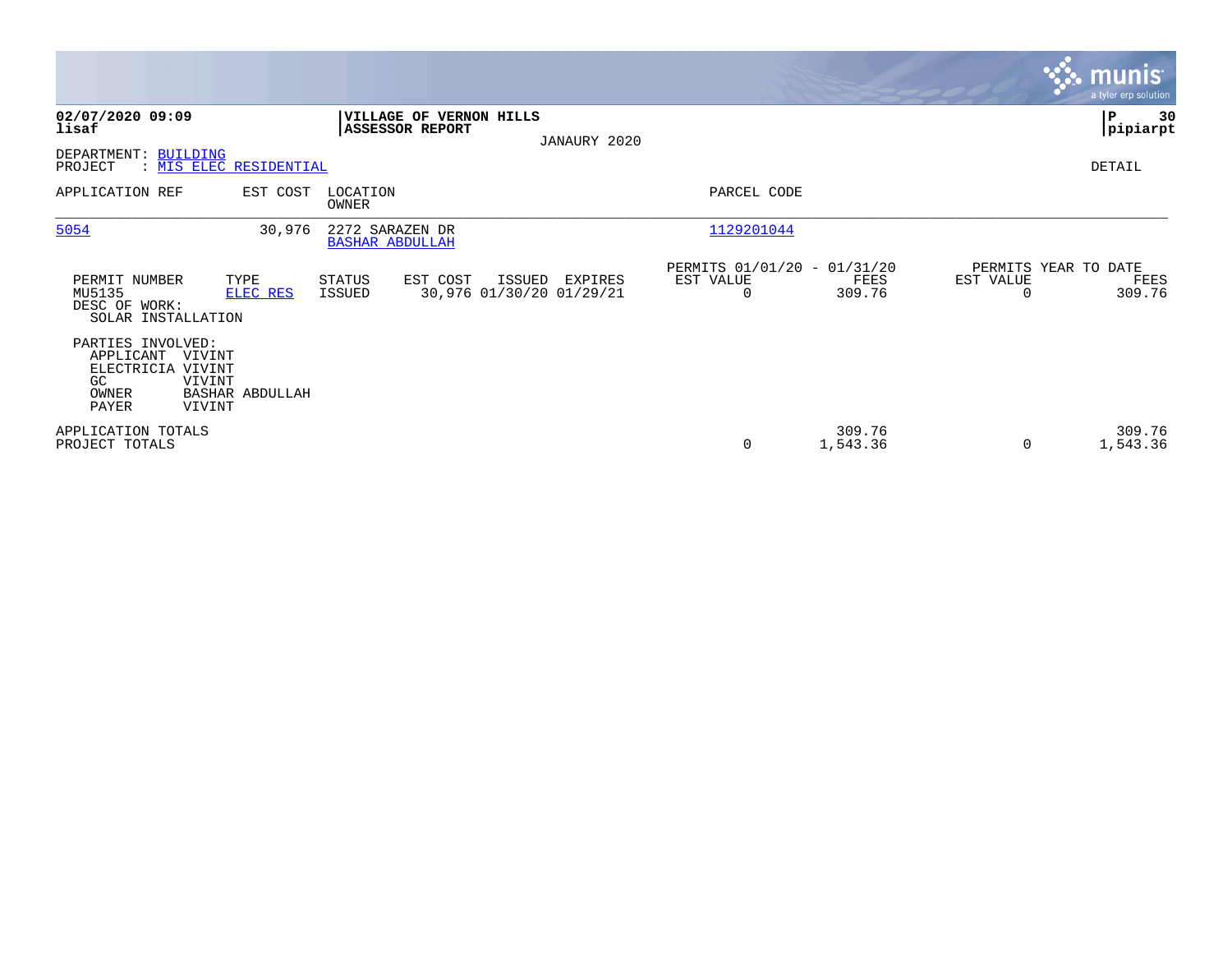|                                                                                                                                                                                                                                                                               |                                                                                  | munis<br>a tyler erp solution                                      |
|-------------------------------------------------------------------------------------------------------------------------------------------------------------------------------------------------------------------------------------------------------------------------------|----------------------------------------------------------------------------------|--------------------------------------------------------------------|
| 02/07/2020 09:09<br>VILLAGE OF VERNON HILLS<br><b>ASSESSOR REPORT</b><br>lisaf<br>JANAURY 2020                                                                                                                                                                                |                                                                                  | P<br>31<br>pipiarpt                                                |
| DEPARTMENT: BUILDING<br>PROJECT<br>: MISC RESIDENTIAL                                                                                                                                                                                                                         |                                                                                  | DETAIL                                                             |
| APPLICATION REF<br>EST COST<br>LOCATION<br>OWNER                                                                                                                                                                                                                              | PARCEL CODE                                                                      |                                                                    |
| 4916<br>20,000<br>383S HOBBLE BUSH LN<br>PATRICK & JANET O'BRYAN                                                                                                                                                                                                              | 1509108008                                                                       |                                                                    |
| PERMIT NUMBER<br>TYPE<br><b>STATUS</b><br>EST COST<br>ISSUED EXPIRES<br>20,000 01/03/20 01/22/21<br>MU5066<br>MISC RES<br>ISSUED<br>DESC OF WORK:<br>BATHROOM DEMO AND REMODEL                                                                                                | PERMITS 01/01/20 - 01/31/20<br>EST VALUE<br>FEES<br>$\mathbf 0$<br>200.00        | PERMITS YEAR TO DATE<br>EST VALUE<br>FEES<br>$\mathbf 0$<br>200.00 |
| PARTIES INVOLVED:<br>CARPENTER REGENCY HOME REMODELING<br>REGENCY HOME REMODELING<br>DRYWALL<br>ELECTRICIA POWER SOURCE ELECTRIC<br>REGENCY HOME REMODELING<br>GC.<br>OWNER<br>PATRICK & JANET O'BRYAN<br>PLUMBER<br>SPEED PLUMBING<br>PAYER<br>REGENCY HOME REMODELING       |                                                                                  |                                                                    |
| APPLICATION TOTALS                                                                                                                                                                                                                                                            | 200.00                                                                           | 200.00                                                             |
| <u>4967</u><br>18,719<br>1125 MUSEUM BLVD 405<br>THE MIL TON APARTMENTS                                                                                                                                                                                                       | 1133406003                                                                       |                                                                    |
| PERMIT NUMBER<br>TYPE<br><b>STATUS</b><br>EST COST<br>ISSUED EXPIRES<br>MISC RES<br><b>ISSUED</b><br>18,719 01/08/20 02/04/21<br>MU5075<br>DESC OF WORK:<br>INTERIOR UNIT RENOVATIONS UNITS 405 & 617                                                                         | PERMITS 01/01/20 - 01/31/20<br>EST VALUE<br>FEES<br>$\mathbf 0$<br>187.19        | PERMITS YEAR TO DATE<br>EST VALUE<br>FEES<br>$\mathbf 0$<br>187.19 |
| PARTIES INVOLVED:<br>APPLICANT MARQUETTE MANAGEMENT<br>DOCI, INC<br>DRYWALL<br>ELECTRICIA ALL ABOUT QUALITY ELECTRIC<br>GC<br>DOCI, INC<br>THE MIL TON APARTMENTS<br>OCCUPANT<br>OWNER<br>THE MIL TON APARTMENTS<br>PLUMBER<br>LOUIS ARREOLA<br>PAYER<br>MAROUETTE MANAGEMENT |                                                                                  |                                                                    |
| APPLICATION TOTALS                                                                                                                                                                                                                                                            | 187.19                                                                           | 187.19                                                             |
| 4968<br>17,516<br>1145 MUSEUM BLVD 404<br>THE MIL TON APARTMENTS                                                                                                                                                                                                              | 1133406003                                                                       |                                                                    |
| PERMIT NUMBER<br>ISSUED EXPIRES<br>TYPE<br>STATUS<br>EST COST<br>17,516 01/08/20 02/04/21<br>MU5074<br>MISC RES<br>ISSUED<br>DESC OF WORK:<br>INTERIOR RENOVATION UNITS 404 & 701                                                                                             | PERMITS 01/01/20 - 01/31/20<br>EST VALUE<br><b>FEES</b><br>$\mathbf 0$<br>175.16 | PERMITS YEAR TO DATE<br>EST VALUE<br>FEES<br>0<br>175.16           |

PARTIES INVOLVED: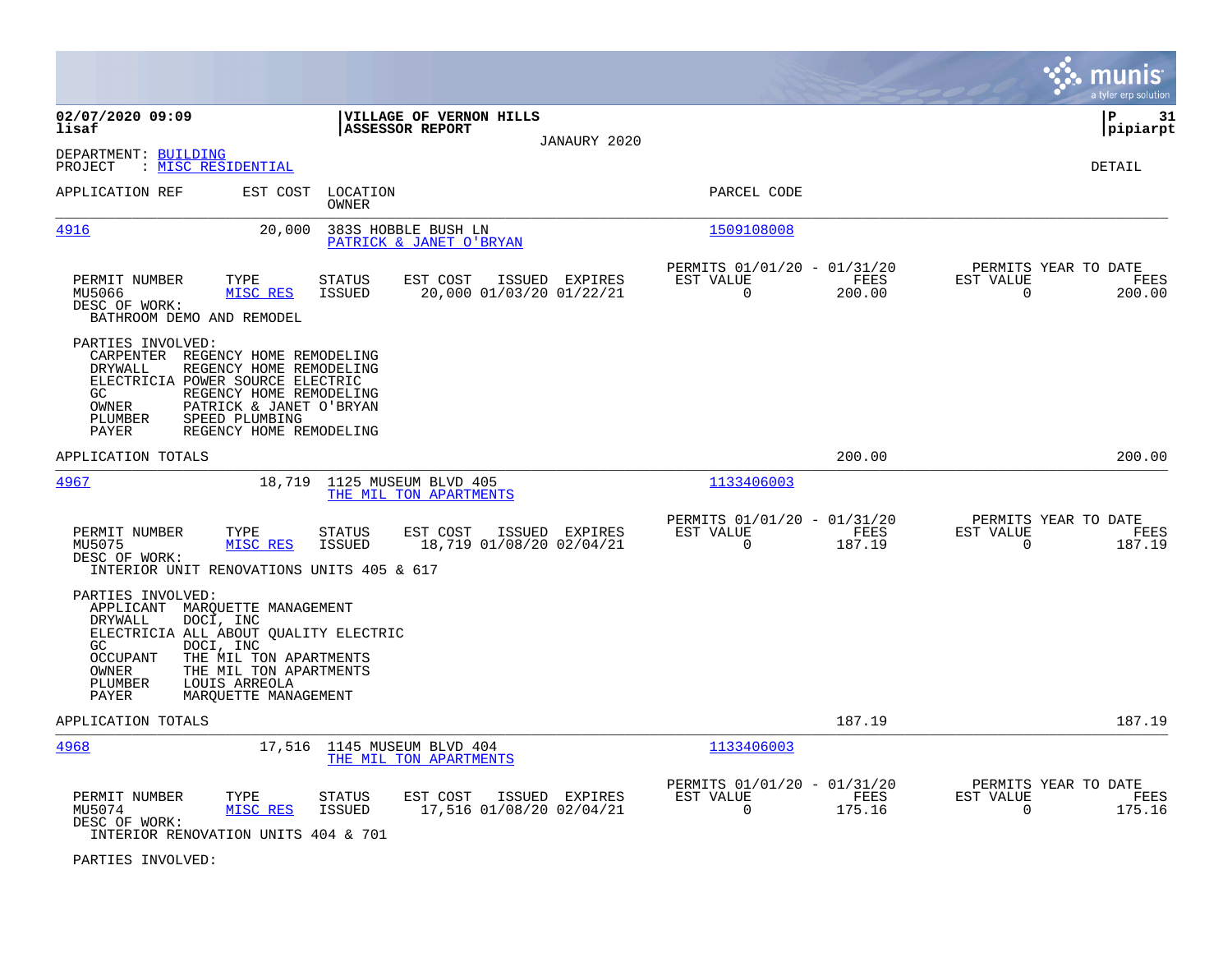|                                                                                                                                                                                                                                                                                                                                                                                                                                                                  |                                                                           | munis<br>a tyler erp solution                                      |
|------------------------------------------------------------------------------------------------------------------------------------------------------------------------------------------------------------------------------------------------------------------------------------------------------------------------------------------------------------------------------------------------------------------------------------------------------------------|---------------------------------------------------------------------------|--------------------------------------------------------------------|
| 02/07/2020 09:09<br>VILLAGE OF VERNON HILLS<br>lisaf<br><b>ASSESSOR REPORT</b><br>JANAURY 2020                                                                                                                                                                                                                                                                                                                                                                   |                                                                           | l P<br>32<br> pipiarpt                                             |
| DEPARTMENT: BUILDING<br>: MISC RESIDENTIAL<br>PROJECT                                                                                                                                                                                                                                                                                                                                                                                                            |                                                                           | DETAIL                                                             |
| EST COST<br>APPLICATION REF<br>LOCATION<br>OWNER<br>MARQUETTE MANAGEMENT<br>APPLICANT<br>DRYWALL<br>DOCI, INC<br>ELECTRICIA ALL ABOUT QUALITY ELECTRIC<br>GC<br>DOCI, INC<br><b>OCCUPANT</b><br>THE MIL TON APARTMENTS<br>OWNER<br>THE MIL TON APARTMENTS<br>PLUMBER<br>LOUIS ARREOLA<br>PAYER<br>MARQUETTE MANAGEMENT                                                                                                                                           | PARCEL CODE                                                               |                                                                    |
| APPLICATION TOTALS                                                                                                                                                                                                                                                                                                                                                                                                                                               | 175.16                                                                    | 175.16                                                             |
| 4971<br>10,500<br>1199 EAST PORT CLINTON ROAD<br>VILLAGE OF VERNON HILLS                                                                                                                                                                                                                                                                                                                                                                                         | 1515107007                                                                |                                                                    |
| PERMIT NUMBER<br>TYPE<br>EST COST<br>ISSUED EXPIRES<br>STATUS<br>MU5039<br>10,500 01/13/20 01/12/21<br>MISC RES<br>COMPLT<br>DESC OF WORK:<br>EMERGENCY PLUMBING PROBLEM<br>REMOVE CAST IRON DRAINS, REPLACE<br>PARTIES INVOLVED:<br>APPLICANT<br>TANGNEY & SONS PLUMBING AND SEWER<br>GC<br>TANGNEY & SONS PLUMBING AND SEWER<br>VILLAGE OF VERNON HILLS<br>OWNER<br>TANGNEY & SONS PLUMBING AND SEWER<br>PLUMBER<br>TANGNEY & SONS PLUMBING AND SEWER<br>PAYER | PERMITS 01/01/20 - 01/31/20<br>EST VALUE<br>FEES<br>$\mathbf 0$<br>105.00 | PERMITS YEAR TO DATE<br>EST VALUE<br>FEES<br>$\mathbf 0$<br>105.00 |
| APPLICATION TOTALS                                                                                                                                                                                                                                                                                                                                                                                                                                               | 105.00                                                                    | 105.00                                                             |
| 4985<br>50,000<br>1835 TURTLE BAY RD<br>FRANK J & JOANN M O'CONNELL                                                                                                                                                                                                                                                                                                                                                                                              | 1129401024                                                                |                                                                    |
| PERMIT NUMBER<br>TYPE<br><b>STATUS</b><br>EST COST<br>ISSUED EXPIRES<br>50,000 01/10/20 01/09/21<br>MU5080<br>MISC RES<br><b>ISSUED</b><br>DESC OF WORK:<br>REMODEL MASTER BATH WITH PLUMBING<br>PARTIES INVOLVED:                                                                                                                                                                                                                                               | PERMITS 01/01/20 - 01/31/20<br>EST VALUE<br>FEES<br>$\mathbf 0$<br>500.00 | PERMITS YEAR TO DATE<br>EST VALUE<br>FEES<br>$\mathbf 0$<br>500.00 |
| APPLICANT<br>AVIS HOMES<br>CARPENTER<br>TOP NOTCH TRIM<br>DRYWALL<br>ULTIMATE DRYWALL<br>ELECTRICIA BRUMM ELECTRIC<br>AVIS HOMES<br>GC.<br>INSULATOR ADVANCED SOLUTIONS<br>OWNER<br>FRANK J & JOANN M O'CONNELL<br>KOETZ PLUMBING AND PIPING<br>PLUMBER<br>PAYER<br>AVIS HOMES                                                                                                                                                                                   |                                                                           |                                                                    |
| APPLICATION TOTALS                                                                                                                                                                                                                                                                                                                                                                                                                                               | 500.00                                                                    | 500.00                                                             |
| 5009<br>7,498<br>313 OAKWOOD RD                                                                                                                                                                                                                                                                                                                                                                                                                                  | 1508112020                                                                |                                                                    |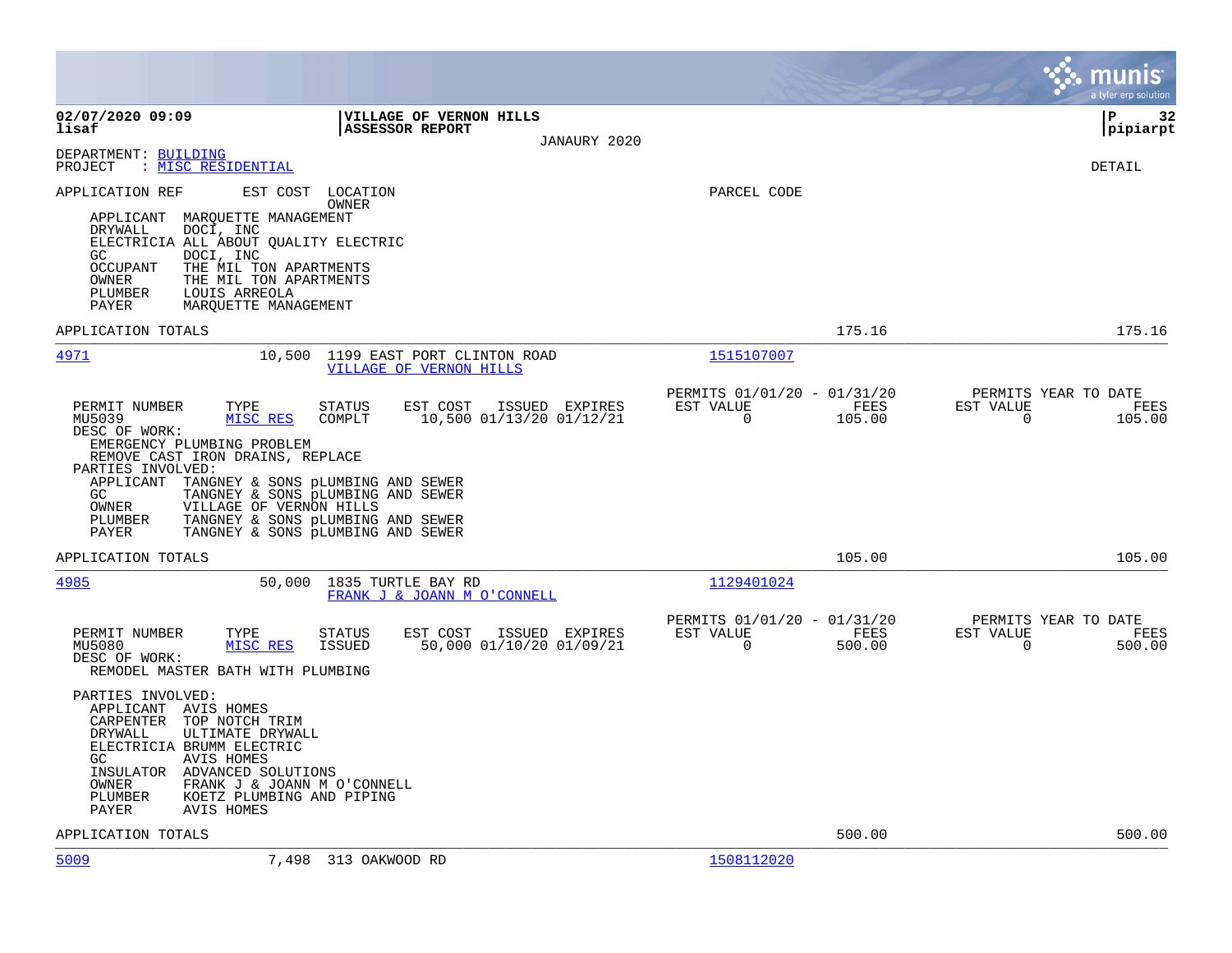|                                                                                                                                                                                         |                                                                          |                                           |                                                         |               |                                                  | munis<br>a tyler erp solution |
|-----------------------------------------------------------------------------------------------------------------------------------------------------------------------------------------|--------------------------------------------------------------------------|-------------------------------------------|---------------------------------------------------------|---------------|--------------------------------------------------|-------------------------------|
| 02/07/2020 09:09<br>lisaf                                                                                                                                                               | VILLAGE OF VERNON HILLS<br><b>ASSESSOR REPORT</b><br>ALAN & APRIL PERLEY |                                           |                                                         |               |                                                  | l P<br>-33<br> pipiarpt       |
| TYPE<br>PERMIT NUMBER                                                                                                                                                                   | STATUS<br>EST COST                                                       | ISSUED EXPIRES<br>JANAURY 2020            | PERMITS 01/01/20 - 01/31/20<br>EST VALUE                | FEES          | PERMITS YEAR TO DATE<br>EST VALUE                | FEES                          |
| DEPARTMENT: BUILDING<br>: MISC RESIDENTIAL<br>PROJECT                                                                                                                                   |                                                                          |                                           |                                                         |               |                                                  | DETAIL                        |
| APPLICATION REF<br>EST COST                                                                                                                                                             | LOCATION                                                                 |                                           | PARCEL CODE                                             |               |                                                  |                               |
| MISC RES<br>MU5091<br>DESC OF WORK:<br>INSTALL DRAIN TILE/SUMP SYSTEM                                                                                                                   | OWNER<br><b>ISSUED</b>                                                   | 7,498 01/15/20 01/23/21                   | $\mathbf 0$                                             | 74.98         | $\Omega$                                         | 74.98                         |
| PARTIES INVOLVED:<br>APPLICANT US WATERPROFING<br>GC<br>US WATERPROFING<br>OWNER<br>ALAN & APRIL PERLEY<br>PLUMBER<br>US WATERPROFING<br>PAYER<br>US WATERPROFING                       |                                                                          |                                           |                                                         |               |                                                  |                               |
| APPLICATION TOTALS                                                                                                                                                                      |                                                                          |                                           |                                                         | 74.98         |                                                  | 74.98                         |
| 5018<br>6,479                                                                                                                                                                           | 207 ABILENE LN<br>ROBERT & JEAN EARHART                                  |                                           | 1504306026                                              |               |                                                  |                               |
| PERMIT NUMBER<br>TYPE<br>MU5089<br>MISC RES<br>DESC OF WORK:<br>WATER REPAIR UNDER SLAB                                                                                                 | <b>STATUS</b><br>EST COST<br>ISSUED                                      | ISSUED EXPIRES<br>6,479 01/15/20 01/16/21 | PERMITS 01/01/20 - 01/31/20<br>EST VALUE<br>$\mathbf 0$ | FEES<br>64.79 | PERMITS YEAR TO DATE<br>EST VALUE<br>$\mathbf 0$ | FEES<br>64.79                 |
| PARTIES INVOLVED:<br>GC.<br>DUANE BLANTON PLUMBING<br>OWNER<br>ROBERT & JEAN EARHART<br>PLUMBER<br>DUANE BLANTON PLUMBING<br>PAYER<br>DUANE BLANTON PLUMBING                            |                                                                          |                                           |                                                         |               |                                                  |                               |
| APPLICATION TOTALS                                                                                                                                                                      |                                                                          |                                           |                                                         | 64.79         |                                                  | 64.79                         |
| 5038<br>3,500                                                                                                                                                                           | 541 HARVEY LAKE DR<br>PLACEHOLDER                                        |                                           | 1133403016                                              |               |                                                  |                               |
| PERMIT NUMBER<br>TYPE<br>MU5136<br>MISC RES<br>DESC OF WORK:<br>BATHROOM REMODEL                                                                                                        | STATUS<br>EST COST<br>ISSUED                                             | ISSUED EXPIRES<br>3,500 01/30/20 01/29/21 | PERMITS 01/01/20 - 01/31/20<br>EST VALUE<br>$\mathbf 0$ | FEES<br>50.00 | PERMITS YEAR TO DATE<br>EST VALUE<br>$\mathbf 0$ | FEES<br>50.00                 |
| PARTIES INVOLVED:<br>APPLICANT ULTIMATE ROOTER<br>FIRE SPRIN ULTIMATE ROOTER<br>GC<br>ULTIMATE ROOTER<br>OWNER<br>PLACEHOLDER<br>PLUMBER<br>ULTIMATE ROOTER<br>PAYER<br>ULTIMATE ROOTER |                                                                          |                                           |                                                         |               |                                                  |                               |
| APPLICATION TOTALS                                                                                                                                                                      |                                                                          |                                           |                                                         | 50.00         |                                                  | 50.00                         |

**Contract**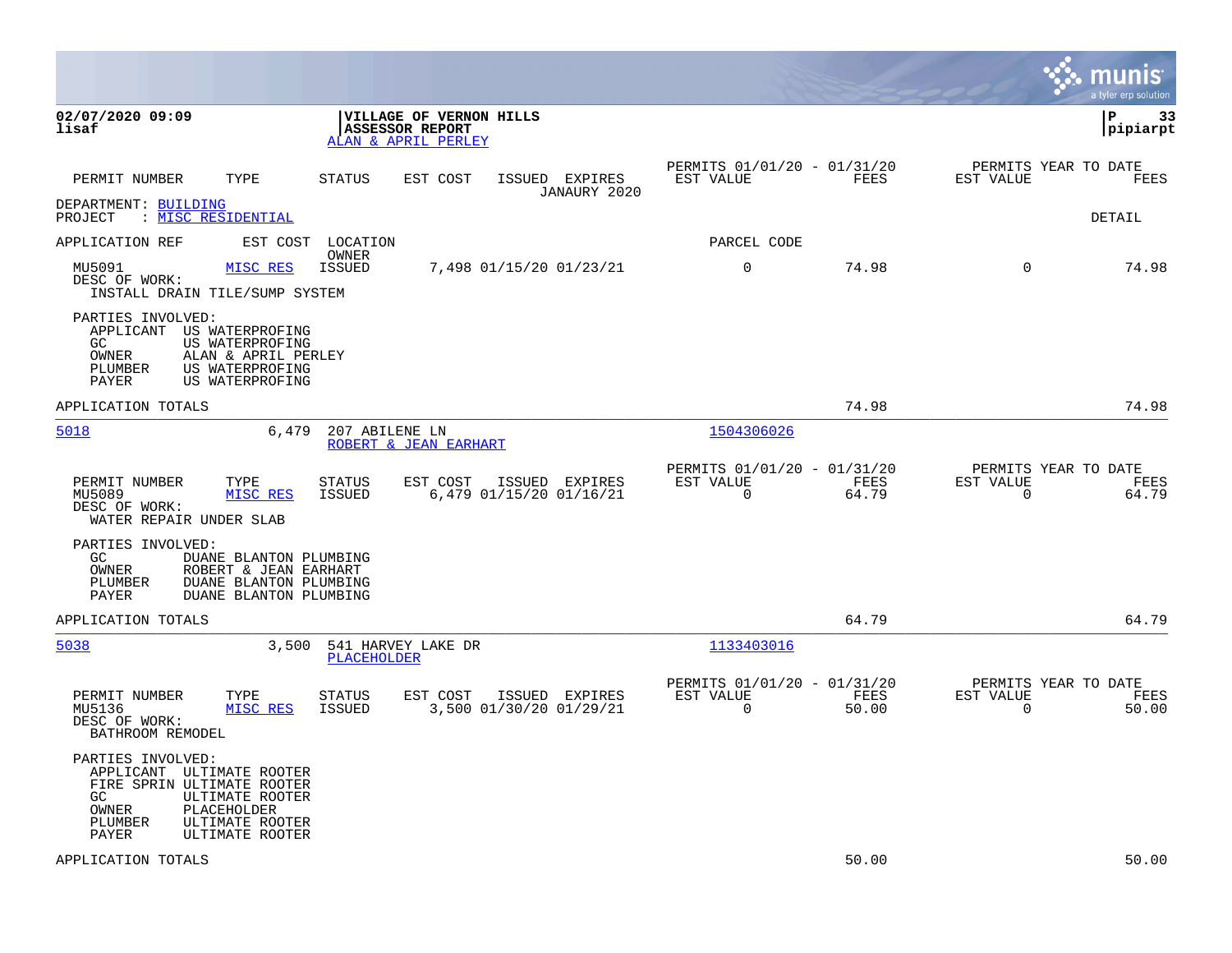|                                                                                                      |                                                                                                                                                          |                                                                       | a tyler erp solution                                               |
|------------------------------------------------------------------------------------------------------|----------------------------------------------------------------------------------------------------------------------------------------------------------|-----------------------------------------------------------------------|--------------------------------------------------------------------|
| 02/07/2020 09:09<br>lisaf                                                                            | VILLAGE OF VERNON HILLS<br><b>ASSESSOR REPORT</b><br>JANAURY 2020                                                                                        |                                                                       | P<br>34<br> pipiarpt                                               |
| DEPARTMENT: BUILDING<br>PROJECT<br>: MISC RESIDENTIAL                                                |                                                                                                                                                          |                                                                       | <b>DETAIL</b>                                                      |
| APPLICATION REF<br>EST COST                                                                          | LOCATION<br>OWNER                                                                                                                                        | PARCEL CODE                                                           |                                                                    |
| 5061<br>60,000                                                                                       | 338 SOUTH OLD CREEK RD<br>MICHAEL S & DEBORAH S WARKINS                                                                                                  | 1509106021                                                            |                                                                    |
| TYPE<br>PERMIT NUMBER<br>MU5143<br>MISC RES<br>DESC OF WORK:<br>KITCHEN REMODEL                      | EST COST<br>ISSUED EXPIRES<br><b>STATUS</b><br>60,000 01/31/20 01/30/21<br>ISSUED                                                                        | PERMITS 01/01/20 - 01/31/20<br>EST VALUE<br>FEES<br>0<br>500.00       | PERMITS YEAR TO DATE<br>EST VALUE<br>FEES<br>$\mathbf 0$<br>500.00 |
| PARTIES INVOLVED:<br>APPLICANT<br>GC.<br>OWNER<br>ARROW PLUMBING INC<br>PLUMBER<br>PAYER             | MICHAEL S & DEBORAH S WARKINS<br>MICHAEL S & DEBORAH S WARKINS<br>MICHAEL S & DEBORAH S WARKINS<br>MICHAEL S & DEBORAH S WARKINS                         |                                                                       |                                                                    |
| APPLICATION TOTALS                                                                                   |                                                                                                                                                          | 500.00                                                                | 500.00                                                             |
| 5064                                                                                                 | 104 NORTH ROYAL OAK DR<br>5,000<br>YURY & GALINA KABAKOV                                                                                                 | 1506413014                                                            |                                                                    |
| PERMIT NUMBER<br>TYPE<br>MU5132<br>MISC RES<br>DESC OF WORK:<br>MOEN VALVE INSTALL AND BATHTUB LINER | EST COST<br>ISSUED<br>EXPIRES<br><b>STATUS</b><br><b>ISSUED</b><br>5,000 01/29/20 01/28/21                                                               | PERMITS 01/01/20 - 01/31/20<br>EST VALUE<br>FEES<br>$\Omega$<br>50.00 | PERMITS YEAR TO DATE<br>EST VALUE<br>FEES<br>$\Omega$<br>50.00     |
| PARTIES INVOLVED:<br>APPLICANT<br>GC<br>OWNER<br>YURY & GALINA KABAKOV<br>PLUMBER<br>PAYER           | BATH FITTER DBA CHICAGO BATH SYSTEM<br>BATH FITTER DBA CHICAGO BATH SYSTEM<br>BATH FITTER DBA CHICAGO BATH SYSTEM<br>BATH FITTER DBA CHICAGO BATH SYSTEM |                                                                       |                                                                    |
| APPLICATION TOTALS<br>PROJECT TOTALS                                                                 |                                                                                                                                                          | 50.00<br>0<br>1,907.12                                                | 50.00<br>1,907.12<br>$\Omega$                                      |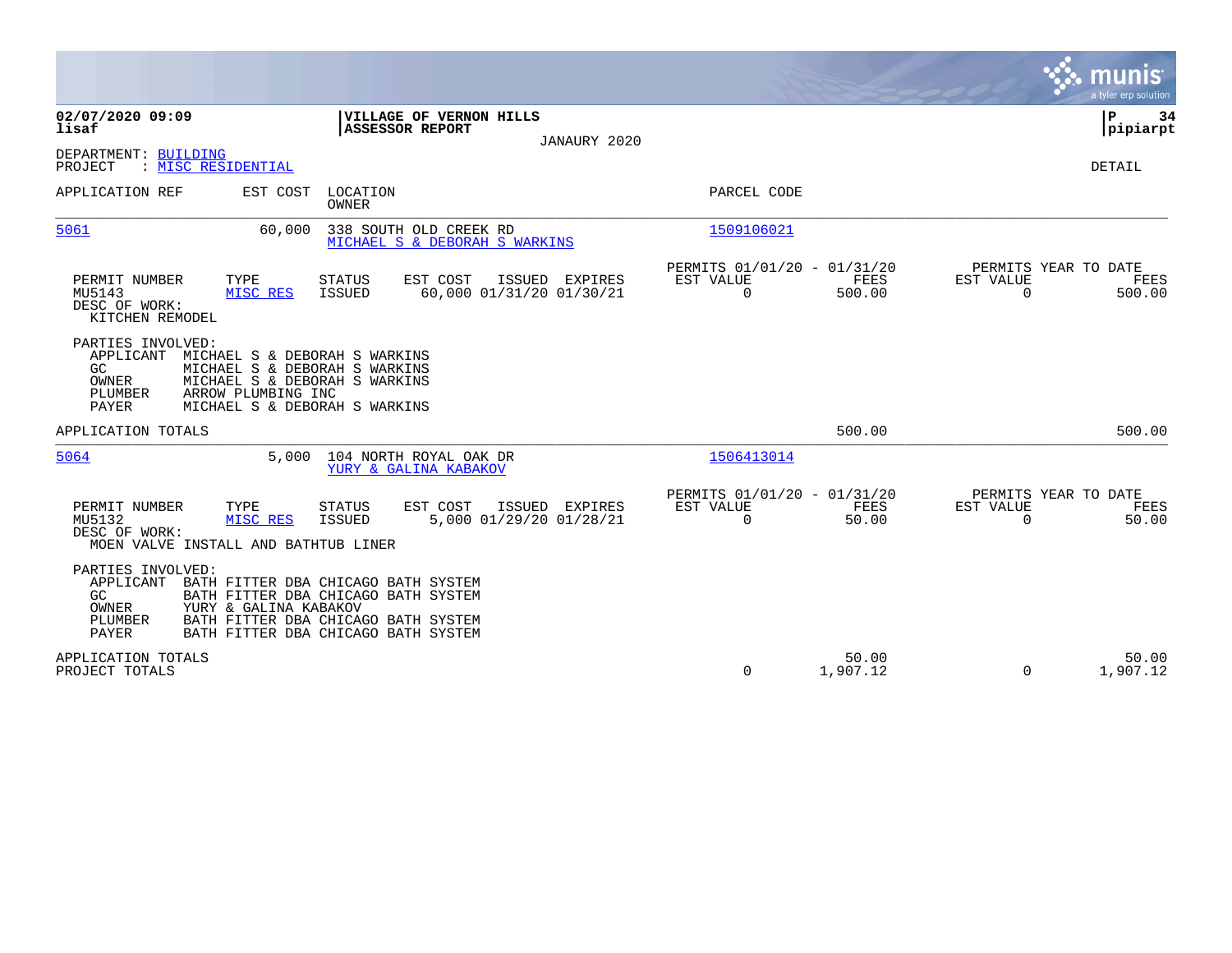|                                                                         |                                                                                                                                                                     |                          |                                                   |        |                                    |                                                      |                |                                   | <b>munis</b><br>a tyler erp solution |
|-------------------------------------------------------------------------|---------------------------------------------------------------------------------------------------------------------------------------------------------------------|--------------------------|---------------------------------------------------|--------|------------------------------------|------------------------------------------------------|----------------|-----------------------------------|--------------------------------------|
| 02/07/2020 09:09<br>lisaf                                               |                                                                                                                                                                     |                          | VILLAGE OF VERNON HILLS<br><b>ASSESSOR REPORT</b> |        | JANAURY 2020                       |                                                      |                |                                   | P<br>35<br> pipiarpt                 |
| DEPARTMENT:<br>PROJECT<br>: REROOF                                      | <b>BUILDING</b>                                                                                                                                                     |                          |                                                   |        |                                    |                                                      |                |                                   | DETAIL                               |
| APPLICATION REF                                                         | EST COST                                                                                                                                                            | LOCATION<br><b>OWNER</b> |                                                   |        |                                    | PARCEL CODE                                          |                |                                   |                                      |
| 4994                                                                    | 7,650                                                                                                                                                               |                          | 420 CHERRY VALLEY ROAD<br>ROGER D & MARY E TUCKER |        |                                    | 1508107023                                           |                |                                   |                                      |
| PERMIT NUMBER<br>MU5064<br>DESC OF WORK:<br>REROOF                      | TYPE<br><b>REROOF</b>                                                                                                                                               | STATUS<br><b>ISSUED</b>  | EST COST                                          | ISSUED | EXPIRES<br>7,650 01/03/20 01/02/21 | PERMITS 01/01/20 - 01/31/20<br>EST VALUE<br>$\Omega$ | FEES<br>76.50  | PERMITS YEAR TO DATE<br>EST VALUE | FEES<br>76.50                        |
| PARTIES INVOLVED:<br>APPLICANT<br>GC<br>OWNER<br>PAYER<br><b>ROOFER</b> | AMERICAN DREAM HOME IMPROVEMENT<br>AMERICAN DREAM HOME IMPROVEMENT<br>ROGER D & MARY E TUCKER<br>AMERICAN DREAM HOME IMPROVEMENT<br>AMERICAN DREAM HOME IMPROVEMENT |                          |                                                   |        |                                    |                                                      |                |                                   |                                      |
| APPLICATION TOTALS<br>PROJECT TOTALS                                    |                                                                                                                                                                     |                          |                                                   |        |                                    | $\mathbf 0$                                          | 76.50<br>76.50 | $\Omega$                          | 76.50<br>76.50                       |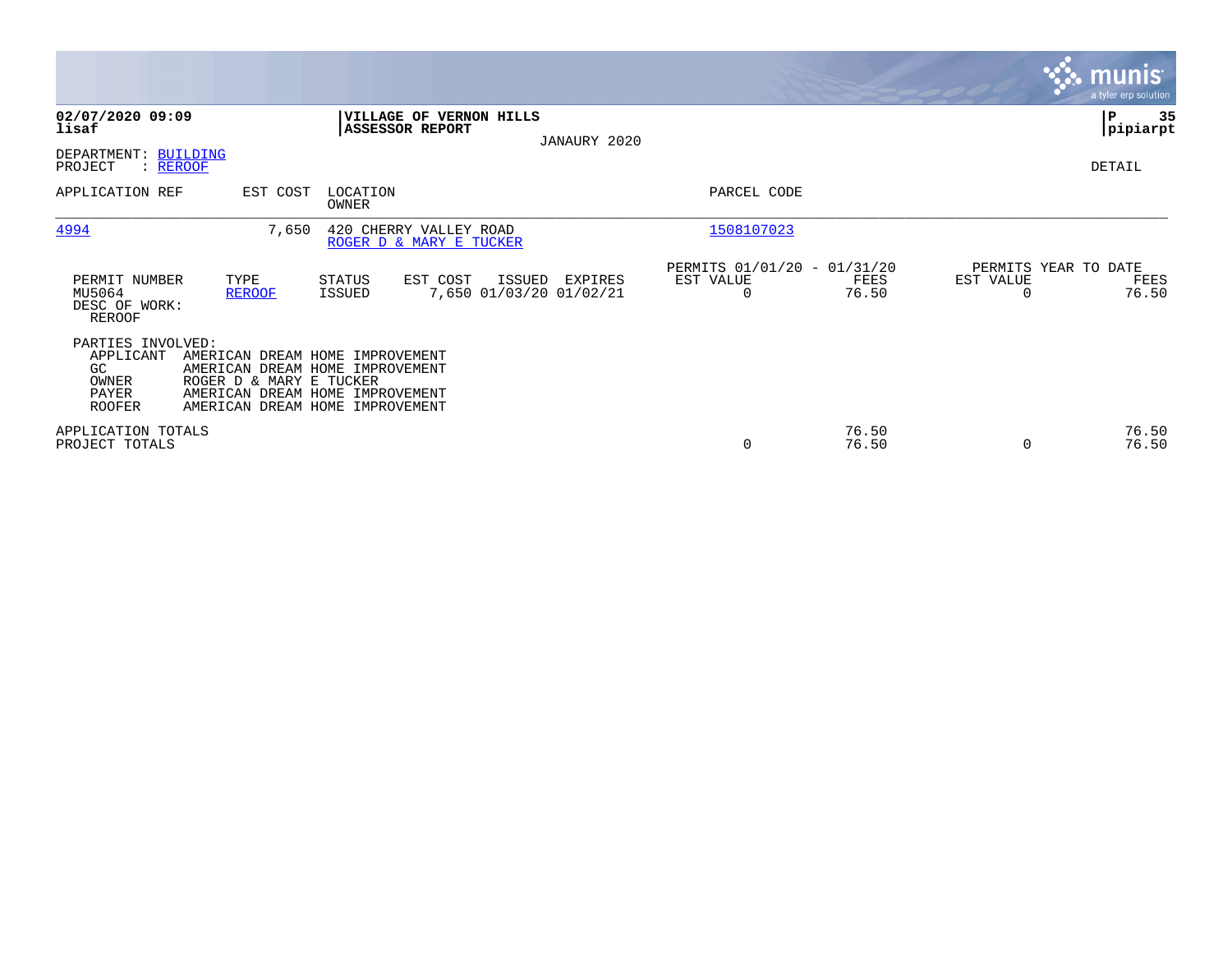|                                                                    |                                                                                                                                     |                                                   |                                              |                                                         |                 |                                                  | munis<br>a tyler erp solution         |
|--------------------------------------------------------------------|-------------------------------------------------------------------------------------------------------------------------------------|---------------------------------------------------|----------------------------------------------|---------------------------------------------------------|-----------------|--------------------------------------------------|---------------------------------------|
| 02/07/2020 09:09<br>lisaf                                          |                                                                                                                                     | VILLAGE OF VERNON HILLS<br><b>ASSESSOR REPORT</b> | JANAURY 2020                                 |                                                         |                 |                                                  | P<br>36<br> pipiarpt                  |
| DEPARTMENT: BUILDING<br>: SEWER REPAIR<br>PROJECT                  |                                                                                                                                     |                                                   |                                              |                                                         |                 |                                                  | DETAIL                                |
| APPLICATION REF                                                    | EST COST                                                                                                                            | LOCATION<br>OWNER                                 |                                              | PARCEL CODE                                             |                 |                                                  |                                       |
| 4995                                                               | 4,880                                                                                                                               | 1631 CYPRESS POINTE DR<br><b>BRADLEY T HAGAN</b>  |                                              | 1129407002                                              |                 |                                                  |                                       |
| PERMIT NUMBER<br>MU5065<br>DESC OF WORK:<br>SEWER REPAIR           | TYPE<br><b>SEWER REP</b>                                                                                                            | EST COST<br><b>STATUS</b><br>COMPLT               | ISSUED<br>EXPIRES<br>4,880 01/03/20 01/07/21 | PERMITS 01/01/20 - 01/31/20<br>EST VALUE<br>$\mathbf 0$ | FEES<br>50.00   | PERMITS YEAR TO DATE<br>EST VALUE<br>$\mathbf 0$ | FEES<br>50.00                         |
| PARTIES INVOLVED:<br>APPLICANT<br>GC<br>OWNER<br>PLUMBER<br>PAYER  | MR ROOTER PLUMBING<br>MR ROOTER PLUMBING<br>BRADLEY T HAGAN<br>MR ROOTER PLUMBING<br>MR ROOTER PLUMBING                             |                                                   |                                              |                                                         |                 |                                                  |                                       |
| APPLICATION TOTALS                                                 |                                                                                                                                     |                                                   |                                              |                                                         | 50.00           |                                                  | 50.00                                 |
| 5057                                                               | 4,385                                                                                                                               | 800 NORTH LAKESIDE DR 1-A<br>PLACEHOLDER          |                                              | 1507200065                                              |                 |                                                  |                                       |
| PERMIT NUMBER<br>MU5127<br>DESC OF WORK:<br>SEWER REPAIR           | TYPE<br><b>SEWER REP</b>                                                                                                            | EST COST<br><b>STATUS</b><br>COMPLT               | ISSUED EXPIRES<br>4,385 01/28/20 01/28/21    | PERMITS 01/01/20 - 01/31/20<br>EST VALUE<br>$\mathbf 0$ | FEES<br>50.00   | EST VALUE<br>$\Omega$                            | PERMITS YEAR TO DATE<br>FEES<br>50.00 |
| PARTIES INVOLVED:<br>APPLICANT<br>GC.<br>OWNER<br>PLUMBER<br>PAYER | CAPPS PLUMBING & SEWER INC<br>CAPPS PLUMBING & SEWER INC<br>PLACEHOLDER<br>CAPPS PLUMBING & SEWER INC<br>CAPPS PLUMBING & SEWER INC |                                                   |                                              |                                                         |                 |                                                  |                                       |
| APPLICATION TOTALS<br>PROJECT TOTALS                               |                                                                                                                                     |                                                   |                                              | 0                                                       | 50.00<br>100.00 | $\Omega$                                         | 50.00<br>100.00                       |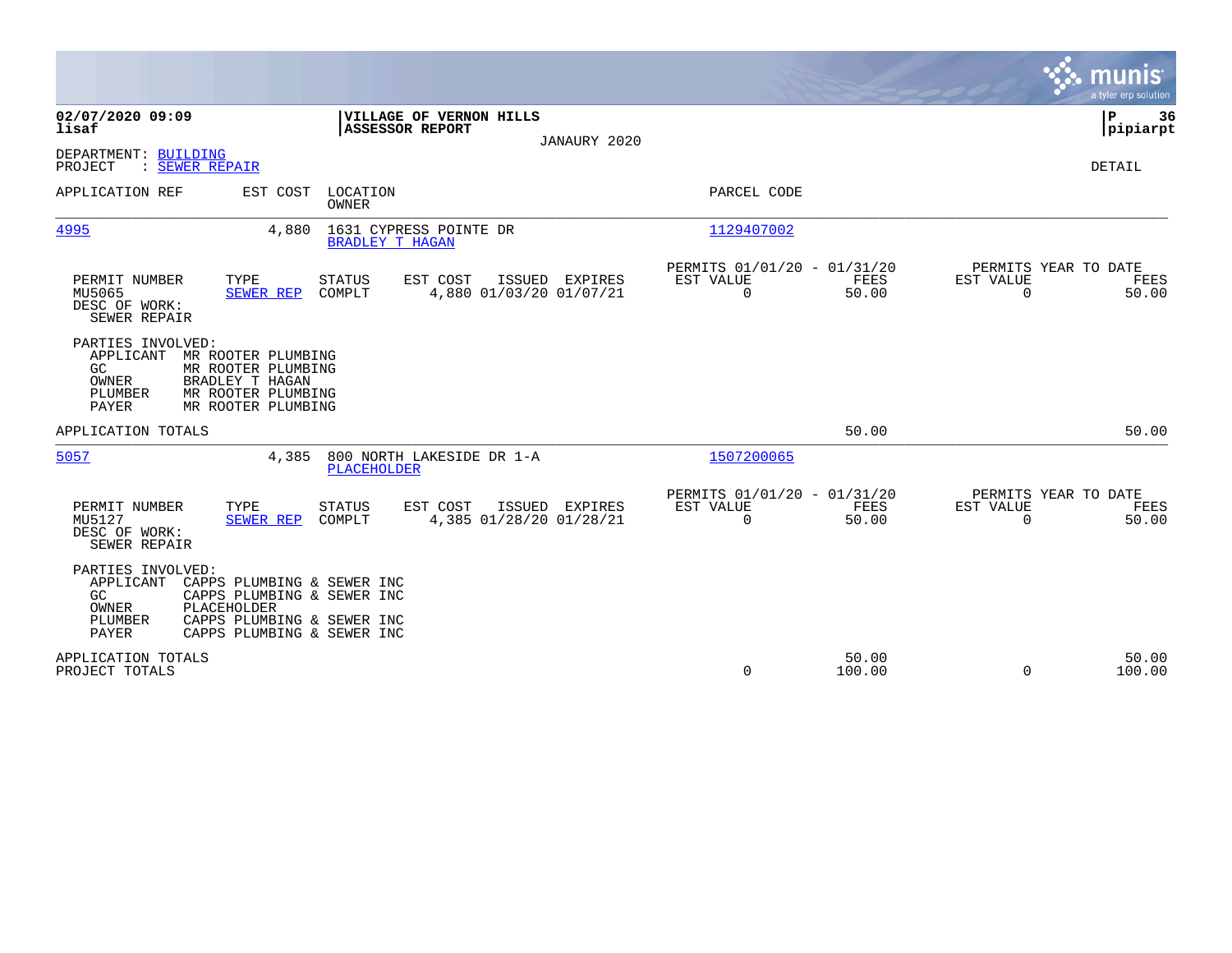|                                                        |                                                                                                           |                               |                                                   |        |                                     |                                                      |                  |                                   | <b>munis</b><br>a tyler erp solution |
|--------------------------------------------------------|-----------------------------------------------------------------------------------------------------------|-------------------------------|---------------------------------------------------|--------|-------------------------------------|------------------------------------------------------|------------------|-----------------------------------|--------------------------------------|
| 02/07/2020 09:09<br>lisaf                              |                                                                                                           |                               | VILLAGE OF VERNON HILLS<br><b>ASSESSOR REPORT</b> |        | JANAURY 2020                        |                                                      |                  |                                   | 37<br> P<br> pipiarpt                |
| DEPARTMENT: BUILDING<br>PROJECT<br>: SIDING            |                                                                                                           |                               |                                                   |        |                                     |                                                      |                  |                                   | DETAIL                               |
| APPLICATION REF                                        | EST COST                                                                                                  | LOCATION<br>OWNER             |                                                   |        |                                     | PARCEL CODE                                          |                  |                                   |                                      |
| 4934                                                   | 17,966                                                                                                    | 206 MELODY LN<br>IAN WEISSMAN |                                                   |        |                                     | 1504303034                                           |                  |                                   |                                      |
| PERMIT NUMBER<br>MU5009<br>DESC OF WORK:<br>SIDING     | TYPE<br>SIDING                                                                                            | STATUS<br>COMPLT              | EST COST                                          | ISSUED | EXPIRES<br>17,966 01/13/20 01/12/21 | PERMITS 01/01/20 - 01/31/20<br>EST VALUE<br>$\Omega$ | FEES<br>179.66   | PERMITS YEAR TO DATE<br>EST VALUE | FEES<br>179.66                       |
| PARTIES INVOLVED:<br>APPLICANT<br>GC<br>OWNER<br>PAYER | EUCLID ROOFING & SIDING INC<br>EUCLID ROOFING & SIDING INC<br>IAN WEISSMAN<br>EUCLID ROOFING & SIDING INC |                               |                                                   |        |                                     |                                                      |                  |                                   |                                      |
| APPLICATION TOTALS<br>PROJECT TOTALS                   |                                                                                                           |                               |                                                   |        |                                     | 0                                                    | 179.66<br>179.66 | $\Omega$                          | 179.66<br>179.66                     |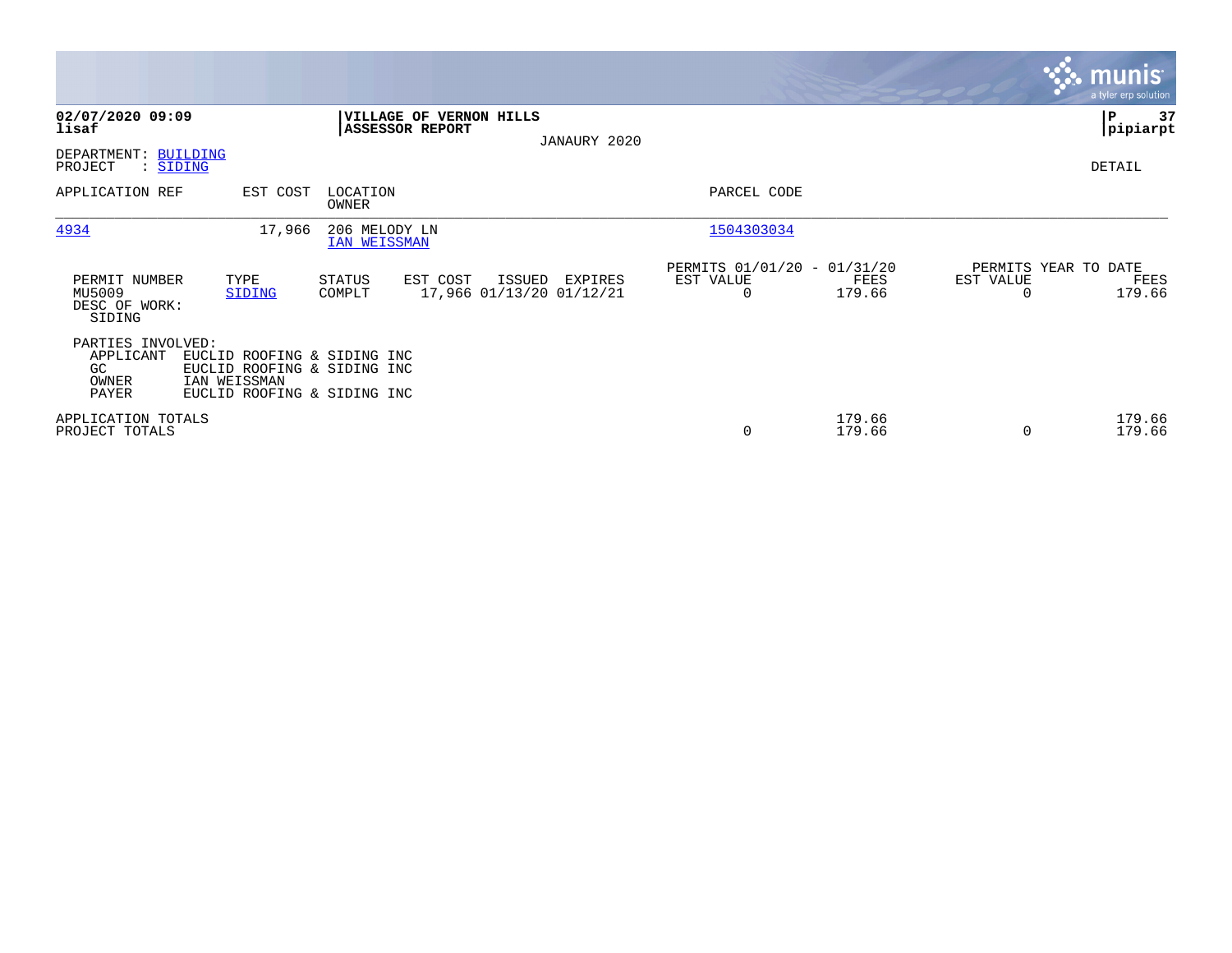|                                                                                                                                                                                                                      |                                                           |                                            |                                                            |                 |                                               | munis<br>a tyler erp solution |
|----------------------------------------------------------------------------------------------------------------------------------------------------------------------------------------------------------------------|-----------------------------------------------------------|--------------------------------------------|------------------------------------------------------------|-----------------|-----------------------------------------------|-------------------------------|
| 02/07/2020 09:09<br>lisaf                                                                                                                                                                                            | VILLAGE OF VERNON HILLS<br><b>ASSESSOR REPORT</b>         | JANAURY 2020                               |                                                            |                 |                                               | 38<br>P<br> pipiarpt          |
| DEPARTMENT: BUILDING<br>PROJECT<br>: VOICE/DATA                                                                                                                                                                      |                                                           |                                            |                                                            |                 |                                               | DETAIL                        |
| APPLICATION REF<br>EST COST                                                                                                                                                                                          | LOCATION<br><b>OWNER</b>                                  |                                            | PARCEL CODE                                                |                 |                                               |                               |
| 5014                                                                                                                                                                                                                 | 45,025<br>544 LAKEVIEW PARKWAY<br>NEWMARK KNIGHT FRANK    |                                            | 1504202152                                                 |                 |                                               |                               |
| PERMIT NUMBER<br>TYPE<br>MU5082<br>DESC OF WORK:<br>LOW VOLTAGE                                                                                                                                                      | EST COST<br>STATUS<br><b>VOICE/DATA ISSUED</b>            | ISSUED EXPIRES<br>45,025 01/13/20 01/12/21 | PERMITS 01/01/20 - 01/31/20<br>EST VALUE<br>$\Omega$       | FEES<br>450.75  | PERMITS YEAR TO DATE<br>EST VALUE<br>$\Omega$ | FEES<br>450.75                |
| PARTIES INVOLVED:<br>APPLICANT<br>GURTZ ELECTRIC CO<br>GURTZ ELECTRIC CO<br>GC.<br>LOW VOLTAG GURTZ ELECTRIC CO<br>MONREAU SHEPELL<br>OCCUPANT<br><b>OWNER</b><br>NEWMARK KNIGHT FRANK<br>PAYER<br>GURTZ ELECTRIC CO |                                                           |                                            |                                                            |                 |                                               |                               |
| APPLICATION TOTALS                                                                                                                                                                                                   |                                                           |                                            |                                                            | 450.75          |                                               | 450.75                        |
| 5052                                                                                                                                                                                                                 | 3 WEST HAWTHORN PKY 200<br>9,435<br>HAMILTON PARTNERS INC |                                            | 1132415011                                                 |                 |                                               |                               |
| PERMIT NUMBER<br>TYPE<br>MU5114<br>DESC OF WORK:<br><b>DATA</b>                                                                                                                                                      | <b>STATUS</b><br>EST COST<br><b>VOICE/DATA ISSUED</b>     | ISSUED EXPIRES<br>9,435 01/23/20 01/27/21  | PERMITS 01/01/20 - 01/31/20<br>EST VALUE<br>$\overline{0}$ | FEES<br>94.35   | PERMITS YEAR TO DATE<br>EST VALUE<br>$\Omega$ | FEES<br>94.35                 |
| PARTIES INVOLVED:<br>APPLICANT<br>WIRELINE INC<br>GC<br>WIRELINE INC<br>LOW VOLTAG WIRELINE INC<br>OCCUPANT<br><b>RSS</b><br>OWNER<br>HAMILTON PARTNERS INC<br>PAYER<br>WIRELINE INC                                 |                                                           |                                            |                                                            |                 |                                               |                               |
| APPLICATION TOTALS<br>PROJECT TOTALS                                                                                                                                                                                 |                                                           |                                            | $\Omega$                                                   | 94.35<br>545.10 | $\Omega$                                      | 94.35<br>545.10               |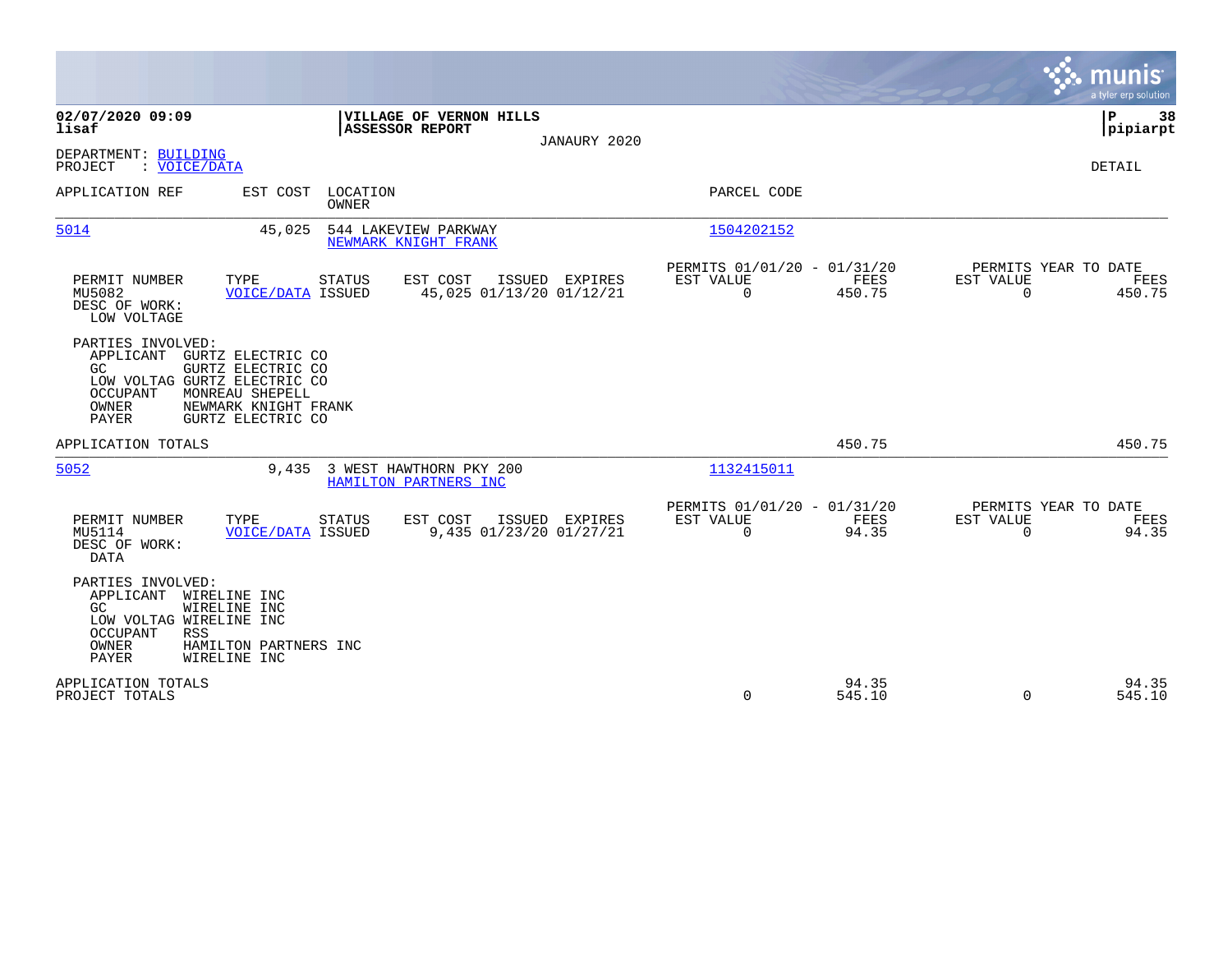|                                                                                                                                                                                                                                       |                                                    |                                           |                                                         |             | munis<br>a tyler erp solution                                   |
|---------------------------------------------------------------------------------------------------------------------------------------------------------------------------------------------------------------------------------------|----------------------------------------------------|-------------------------------------------|---------------------------------------------------------|-------------|-----------------------------------------------------------------|
| 02/07/2020 09:09<br>lisaf                                                                                                                                                                                                             | VILLAGE OF VERNON HILLS<br><b>ASSESSOR REPORT</b>  |                                           |                                                         |             | 39<br>ΙP<br> pipiarpt                                           |
| DEPARTMENT: BUILDING<br>PROJECT<br>: WATER HEATER                                                                                                                                                                                     |                                                    | JANAURY 2020                              |                                                         |             | DETAIL                                                          |
| APPLICATION REF                                                                                                                                                                                                                       | EST COST LOCATION<br>OWNER                         |                                           | PARCEL CODE                                             |             |                                                                 |
| 4993<br>940                                                                                                                                                                                                                           | 11 MAYFLOWER RD<br><b>B &amp; OLGA GOBERMAN</b>    |                                           | 1504101019                                              |             |                                                                 |
| PERMIT NUMBER<br>TYPE<br>MU5063<br>WATER HEAT ISSUED<br>DESC OF WORK:<br>WATER HEATER                                                                                                                                                 | <b>STATUS</b><br>EST COST                          | ISSUED EXPIRES<br>940 01/03/20 01/02/21   | PERMITS 01/01/20 - 01/31/20<br>EST VALUE<br>$\mathbf 0$ | FEES<br>.00 | PERMITS YEAR TO DATE<br>EST VALUE<br>FEES<br>$\mathbf 0$<br>.00 |
| PARTIES INVOLVED:<br>APPLICANT<br>EVOLUTION PLUMBING<br>GC<br>EVOLUTION PLUMBING<br>OWNER<br>B & OLGA GOBERMAN<br>EVOLUTION PLUMBING<br>PLUMBER<br>PAYER<br>EVOLUTION PLUMBING                                                        |                                                    |                                           |                                                         |             |                                                                 |
| APPLICATION TOTALS                                                                                                                                                                                                                    |                                                    |                                           |                                                         | .00         | .00                                                             |
| 5003                                                                                                                                                                                                                                  | 2,500 974 SANCTUARY CT<br>VISHNU TIRUTTANI         |                                           | 1516208029                                              |             |                                                                 |
| PERMIT NUMBER<br>TYPE<br>MU5071<br>WATER HEAT COMPLT<br>DESC OF WORK:<br>WATER HEATER ALREADY INSTALLED                                                                                                                               | STATUS<br>EST COST                                 | ISSUED EXPIRES<br>2,500 01/13/20 01/12/21 | PERMITS 01/01/20 - 01/31/20<br>EST VALUE<br>$\mathbf 0$ | FEES<br>.00 | PERMITS YEAR TO DATE<br>EST VALUE<br>FEES<br>$\mathbf 0$<br>.00 |
| PARTIES INVOLVED:<br>VISHNU TIRUTTANI<br>APPLICANT<br><b>DRF</b><br>GC.<br>OWNER<br>VISHNU TIRUTTANI<br>PAYER<br>VISHNU TIRUTTANI                                                                                                     |                                                    |                                           |                                                         |             |                                                                 |
| APPLICATION TOTALS                                                                                                                                                                                                                    |                                                    |                                           |                                                         | .00         | .00                                                             |
| 5008                                                                                                                                                                                                                                  | 1,646 16 ANNAPOLIS DR<br>DAVID & KRISTIN GUMMINGER |                                           | 1504305035                                              |             |                                                                 |
| PERMIT NUMBER<br>TYPE<br>MU5077<br>WATER HEAT COMPLT<br>DESC OF WORK:<br>WATER HEATER                                                                                                                                                 | EST COST<br>STATUS                                 | ISSUED EXPIRES<br>1,646 01/09/20 01/17/21 | PERMITS 01/01/20 - 01/31/20<br>EST VALUE<br>$\mathbf 0$ | FEES<br>.00 | PERMITS YEAR TO DATE<br>EST VALUE<br>FEES<br>$\mathbf 0$<br>.00 |
| PARTIES INVOLVED:<br>APPLICANT<br>DAVID & KRISTIN GUMMINGER<br>GC<br>DAVID & KRISTIN GUMMINGER<br>OCCUPANT<br>DAVID & KRISTIN GUMMINGER<br>OWNER<br>DAVID & KRISTIN GUMMINGER<br>PLUMBER<br>DRF<br>PAYER<br>DAVID & KRISTIN GUMMINGER |                                                    |                                           |                                                         |             |                                                                 |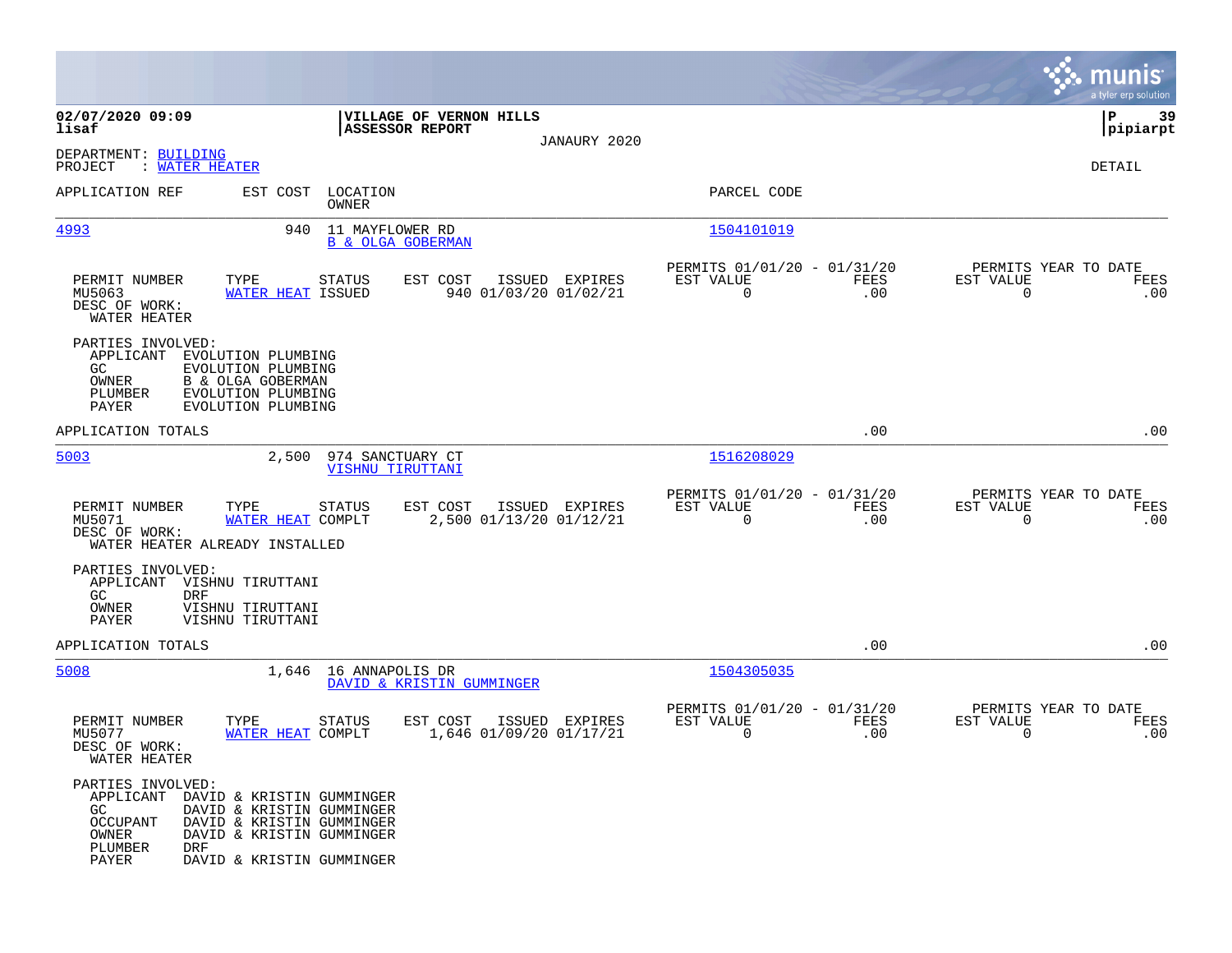|                                                                                                      |                                                                              |                                        |                                                  |                |                                                         |             |                                                  | munis<br>a tyler erp solution |
|------------------------------------------------------------------------------------------------------|------------------------------------------------------------------------------|----------------------------------------|--------------------------------------------------|----------------|---------------------------------------------------------|-------------|--------------------------------------------------|-------------------------------|
| 02/07/2020 09:09<br>lisaf                                                                            |                                                                              | <b>ASSESSOR REPORT</b>                 | VILLAGE OF VERNON HILLS                          | JANAURY 2020   |                                                         |             |                                                  | P<br>40<br> pipiarpt          |
| DEPARTMENT: BUILDING<br>PROJECT<br>: WATER HEATER                                                    |                                                                              |                                        |                                                  |                |                                                         |             |                                                  | DETAIL                        |
| APPLICATION REF                                                                                      | EST COST                                                                     | LOCATION<br>OWNER                      |                                                  |                | PARCEL CODE                                             |             |                                                  |                               |
| APPLICATION TOTALS                                                                                   |                                                                              |                                        |                                                  |                |                                                         | .00         |                                                  | .00                           |
| 5027                                                                                                 | 500                                                                          | 822 KALAMAZOO CIR<br>DAVID PROUX       |                                                  |                | 1506207024                                              |             |                                                  |                               |
| PERMIT NUMBER<br>MU5097<br>DESC OF WORK:<br>WATER HEATER                                             | TYPE<br>WATER HEAT ISSUED                                                    | STATUS                                 | EST COST<br>500 01/16/20 01/15/21                | ISSUED EXPIRES | PERMITS 01/01/20 - 01/31/20<br>EST VALUE<br>0           | FEES<br>.00 | PERMITS YEAR TO DATE<br>EST VALUE<br>0           | FEES<br>.00                   |
| PARTIES INVOLVED:<br>APPLICANT<br>GC<br>OWNER<br>PLUMBER<br>JOE KAROW<br>PAYER                       | DAVID PROUX<br>DAVID PROUX<br>DAVID PROUX<br>DAVID PROUX                     |                                        |                                                  |                |                                                         |             |                                                  |                               |
| APPLICATION TOTALS                                                                                   |                                                                              |                                        |                                                  |                |                                                         | .00         |                                                  | .00                           |
| 5036                                                                                                 | 1,896                                                                        | 11 LINDON LN<br>LEONARD A & AMY L HULL |                                                  |                | 1509103012                                              |             |                                                  |                               |
| PERMIT NUMBER<br>MU5101<br>DESC OF WORK:<br>WATER HEATER                                             | TYPE<br>WATER HEAT ISSUED                                                    | STATUS                                 | EST COST<br>1,896 01/21/20 01/20/21              | ISSUED EXPIRES | PERMITS 01/01/20 - 01/31/20<br>EST VALUE<br>$\mathbf 0$ | FEES<br>.00 | PERMITS YEAR TO DATE<br>EST VALUE<br>$\mathbf 0$ | FEES<br>.00                   |
| PARTIES INVOLVED:<br>APPLICANT<br>DRF<br>GC<br><b>DRF</b><br>OWNER<br>PLUMBER<br>DRF<br>PAYER<br>DRF | LEONARD A & AMY L HULL                                                       |                                        |                                                  |                |                                                         |             |                                                  |                               |
| APPLICATION TOTALS                                                                                   |                                                                              |                                        |                                                  |                |                                                         | .00         |                                                  | .00                           |
| 5037                                                                                                 |                                                                              | 992 302 ALBERT DR                      | ABRAHAM & SOGI M THOMAS                          |                | 1505425015                                              |             |                                                  |                               |
| PERMIT NUMBER<br>MU5104<br>DESC OF WORK:<br>WATER HEATER                                             | TYPE<br>WATER HEAT COMPLT                                                    | STATUS                                 | EST COST ISSUED EXPIRES<br>992 01/27/20 01/26/21 |                | PERMITS 01/01/20 - 01/31/20<br>EST VALUE<br>0           | FEES<br>.00 | PERMITS YEAR TO DATE<br>EST VALUE<br>$\mathbf 0$ | FEES<br>.00                   |
| PARTIES INVOLVED:<br>GC<br>OWNER<br>PLUMBER                                                          | ABRAHAM & SOGI M THOMAS<br>ABRAHAM & SOGI M THOMAS<br>LOWES HOME CENTERS INC |                                        |                                                  |                |                                                         |             |                                                  |                               |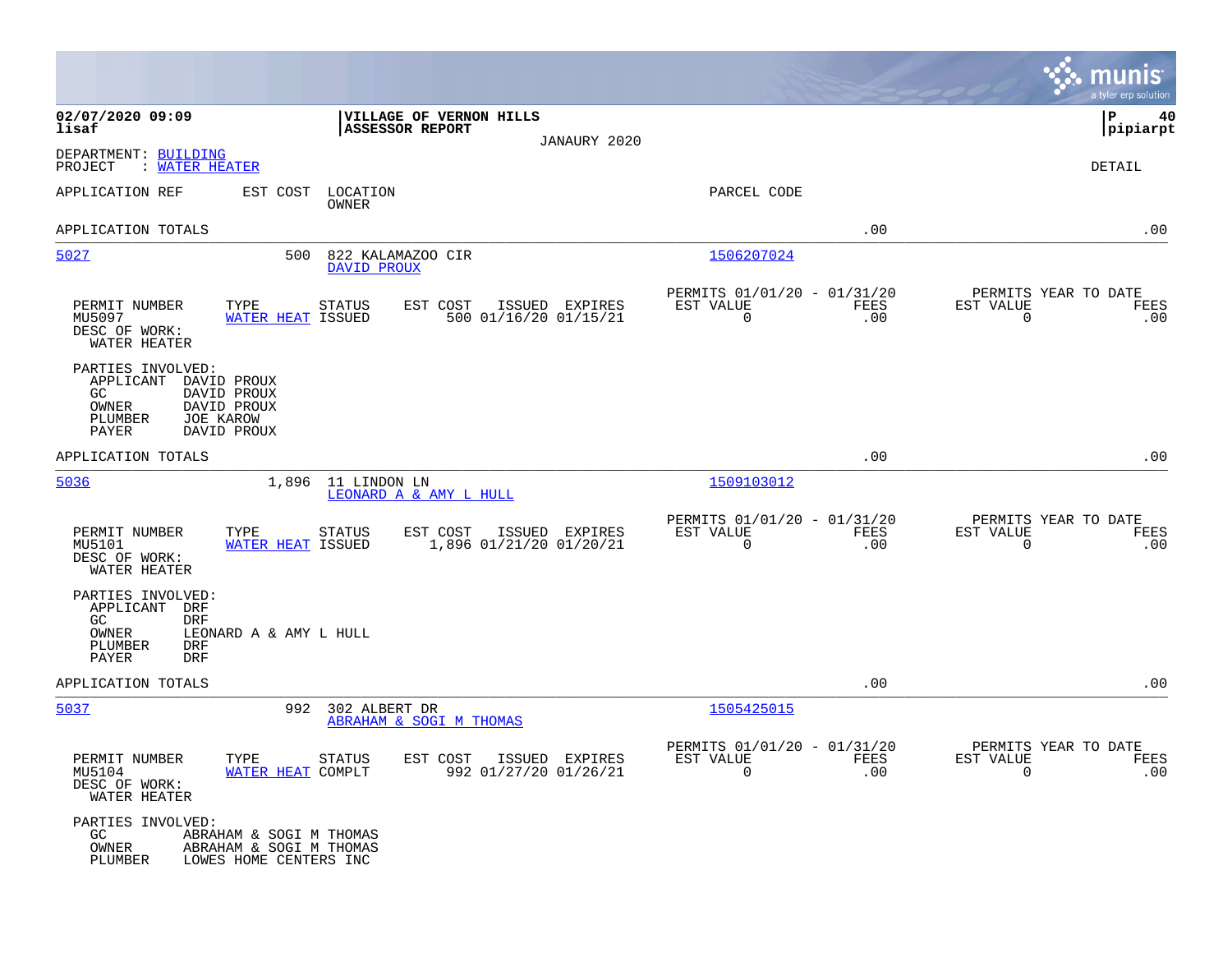|                                                                   |                                                                                                                                |                                                   |                                            |                                               |             |                                        | munis'<br>a tyler erp solution. |
|-------------------------------------------------------------------|--------------------------------------------------------------------------------------------------------------------------------|---------------------------------------------------|--------------------------------------------|-----------------------------------------------|-------------|----------------------------------------|---------------------------------|
| 02/07/2020 09:09<br>lisaf                                         |                                                                                                                                | VILLAGE OF VERNON HILLS<br><b>ASSESSOR REPORT</b> | JANAURY 2020                               |                                               |             |                                        | P<br>41<br> pipiarpt            |
| DEPARTMENT: BUILDING<br>PROJECT                                   | <u>WATER HEATER</u>                                                                                                            |                                                   |                                            |                                               |             |                                        | DETAIL                          |
| APPLICATION REF<br>PAYER                                          | EST COST<br>ABRAHAM & SOGI M THOMAS                                                                                            | LOCATION<br>OWNER                                 |                                            | PARCEL CODE                                   |             |                                        |                                 |
| APPLICATION TOTALS                                                |                                                                                                                                |                                                   |                                            |                                               | .00         |                                        | .00                             |
| 5053                                                              | $\Omega$                                                                                                                       | 313 SOUTHGATE DR<br>DWIGHT A & MARY J HEGLUND     |                                            | 1508220003                                    |             |                                        |                                 |
| PERMIT NUMBER<br>MU5124<br>DESC OF WORK:<br>WATER HEATER          | TYPE<br>WATER HEAT COMPLT                                                                                                      | EST COST<br>STATUS                                | ISSUED<br>EXPIRES<br>$0$ 01/27/20 01/29/21 | PERMITS 01/01/20 - 01/31/20<br>EST VALUE<br>0 | FEES<br>.00 | PERMITS YEAR TO DATE<br>EST VALUE<br>O | FEES<br>.00                     |
| PARTIES INVOLVED:<br>APPLICANT<br>GC<br>OWNER<br>PLUMBER<br>PAYER | DWIGHT A & MARY J HEGLUND<br>DWIGHT A & MARY J HEGLUND<br>DWIGHT A & MARY J HEGLUND<br><b>DRF</b><br>DWIGHT A & MARY J HEGLUND |                                                   |                                            |                                               |             |                                        |                                 |
| APPLICATION TOTALS<br>PROJECT TOTALS                              |                                                                                                                                |                                                   |                                            | 0                                             | .00<br>.00  | $\Omega$                               | .00<br>.00                      |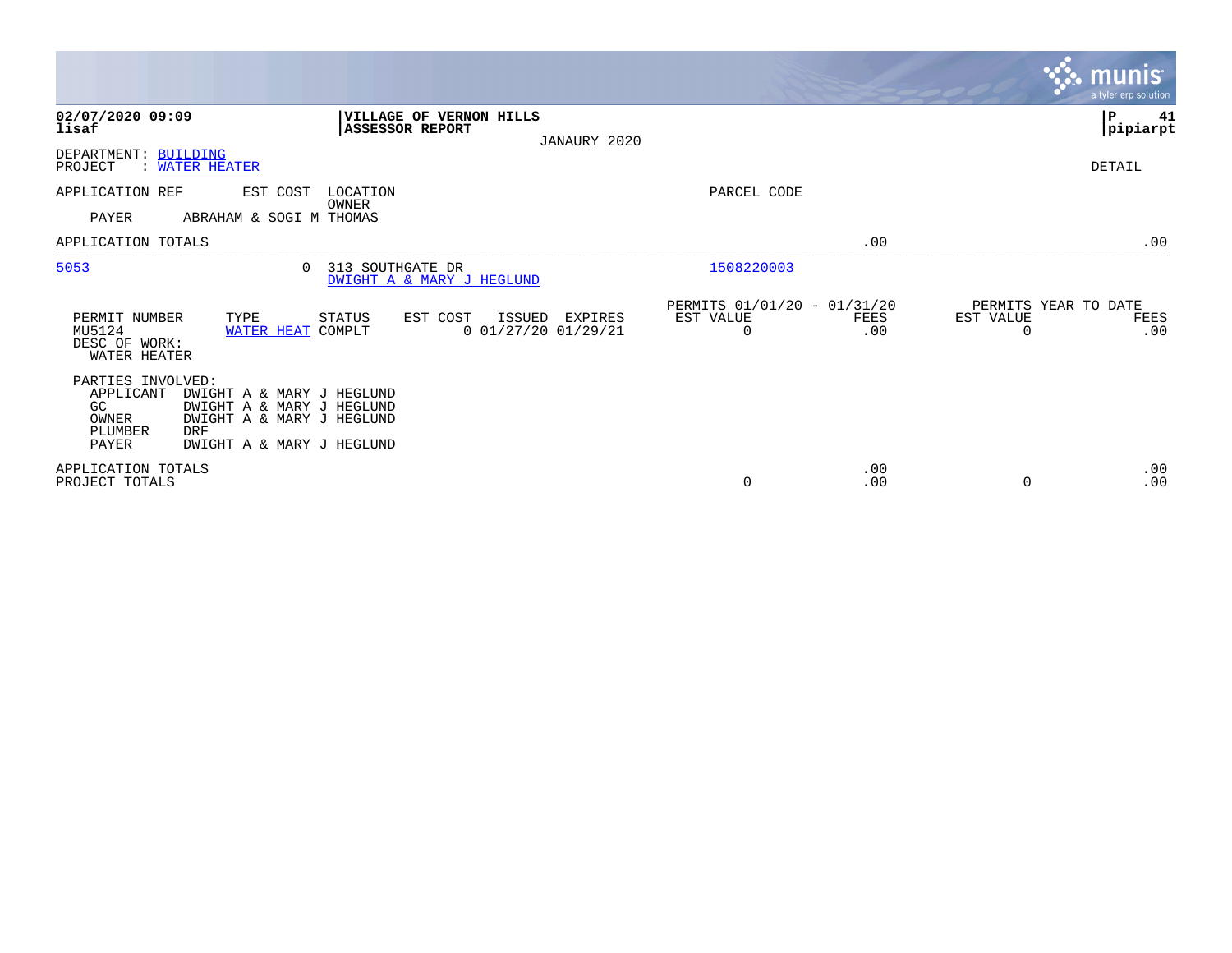|                                                                                                                                                                                                                                                                        |                                                                                   |                                                                          | munis<br>a tyler erp solution                                      |
|------------------------------------------------------------------------------------------------------------------------------------------------------------------------------------------------------------------------------------------------------------------------|-----------------------------------------------------------------------------------|--------------------------------------------------------------------------|--------------------------------------------------------------------|
| 02/07/2020 09:09<br>lisaf                                                                                                                                                                                                                                              | VILLAGE OF VERNON HILLS<br>ASSESSOR REPORT<br>JANAURY 2020                        |                                                                          | ΙP<br>42<br> pipiarpt                                              |
| DEPARTMENT: BUILDING<br>: <u>SIGN</u><br>PROJECT                                                                                                                                                                                                                       |                                                                                   |                                                                          | DETAIL                                                             |
| APPLICATION REF<br>EST COST                                                                                                                                                                                                                                            | LOCATION<br>OWNER                                                                 | PARCEL CODE                                                              |                                                                    |
| 3837<br>6,000                                                                                                                                                                                                                                                          | 701 NORTH MILWAUKEE AVE 354<br>RIVERTREE AT VERNON HILLS PARTNERSHIP              | 1503102005                                                               |                                                                    |
| PERMIT NUMBER<br>TYPE<br>MU5094<br><b>SIGN</b><br>DESC OF WORK:<br>SIGNS: TOP FITNESS STORE                                                                                                                                                                            | <b>STATUS</b><br>EST COST<br>ISSUED EXPIRES<br>COMPLT<br>6,000 01/23/20 01/22/21  | PERMITS 01/01/20 - 01/31/20<br>EST VALUE<br>FEES<br>$\Omega$<br>178.00   | PERMITS YEAR TO DATE<br>EST VALUE<br>FEES<br>$\Omega$<br>178.00    |
| PARTIES INVOLVED:<br>APPLICANT RAINBOW SIGNS, INC<br>ELECTRICIA RAINBOW SIGNS, INC<br>GC.<br>RAINBOW SIGNS, INC<br>OCCUPANT<br>TOP FITNESS STORE<br>OWNER<br>PAYER<br>RAINBOW SIGNS, INC<br>RAINBOW SIGNS, INC<br>SIGN                                                 | RIVERTREE AT VERNON HILLS PARTNERSHIP                                             |                                                                          |                                                                    |
| APPLICATION TOTALS                                                                                                                                                                                                                                                     |                                                                                   | 178.00                                                                   | 178.00                                                             |
| 4023<br>4,000                                                                                                                                                                                                                                                          | 1000 NORTH BUTTERFIELD RD 1007<br>NEW CENTURY TOWN LLC                            | 1132300046                                                               |                                                                    |
| PERMIT NUMBER<br>TYPE<br>MU5070<br><b>SIGN</b><br>DESC OF WORK:<br>SIGN: CROSSFIT                                                                                                                                                                                      | EST COST<br>ISSUED EXPIRES<br>STATUS<br>COMPLT<br>4,000 01/08/20 01/09/21         | PERMITS 01/01/20 - 01/31/20<br>EST VALUE<br>FEES<br>$\mathbf 0$<br>94.00 | PERMITS YEAR TO DATE<br>EST VALUE<br>FEES<br>$\mathbf 0$<br>94.00  |
| PARTIES INVOLVED:<br>APPLICANT<br>THE HOLLAND DESIGN GROUP<br>ELECTRICIA THE HOLLAND DESIGN GROUP<br>GC.<br>THE HOLLAND DESIGN GROUP<br>OCCUPANT<br>CROSSFIT<br>OWNER<br>NEW CENTURY TOWN LLC<br>PAYER<br>THE HOLLAND DESIGN GROUP<br>SIGN<br>THE HOLLAND DESIGN GROUP |                                                                                   |                                                                          |                                                                    |
| APPLICATION TOTALS                                                                                                                                                                                                                                                     |                                                                                   | 94.00                                                                    | 94.00                                                              |
| 4847<br>15,000                                                                                                                                                                                                                                                         | 860S MILWAUKEE AVE<br>AMERICAN NAT'L BANK & TRUST CO/CHICAGO                      | 1515200079                                                               |                                                                    |
| PERMIT NUMBER<br>TYPE<br>MU5128<br><b>SIGN</b><br>DESC OF WORK:<br>SIGN FOR WATERWAY                                                                                                                                                                                   | EST COST<br>ISSUED EXPIRES<br>STATUS<br><b>ISSUED</b><br>15,000 01/28/20 01/27/21 | PERMITS 01/01/20 -<br>01/31/20<br>EST VALUE<br>FEES<br>0<br>348.00       | PERMITS YEAR TO DATE<br>EST VALUE<br>FEES<br>$\mathbf 0$<br>348.00 |
| PARTIES INVOLVED:<br>APPLICANT WATERWAY GAS & WASH                                                                                                                                                                                                                     |                                                                                   |                                                                          |                                                                    |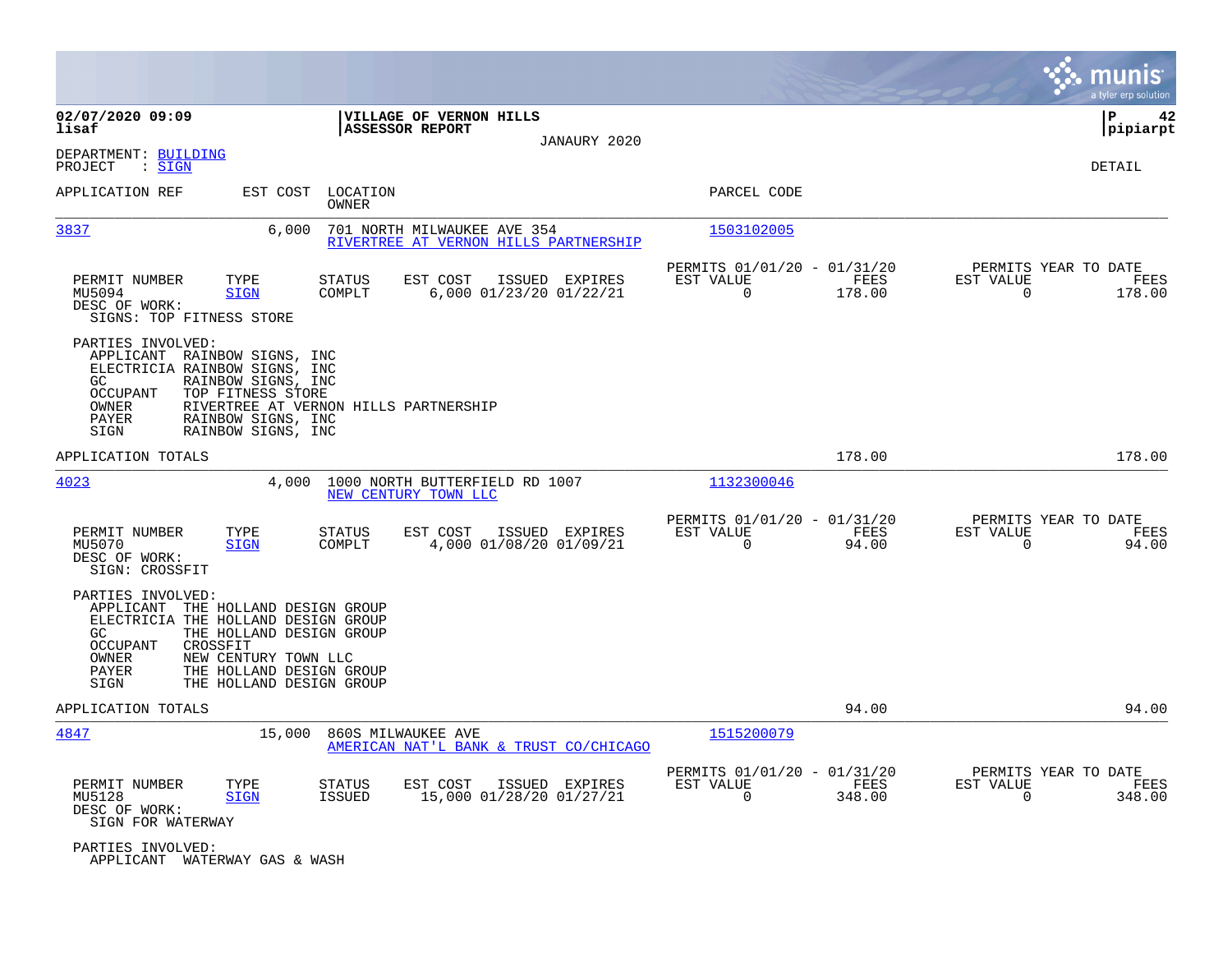|                                                                                                                                                                                                                                                                                                                                            |                          |                                               |                          | munis<br>a tyler erp solution          |
|--------------------------------------------------------------------------------------------------------------------------------------------------------------------------------------------------------------------------------------------------------------------------------------------------------------------------------------------|--------------------------|-----------------------------------------------|--------------------------|----------------------------------------|
| 02/07/2020 09:09<br>VILLAGE OF VERNON HILLS<br>lisaf<br><b>ASSESSOR REPORT</b><br>JANAURY 2020                                                                                                                                                                                                                                             |                          |                                               |                          | l P<br>43<br> pipiarpt                 |
| DEPARTMENT: BUILDING<br>PROJECT<br>: SIGN                                                                                                                                                                                                                                                                                                  |                          |                                               |                          | DETAIL                                 |
| EST COST<br>APPLICATION REF<br>LOCATION<br>OWNER<br>ELECTRICIA AIRPORT ELECTRIC COMPANY<br>ENGRAPHIX ARCHITECTURAL SIGNAGE, INC.<br>GC.<br><b>OCCUPANT</b><br>WATERWAY GAS & WASH<br>AMERICAN NAT'L BANK & TRUST CO/CHICAGO<br>OWNER<br>PAYER<br>WATERWAY GAS & WASH<br>PAYER<br>ENGRAPHIX ARCHITECTURAL SIGNAGE, INC.<br>SIGN<br>IMAGE FX | PARCEL CODE              |                                               |                          |                                        |
| APPLICATION TOTALS                                                                                                                                                                                                                                                                                                                         |                          | 348.00                                        |                          | 348.00                                 |
| 4927<br>7,000<br>925 NORTH MILWAUKEE AVENUE 500<br>REGENCY CENTERS                                                                                                                                                                                                                                                                         | 1134302008               |                                               |                          |                                        |
| PERMIT NUMBER<br>STATUS<br>EST COST<br>ISSUED EXPIRES<br>TYPE<br>7,000 01/10/20 01/09/21<br>MU5081<br><b>SIGN</b><br>ISSUED<br>DESC OF WORK:<br>SIGN - EAST ELEVATION<br>PARTIES INVOLVED:<br>APPLICANT AURORA SIGN CO                                                                                                                     | EST VALUE<br>$\Omega$    | PERMITS 01/01/20 - 01/31/20<br>FEES<br>204.00 | EST VALUE<br>$\Omega$    | PERMITS YEAR TO DATE<br>FEES<br>204.00 |
| GC<br>AURORA SIGN CO<br><b>OCCUPANT</b><br>BUTTERMILK CAFE<br>OWNER<br>REGENCY CENTERS<br>PAYER<br>AURORA SIGN CO<br>SIGN<br>AURORA SIGN CO                                                                                                                                                                                                |                          |                                               |                          |                                        |
| APPLICATION TOTALS                                                                                                                                                                                                                                                                                                                         |                          | 204.00                                        |                          | 204.00                                 |
| 4949<br>500<br>555 EAST TOWNLINE RD 1<br>JDK & OVERLOOK TOWNLINE LLC                                                                                                                                                                                                                                                                       | 1504201018               |                                               |                          |                                        |
| TYPE<br>EST COST<br>PERMIT NUMBER<br>STATUS<br>ISSUED EXPIRES<br>MU5118<br><b>ISSUED</b><br>500 01/23/20 01/22/21<br><b>SIGN</b><br>DESC OF WORK:<br>SIGN                                                                                                                                                                                  | EST VALUE<br>$\mathbf 0$ | PERMITS 01/01/20 - 01/31/20<br>FEES<br>75.00  | EST VALUE<br>$\mathbf 0$ | PERMITS YEAR TO DATE<br>FEES<br>75.00  |
| PARTIES INVOLVED:<br>APPLICANT<br>PARVIN-CLAUSS SIGN COMPANY<br>GC<br>PARVIN-CLAUSS SIGN COMPANY<br><b>OCCUPANT</b><br>MID AMERICA ASSET MANAGEMENT<br>OWNER<br>JDK & OVERLOOK TOWNLINE LLC<br>SIGN<br>PARVIN-CLAUSS SIGN COMPANY                                                                                                          |                          |                                               |                          |                                        |
| APPLICATION TOTALS<br>PROJECT TOTALS                                                                                                                                                                                                                                                                                                       | $\mathbf 0$              | 75.00<br>899.00                               | $\mathbf 0$              | 75.00<br>899.00                        |
| DEPARTMENT TOTALS                                                                                                                                                                                                                                                                                                                          | 5,642,808                | 107,930.86                                    | 5,642,808                | 107,930.86                             |
| REPORT TOTALS                                                                                                                                                                                                                                                                                                                              | 5,642,808                | 107,930.86                                    | 5,642,808                | 107,930.86                             |